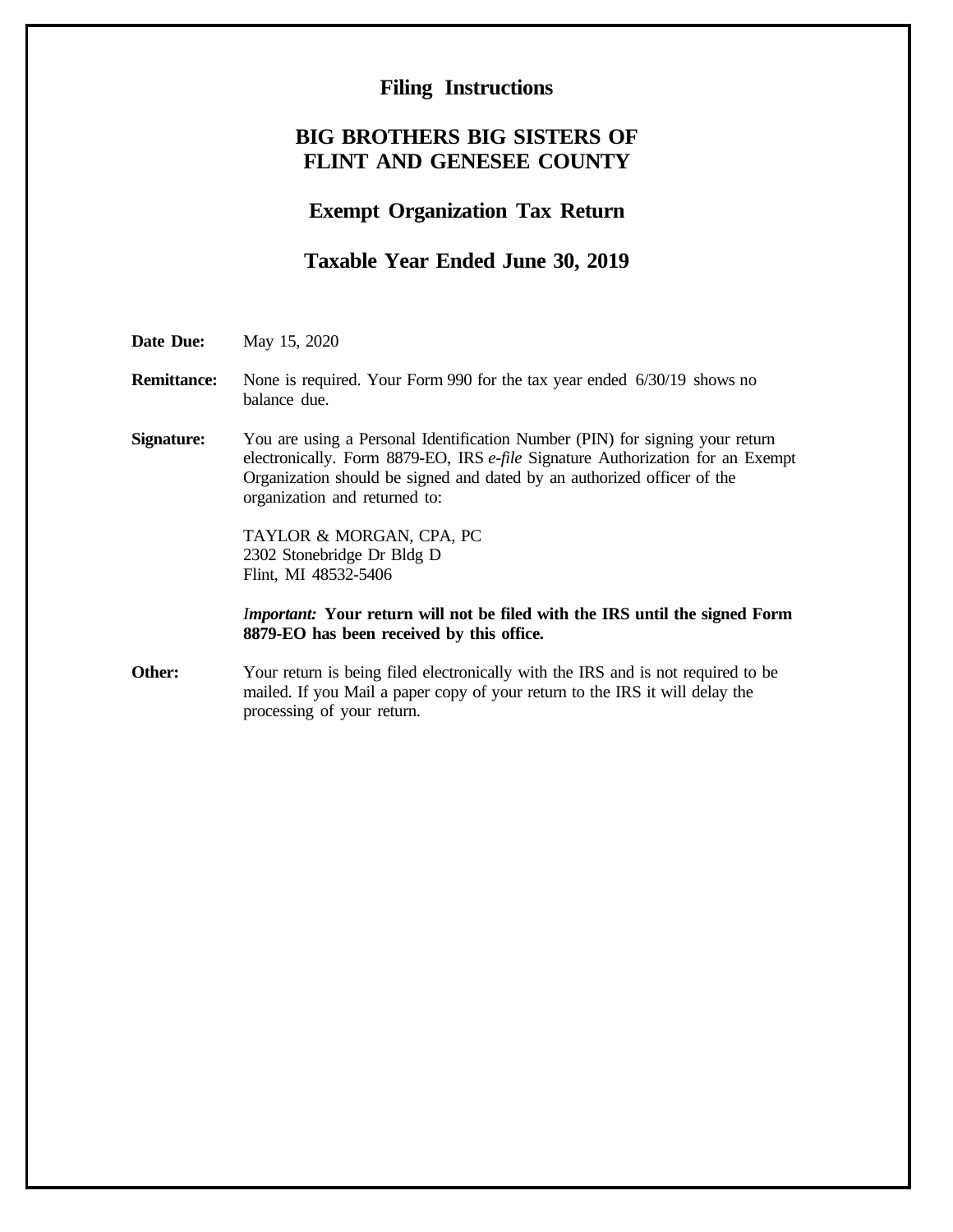| Form 8879-EO                                            |                                                                                                                                                                                                                                                                                                                                                                                                                                                                                                                                                                                                                                                                                                                                                                                                                                                                                                                                                                                                                                                                                                                                                                                                                                                                                                                                                                                                                                                                                                                      | <b>IRS</b> e-file Signature Authorization<br>for an Exempt Organization                                    |                 |                                                   | OMB No. 1545-1878                     |
|---------------------------------------------------------|----------------------------------------------------------------------------------------------------------------------------------------------------------------------------------------------------------------------------------------------------------------------------------------------------------------------------------------------------------------------------------------------------------------------------------------------------------------------------------------------------------------------------------------------------------------------------------------------------------------------------------------------------------------------------------------------------------------------------------------------------------------------------------------------------------------------------------------------------------------------------------------------------------------------------------------------------------------------------------------------------------------------------------------------------------------------------------------------------------------------------------------------------------------------------------------------------------------------------------------------------------------------------------------------------------------------------------------------------------------------------------------------------------------------------------------------------------------------------------------------------------------------|------------------------------------------------------------------------------------------------------------|-----------------|---------------------------------------------------|---------------------------------------|
|                                                         |                                                                                                                                                                                                                                                                                                                                                                                                                                                                                                                                                                                                                                                                                                                                                                                                                                                                                                                                                                                                                                                                                                                                                                                                                                                                                                                                                                                                                                                                                                                      |                                                                                                            |                 |                                                   |                                       |
| Department of the Treasury                              |                                                                                                                                                                                                                                                                                                                                                                                                                                                                                                                                                                                                                                                                                                                                                                                                                                                                                                                                                                                                                                                                                                                                                                                                                                                                                                                                                                                                                                                                                                                      | u Do not send to the IRS. Keep for your records.                                                           |                 |                                                   | 2018                                  |
| Internal Revenue Service<br>Name of exempt organization |                                                                                                                                                                                                                                                                                                                                                                                                                                                                                                                                                                                                                                                                                                                                                                                                                                                                                                                                                                                                                                                                                                                                                                                                                                                                                                                                                                                                                                                                                                                      | u Go to www.irs.gov/Form8879EO for the latest information.                                                 |                 | Employer identification number                    |                                       |
|                                                         | BIG BROTHERS BIG SISTERS OF                                                                                                                                                                                                                                                                                                                                                                                                                                                                                                                                                                                                                                                                                                                                                                                                                                                                                                                                                                                                                                                                                                                                                                                                                                                                                                                                                                                                                                                                                          |                                                                                                            |                 |                                                   |                                       |
| Name and title of officer                               | FLINT AND GENESEE COUNTY<br><b>RETA STANLEY</b>                                                                                                                                                                                                                                                                                                                                                                                                                                                                                                                                                                                                                                                                                                                                                                                                                                                                                                                                                                                                                                                                                                                                                                                                                                                                                                                                                                                                                                                                      |                                                                                                            |                 | 38-2259541                                        |                                       |
|                                                         | PRESIDENT/CEO                                                                                                                                                                                                                                                                                                                                                                                                                                                                                                                                                                                                                                                                                                                                                                                                                                                                                                                                                                                                                                                                                                                                                                                                                                                                                                                                                                                                                                                                                                        |                                                                                                            |                 |                                                   |                                       |
| Part I                                                  | Type of Return and Return Information (Whole Dollars Only)                                                                                                                                                                                                                                                                                                                                                                                                                                                                                                                                                                                                                                                                                                                                                                                                                                                                                                                                                                                                                                                                                                                                                                                                                                                                                                                                                                                                                                                           |                                                                                                            |                 |                                                   |                                       |
|                                                         | Check the box for the return for which you are using this Form 8879-EO and enter the applicable amount, if any, from the return. If you                                                                                                                                                                                                                                                                                                                                                                                                                                                                                                                                                                                                                                                                                                                                                                                                                                                                                                                                                                                                                                                                                                                                                                                                                                                                                                                                                                              |                                                                                                            |                 |                                                   |                                       |
|                                                         | check the box on line 1a, 2a, 3a, 4a, or 5a, below, and the amount on that line for the return being filed with this form was blank, then                                                                                                                                                                                                                                                                                                                                                                                                                                                                                                                                                                                                                                                                                                                                                                                                                                                                                                                                                                                                                                                                                                                                                                                                                                                                                                                                                                            |                                                                                                            |                 |                                                   |                                       |
|                                                         | leave line 1b, 2b, 3b, 4b, or 5b, whichever is applicable, blank (do not enter -0-). But, if you entered -0- on the return, then enter -0- on                                                                                                                                                                                                                                                                                                                                                                                                                                                                                                                                                                                                                                                                                                                                                                                                                                                                                                                                                                                                                                                                                                                                                                                                                                                                                                                                                                        |                                                                                                            |                 |                                                   |                                       |
|                                                         | the applicable line below. Do not complete more than one line in Part I.                                                                                                                                                                                                                                                                                                                                                                                                                                                                                                                                                                                                                                                                                                                                                                                                                                                                                                                                                                                                                                                                                                                                                                                                                                                                                                                                                                                                                                             |                                                                                                            |                 |                                                   |                                       |
|                                                         |                                                                                                                                                                                                                                                                                                                                                                                                                                                                                                                                                                                                                                                                                                                                                                                                                                                                                                                                                                                                                                                                                                                                                                                                                                                                                                                                                                                                                                                                                                                      |                                                                                                            |                 |                                                   |                                       |
| 2a Form 990-EZ check here $\blacktriangleright$         |                                                                                                                                                                                                                                                                                                                                                                                                                                                                                                                                                                                                                                                                                                                                                                                                                                                                                                                                                                                                                                                                                                                                                                                                                                                                                                                                                                                                                                                                                                                      | <b>b</b> Total revenue, if any (Form 990-EZ, line 9) $\ldots$ $\ldots$ $\ldots$ $\ldots$ $\ldots$ $\ldots$ |                 |                                                   | 2b                                    |
| 3a Form 1120-POL check here                             |                                                                                                                                                                                                                                                                                                                                                                                                                                                                                                                                                                                                                                                                                                                                                                                                                                                                                                                                                                                                                                                                                                                                                                                                                                                                                                                                                                                                                                                                                                                      |                                                                                                            |                 |                                                   |                                       |
| 4a Form 990-PF check here                               |                                                                                                                                                                                                                                                                                                                                                                                                                                                                                                                                                                                                                                                                                                                                                                                                                                                                                                                                                                                                                                                                                                                                                                                                                                                                                                                                                                                                                                                                                                                      | <b>b</b> Tax based on investment income (Form 990-PF, Part VI, line 5)                                     |                 |                                                   | 4b                                    |
| 5a Form 8868 check here $\blacktriangleright$ $\Box$    |                                                                                                                                                                                                                                                                                                                                                                                                                                                                                                                                                                                                                                                                                                                                                                                                                                                                                                                                                                                                                                                                                                                                                                                                                                                                                                                                                                                                                                                                                                                      |                                                                                                            |                 |                                                   |                                       |
|                                                         |                                                                                                                                                                                                                                                                                                                                                                                                                                                                                                                                                                                                                                                                                                                                                                                                                                                                                                                                                                                                                                                                                                                                                                                                                                                                                                                                                                                                                                                                                                                      |                                                                                                            |                 |                                                   |                                       |
| Part II                                                 | Declaration and Signature Authorization of Officer                                                                                                                                                                                                                                                                                                                                                                                                                                                                                                                                                                                                                                                                                                                                                                                                                                                                                                                                                                                                                                                                                                                                                                                                                                                                                                                                                                                                                                                                   |                                                                                                            |                 |                                                   |                                       |
|                                                         | are true, correct, and complete. I further declare that the amount in Part I above is the amount shown on the copy of the<br>organization's electronic return. I consent to allow my intermediate service provider, transmitter, or electronic return originator (ERO)<br>to send the organization's return to the IRS and to receive from the IRS (a) an acknowledgement of receipt or reason for rejection of<br>the transmission, (b) the reason for any delay in processing the return or refund, and (c) the date of any refund. If applicable, I<br>authorize the U.S. Treasury and its designated Financial Agent to initiate an electronic funds withdrawal (direct debit) entry to the<br>financial institution account indicated in the tax preparation software for payment of the organization's federal taxes owed on this<br>return, and the financial institution to debit the entry to this account. To revoke a payment, I must contact the U.S. Treasury Financial<br>Agent at 1-888-353-4537 no later than 2 business days prior to the payment (settlement) date. I also authorize the financial institutions<br>involved in the processing of the electronic payment of taxes to receive confidential information necessary to answer inquiries and<br>resolve issues related to the payment. I have selected a personal identification number (PIN) as my signature for the organization's<br>electronic return and, if applicable, the organization's consent to electronic funds withdrawal. |                                                                                                            |                 |                                                   |                                       |
| Officer's PIN: check one box only                       |                                                                                                                                                                                                                                                                                                                                                                                                                                                                                                                                                                                                                                                                                                                                                                                                                                                                                                                                                                                                                                                                                                                                                                                                                                                                                                                                                                                                                                                                                                                      |                                                                                                            |                 |                                                   |                                       |
| ΙX                                                      | authorize TAYLOR & MORGAN, CPA,                                                                                                                                                                                                                                                                                                                                                                                                                                                                                                                                                                                                                                                                                                                                                                                                                                                                                                                                                                                                                                                                                                                                                                                                                                                                                                                                                                                                                                                                                      | PС                                                                                                         |                 | 59541                                             |                                       |
|                                                         | ERO firm name                                                                                                                                                                                                                                                                                                                                                                                                                                                                                                                                                                                                                                                                                                                                                                                                                                                                                                                                                                                                                                                                                                                                                                                                                                                                                                                                                                                                                                                                                                        |                                                                                                            | to enter my PIN | Enter five numbers, but<br>do not enter all zeros | as my signature                       |
|                                                         | on the organization's tax year 2018 electronically filed return. If I have indicated within this return that a copy of the return is<br>being filed with a state agency(ies) regulating charities as part of the IRS Fed/State program, I also authorize the aforementioned<br>ERO to enter my PIN on the return's disclosure consent screen.<br>As an officer of the organization, I will enter my PIN as my signature on the organization's tax year 2018 electronically filed return.                                                                                                                                                                                                                                                                                                                                                                                                                                                                                                                                                                                                                                                                                                                                                                                                                                                                                                                                                                                                                             |                                                                                                            |                 |                                                   |                                       |
|                                                         | If I have indicated within this return that a copy of the return is being filed with a state agency(ies) regulating charities as part of<br>the IRS Fed/State program, I will enter my PIN on the return's disclosure consent screen.                                                                                                                                                                                                                                                                                                                                                                                                                                                                                                                                                                                                                                                                                                                                                                                                                                                                                                                                                                                                                                                                                                                                                                                                                                                                                |                                                                                                            |                 |                                                   |                                       |
| Officer's signature                                     | Reta V. Stanley                                                                                                                                                                                                                                                                                                                                                                                                                                                                                                                                                                                                                                                                                                                                                                                                                                                                                                                                                                                                                                                                                                                                                                                                                                                                                                                                                                                                                                                                                                      |                                                                                                            | Date            | 12/06/19                                          |                                       |
| Part III                                                | <b>Certification and Authentication</b>                                                                                                                                                                                                                                                                                                                                                                                                                                                                                                                                                                                                                                                                                                                                                                                                                                                                                                                                                                                                                                                                                                                                                                                                                                                                                                                                                                                                                                                                              |                                                                                                            |                 |                                                   |                                       |
|                                                         | <b>ERO's EFIN/PIN.</b> Enter your six-digit electronic filing identification                                                                                                                                                                                                                                                                                                                                                                                                                                                                                                                                                                                                                                                                                                                                                                                                                                                                                                                                                                                                                                                                                                                                                                                                                                                                                                                                                                                                                                         |                                                                                                            |                 |                                                   |                                       |
|                                                         | number (EFIN) followed by your five-digit self-selected PIN.                                                                                                                                                                                                                                                                                                                                                                                                                                                                                                                                                                                                                                                                                                                                                                                                                                                                                                                                                                                                                                                                                                                                                                                                                                                                                                                                                                                                                                                         |                                                                                                            |                 |                                                   | 40856281565<br>Do not enter all zeros |
|                                                         | I certify that the above numeric entry is my PIN, which is my signature on the 2018 electronically filed return for the organization<br>indicated above. I confirm that I am submitting this return in accordance with the requirements of Pub. 4163, Modernized e-File (MeF)<br>Information for Authorized IRS e-file Providers for Business Returns.                                                                                                                                                                                                                                                                                                                                                                                                                                                                                                                                                                                                                                                                                                                                                                                                                                                                                                                                                                                                                                                                                                                                                               |                                                                                                            |                 |                                                   |                                       |
|                                                         | <b>FARRELL</b><br><b>SHAWNA</b>                                                                                                                                                                                                                                                                                                                                                                                                                                                                                                                                                                                                                                                                                                                                                                                                                                                                                                                                                                                                                                                                                                                                                                                                                                                                                                                                                                                                                                                                                      |                                                                                                            | Date }          | 12/06/19                                          |                                       |
| ERO's signature                                         |                                                                                                                                                                                                                                                                                                                                                                                                                                                                                                                                                                                                                                                                                                                                                                                                                                                                                                                                                                                                                                                                                                                                                                                                                                                                                                                                                                                                                                                                                                                      |                                                                                                            |                 |                                                   |                                       |
|                                                         |                                                                                                                                                                                                                                                                                                                                                                                                                                                                                                                                                                                                                                                                                                                                                                                                                                                                                                                                                                                                                                                                                                                                                                                                                                                                                                                                                                                                                                                                                                                      | <b>ERO Must Retain This Form - See Instructions</b>                                                        |                 |                                                   |                                       |
|                                                         |                                                                                                                                                                                                                                                                                                                                                                                                                                                                                                                                                                                                                                                                                                                                                                                                                                                                                                                                                                                                                                                                                                                                                                                                                                                                                                                                                                                                                                                                                                                      | Do Not Submit This Form to the IRS Unless Requested To Do So                                               |                 |                                                   |                                       |
|                                                         | For Paperwork Reduction Act Notice, see back of form.                                                                                                                                                                                                                                                                                                                                                                                                                                                                                                                                                                                                                                                                                                                                                                                                                                                                                                                                                                                                                                                                                                                                                                                                                                                                                                                                                                                                                                                                |                                                                                                            |                 |                                                   | Form 8879-EO (2018)                   |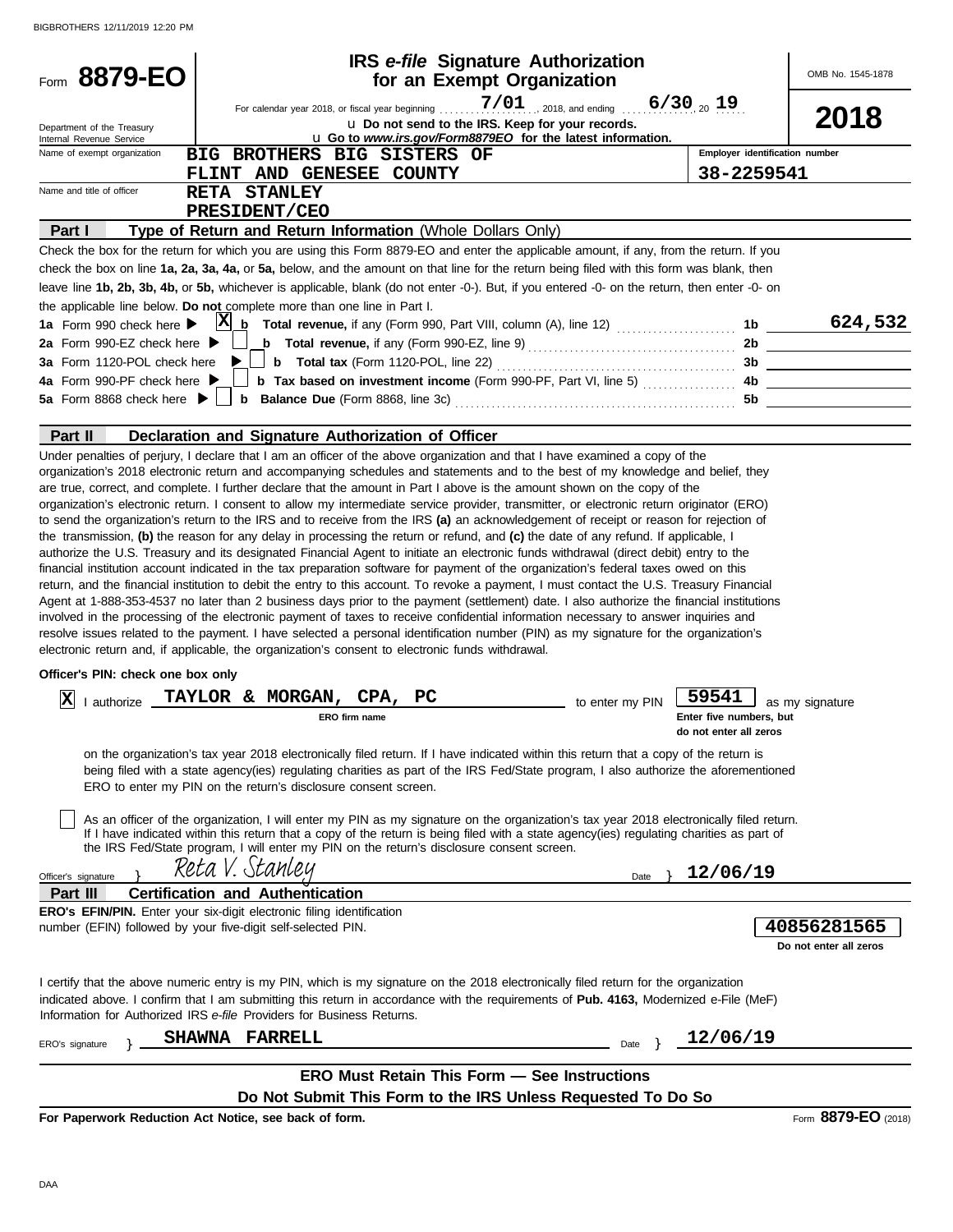Form 990

u **Do not enter social security numbers on this form as it may be made public. Open to Public 990 2018 2018 Depending Solution Solution Solution Solution Script Act at the Internal Revenue Code (except private foundations)** 

OMB No. 1545-0047

| LV I U     |                       |
|------------|-----------------------|
|            | <b>Open to Public</b> |
| Inenaction |                       |

|                                |                               | Department of the Treasury<br>Internal Revenue Service |                                   |                                                                                                      |                            |                      | Q Do not enter social security numbers on this form as it may be made public.<br><b>u</b> Go to www.irs.gov/Form990 for instructions and the latest information.           |     |                                               |                          |                     |                                            | Open to Public<br><b>Inspection</b> |                   |
|--------------------------------|-------------------------------|--------------------------------------------------------|-----------------------------------|------------------------------------------------------------------------------------------------------|----------------------------|----------------------|----------------------------------------------------------------------------------------------------------------------------------------------------------------------------|-----|-----------------------------------------------|--------------------------|---------------------|--------------------------------------------|-------------------------------------|-------------------|
|                                |                               |                                                        |                                   |                                                                                                      |                            |                      | For the 2018 calendar year, or tax year beginning $07/01/18$ , and ending $06/30/19$                                                                                       |     |                                               |                          |                     |                                            |                                     |                   |
|                                | <b>B</b> Check if applicable: |                                                        | C Name of organization            |                                                                                                      |                            |                      | BIG BROTHERS BIG SISTERS OF                                                                                                                                                |     |                                               |                          |                     | D Employer identification number           |                                     |                   |
|                                | Address change                |                                                        |                                   |                                                                                                      | FLINT AND GENESEE COUNTY   |                      |                                                                                                                                                                            |     |                                               |                          |                     |                                            |                                     |                   |
|                                | Name change                   |                                                        | Doing business as                 |                                                                                                      |                            |                      |                                                                                                                                                                            |     |                                               |                          |                     | 38-2259541                                 |                                     |                   |
|                                | Initial return                |                                                        |                                   | Number and street (or P.O. box if mail is not delivered to street address)<br>410 EAST SECOND STREET |                            |                      |                                                                                                                                                                            |     | Room/suite                                    |                          |                     | E Telephone number<br>810-235-0617         |                                     |                   |
|                                | Final return/                 |                                                        |                                   | City or town, state or province, country, and ZIP or foreign postal code                             |                            |                      |                                                                                                                                                                            |     |                                               |                          |                     |                                            |                                     |                   |
|                                | terminated                    |                                                        | <b>FLINT</b>                      |                                                                                                      |                            | MI 48503             |                                                                                                                                                                            |     |                                               |                          | G Gross receipts \$ |                                            |                                     | 849,612           |
|                                | Amended return                |                                                        |                                   | F Name and address of principal officer:                                                             |                            |                      |                                                                                                                                                                            |     |                                               |                          |                     |                                            |                                     |                   |
|                                | Application pending           |                                                        |                                   | RETA STANLEY                                                                                         |                            |                      |                                                                                                                                                                            |     | H(a) Is this a group return for subordinates? |                          |                     |                                            | Yes                                 | $ \mathbf{X} $ No |
|                                |                               |                                                        |                                   | 410 E. SECOND STREET                                                                                 |                            |                      |                                                                                                                                                                            |     | H(b) Are all subordinates included?           |                          |                     |                                            | Yes                                 | No                |
|                                |                               |                                                        | <b>FLINT</b>                      |                                                                                                      |                            |                      | MI 48503                                                                                                                                                                   |     |                                               |                          |                     | If "No," attach a list. (see instructions) |                                     |                   |
|                                |                               | Tax-exempt status:                                     | $\overline{\mathbf{X}}$ 501(c)(3) | $501(c)$ (                                                                                           | $\lambda$                  | $t$ (insert no.)     | 4947(a)(1) or                                                                                                                                                              | 527 |                                               |                          |                     |                                            |                                     |                   |
|                                | Website: U                    |                                                        |                                   | WWW.BBBSFLINT.ORG                                                                                    |                            |                      |                                                                                                                                                                            |     | H(c) Group exemption number LI                |                          |                     |                                            |                                     |                   |
|                                |                               | K Form of organization:                                | $ \mathbf{X} $ Corporation        | Trust                                                                                                | Association                | Other $\mathbf u$    |                                                                                                                                                                            |     | L Year of formation: $1944$                   |                          |                     |                                            | M State of legal domicile: MI       |                   |
|                                | <b>Part I</b>                 |                                                        | <b>Summary</b>                    |                                                                                                      |                            |                      |                                                                                                                                                                            |     |                                               |                          |                     |                                            |                                     |                   |
|                                |                               |                                                        |                                   |                                                                                                      |                            |                      |                                                                                                                                                                            |     |                                               |                          |                     |                                            |                                     |                   |
|                                |                               | SEE SCHEDULE O                                         |                                   |                                                                                                      |                            |                      |                                                                                                                                                                            |     |                                               |                          |                     |                                            |                                     |                   |
| Governance                     |                               |                                                        |                                   |                                                                                                      |                            |                      |                                                                                                                                                                            |     |                                               |                          |                     |                                            |                                     |                   |
|                                |                               |                                                        |                                   |                                                                                                      |                            |                      |                                                                                                                                                                            |     |                                               |                          |                     |                                            |                                     |                   |
|                                |                               |                                                        |                                   |                                                                                                      |                            |                      | 2 Check this box $\mathbf{u}$   if the organization discontinued its operations or disposed of more than 25% of its net assets.                                            |     |                                               |                          |                     |                                            |                                     |                   |
| ಯ                              |                               |                                                        |                                   |                                                                                                      |                            |                      |                                                                                                                                                                            |     |                                               |                          | 3                   | 17                                         |                                     |                   |
|                                | 4                             |                                                        |                                   |                                                                                                      |                            |                      | Number of independent voting members of the governing body (Part VI, line 1b) [[[[[[[[[[[[[[[[[[[[[[[[[[[[[[[                                                              |     |                                               |                          | 4                   | 17                                         |                                     |                   |
| Activities                     | 5.                            |                                                        |                                   |                                                                                                      |                            |                      | Total number of individuals employed in calendar year 2018 (Part V, line 2a) [[[[[[[[[[[[[[[[[[[[[[[[[[[[[[[[                                                              |     |                                               |                          |                     | 17                                         |                                     |                   |
|                                | 6                             |                                                        |                                   | Total number of volunteers (estimate if necessary)                                                   |                            |                      |                                                                                                                                                                            |     |                                               |                          | 6                   | 513                                        |                                     |                   |
|                                |                               |                                                        |                                   |                                                                                                      |                            |                      |                                                                                                                                                                            |     |                                               |                          | 7a                  |                                            |                                     | 0                 |
|                                |                               |                                                        |                                   |                                                                                                      |                            |                      |                                                                                                                                                                            |     | Prior Year                                    |                          | 7b                  |                                            | Current Year                        | 0                 |
|                                | 8                             |                                                        |                                   |                                                                                                      |                            |                      |                                                                                                                                                                            |     |                                               | 331,656                  |                     |                                            | 326,535                             |                   |
| Revenue                        | 9                             |                                                        |                                   | Program service revenue (Part VIII, line 2g)                                                         |                            |                      |                                                                                                                                                                            |     |                                               |                          |                     |                                            |                                     |                   |
|                                |                               |                                                        |                                   | 10 Investment income (Part VIII, column (A), lines 3, 4, and 7d)                                     |                            |                      |                                                                                                                                                                            |     |                                               | 42,552                   |                     |                                            |                                     | 4,743             |
|                                | 11                            |                                                        |                                   |                                                                                                      |                            |                      |                                                                                                                                                                            |     |                                               | 307,798                  |                     |                                            | 293,254                             |                   |
|                                | 12                            |                                                        |                                   |                                                                                                      |                            |                      | Total revenue – add lines 8 through 11 (must equal Part VIII, column (A), line 12)                                                                                         |     |                                               | 682,006                  |                     |                                            | 624,532                             |                   |
|                                |                               |                                                        |                                   | 13 Grants and similar amounts paid (Part IX, column (A), lines 1-3)                                  |                            |                      |                                                                                                                                                                            |     |                                               |                          |                     |                                            |                                     | 0                 |
|                                |                               |                                                        |                                   | 14 Benefits paid to or for members (Part IX, column (A), line 4)                                     |                            |                      |                                                                                                                                                                            |     |                                               |                          |                     |                                            |                                     | 0                 |
| æ.                             |                               |                                                        |                                   |                                                                                                      |                            |                      | 15 Salaries, other compensation, employee benefits (Part IX, column (A), lines 5-10)                                                                                       |     |                                               | 493,587                  |                     |                                            | 478,703                             |                   |
| ğ                              |                               |                                                        |                                   | 16a Professional fundraising fees (Part IX, column (A), line 11e)                                    |                            |                      |                                                                                                                                                                            |     |                                               |                          |                     |                                            |                                     | 0                 |
| Exper                          |                               |                                                        |                                   | <b>b</b> Total fundraising expenses (Part IX, column (D), line 25) <b>u</b>                          |                            |                      | 108,666                                                                                                                                                                    |     |                                               |                          |                     |                                            |                                     |                   |
|                                |                               |                                                        |                                   | 17 Other expenses (Part IX, column (A), lines 11a-11d, 11f-24e)                                      |                            |                      |                                                                                                                                                                            |     |                                               | 283,492                  |                     |                                            | 247,096                             |                   |
|                                |                               |                                                        |                                   |                                                                                                      |                            |                      |                                                                                                                                                                            |     |                                               | 777,079                  |                     |                                            | 725,799                             |                   |
|                                |                               |                                                        |                                   | 19 Revenue less expenses. Subtract line 18 from line 12                                              |                            |                      |                                                                                                                                                                            |     | Beginning of Current Year                     | $-95,073$                |                     |                                            | $-101, 267$<br>End of Year          |                   |
| Net Assets or<br>Fund Balances |                               |                                                        |                                   |                                                                                                      |                            |                      |                                                                                                                                                                            |     |                                               | 887,641                  |                     |                                            | 801,063                             |                   |
|                                |                               |                                                        |                                   |                                                                                                      |                            |                      |                                                                                                                                                                            |     |                                               | 9,164                    |                     |                                            |                                     | 23,853            |
|                                |                               |                                                        |                                   | 22 Net assets or fund balances. Subtract line 21 from line 20                                        |                            |                      |                                                                                                                                                                            |     |                                               | 878,477                  |                     |                                            | 777,210                             |                   |
|                                | Part II                       |                                                        | <b>Signature Block</b>            |                                                                                                      |                            |                      |                                                                                                                                                                            |     |                                               |                          |                     |                                            |                                     |                   |
|                                |                               |                                                        |                                   |                                                                                                      |                            |                      | Under penalties of perjury, I declare that I have examined this return, including accompanying schedules and statements, and to the best of my knowledge and belief, it is |     |                                               |                          |                     |                                            |                                     |                   |
|                                |                               |                                                        |                                   |                                                                                                      |                            |                      | true, correct, and complete. Declaration of preparer (other than officer) is based on all information of which preparer has any knowledge.                                 |     |                                               |                          |                     |                                            |                                     |                   |
|                                |                               |                                                        |                                   |                                                                                                      |                            |                      |                                                                                                                                                                            |     |                                               |                          |                     |                                            | December 6, 2019                    |                   |
| Sign                           |                               |                                                        | Signature of officer              |                                                                                                      |                            |                      |                                                                                                                                                                            |     |                                               |                          | Date                |                                            |                                     |                   |
| Here                           |                               |                                                        | <b>RETA</b>                       | <b>STANLEY</b>                                                                                       |                            |                      |                                                                                                                                                                            |     | <b>PRESIDENT/CEO</b>                          |                          |                     |                                            |                                     |                   |
|                                |                               |                                                        | Type or print name and title      |                                                                                                      |                            |                      |                                                                                                                                                                            |     |                                               |                          |                     |                                            |                                     |                   |
|                                |                               | Print/Type preparer's name                             |                                   |                                                                                                      |                            | Preparer's signature |                                                                                                                                                                            |     | Date                                          |                          | Check               | if                                         | <b>PTIN</b>                         |                   |
| Paid                           |                               | <b>SHAWNA FARRELL</b>                                  |                                   |                                                                                                      |                            | SHAWNA FARRELL       |                                                                                                                                                                            |     |                                               | $12/11/19$ self-employed |                     |                                            | P00181565                           |                   |
|                                | Preparer                      | Firm's name                                            |                                   |                                                                                                      | TAYLOR & MORGAN,           | CPA,                 | PС                                                                                                                                                                         |     |                                               | Firm's EIN               |                     |                                            | 38-2401965                          |                   |
|                                | Use Only                      |                                                        |                                   |                                                                                                      | 2302 STONEBRIDGE DR BLDG D |                      |                                                                                                                                                                            |     |                                               |                          |                     |                                            |                                     |                   |
|                                |                               | Firm's address                                         |                                   | FLINT, MI                                                                                            |                            | 48532-5406           |                                                                                                                                                                            |     |                                               | Phone no.                |                     |                                            | 810-230-8200                        |                   |
|                                |                               |                                                        |                                   | May the IRS discuss this return with the preparer shown above? (see instructions)                    |                            |                      |                                                                                                                                                                            |     |                                               |                          |                     |                                            | $ X $ Yes                           | No                |

| Use Only |                                                                                   |  | 2302 STONEBRIDGE DR BLDG D |  |           |              |           |                |      |  |
|----------|-----------------------------------------------------------------------------------|--|----------------------------|--|-----------|--------------|-----------|----------------|------|--|
|          | Firm's address                                                                    |  | FLINT, MI 48532-5406       |  | Phone no. | 810-230-8200 |           |                |      |  |
|          | May the IRS discuss this return with the preparer shown above? (see instructions) |  |                            |  |           |              | $ X $ Yes |                | l No |  |
|          | For Paperwork Reduction Act Notice, see the separate instructions.                |  |                            |  |           |              |           | Form 990 (2018 |      |  |
| DAA      |                                                                                   |  |                            |  |           |              |           |                |      |  |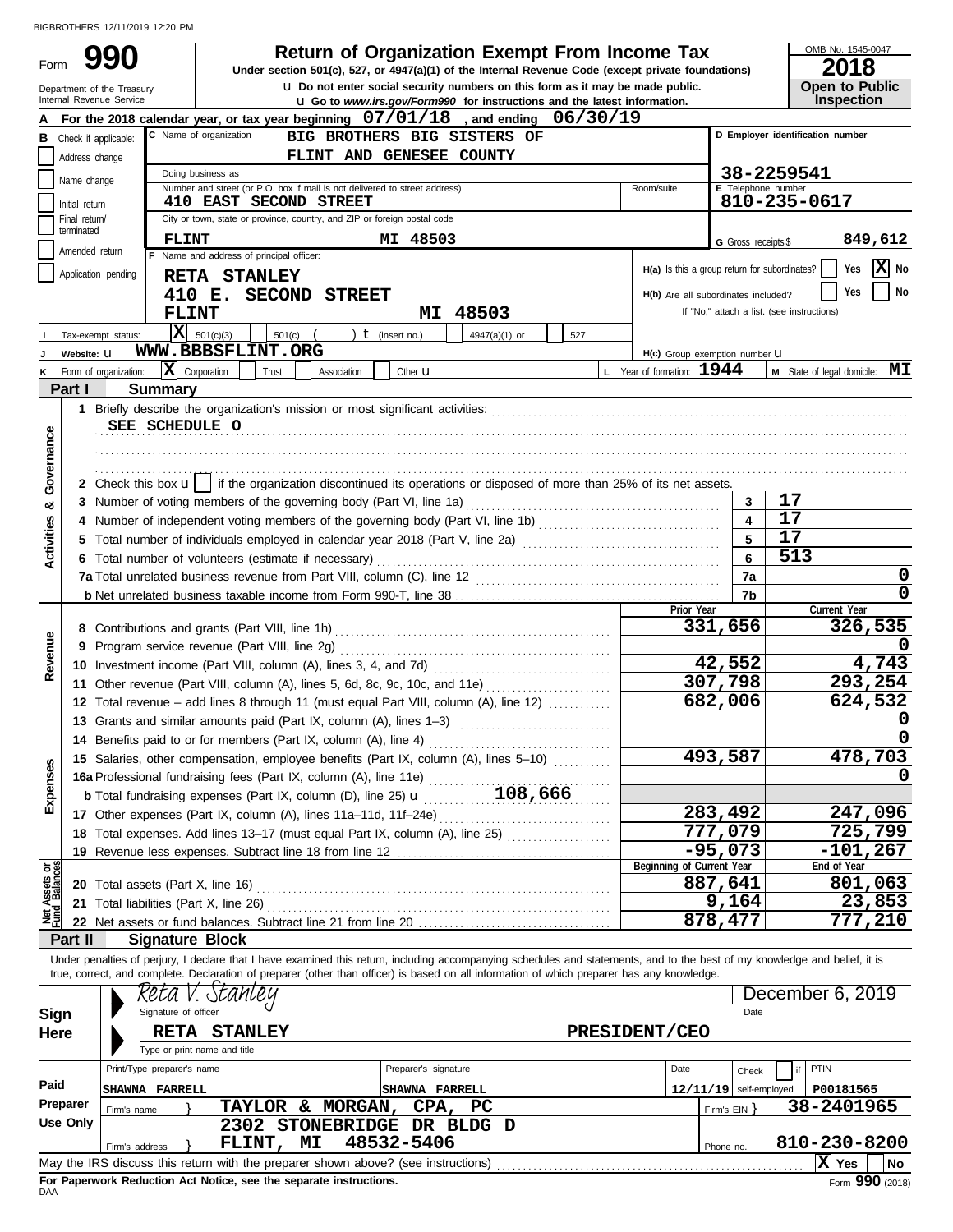| Part III         |                                                      | Form 990 (2018) BIG BROTHERS BIG SISTERS OF                                                                  | 38-2259541                                                                                                                     | Page 2                |
|------------------|------------------------------------------------------|--------------------------------------------------------------------------------------------------------------|--------------------------------------------------------------------------------------------------------------------------------|-----------------------|
|                  |                                                      | <b>Statement of Program Service Accomplishments</b>                                                          |                                                                                                                                | $ \mathbf{x} $        |
| $1 \quad$        | Briefly describe the organization's mission:         |                                                                                                              |                                                                                                                                |                       |
| SEE SCHEDULE O   |                                                      |                                                                                                              |                                                                                                                                |                       |
|                  |                                                      |                                                                                                              |                                                                                                                                |                       |
|                  |                                                      |                                                                                                              |                                                                                                                                |                       |
|                  |                                                      |                                                                                                              |                                                                                                                                |                       |
| 2                |                                                      | Did the organization undertake any significant program services during the year which were not listed on the |                                                                                                                                |                       |
|                  | prior Form 990 or 990-EZ?                            |                                                                                                              |                                                                                                                                | Yes $\overline{X}$ No |
|                  | If "Yes," describe these new services on Schedule O. |                                                                                                              |                                                                                                                                |                       |
|                  |                                                      | Did the organization cease conducting, or make significant changes in how it conducts, any program           |                                                                                                                                |                       |
| services?        |                                                      |                                                                                                              |                                                                                                                                | Yes $\overline{X}$ No |
|                  | If "Yes," describe these changes on Schedule O.      |                                                                                                              |                                                                                                                                |                       |
| 4                |                                                      |                                                                                                              | Describe the organization's program service accomplishments for each of its three largest program services, as measured by     |                       |
|                  |                                                      |                                                                                                              | expenses. Section 501(c)(3) and 501(c)(4) organizations are required to report the amount of grants and allocations to others, |                       |
|                  |                                                      | the total expenses, and revenue, if any, for each program service reported.                                  |                                                                                                                                |                       |
| 4a (Code:        | ) (Expenses \$                                       | 522,768 including grants of \$                                                                               |                                                                                                                                |                       |
|                  | RESPONSIBLE COMMUNITY MEMBERS                        | DESIGNED TO PROMOTE THE HEALTH AND FUNCTIONAL<br>GROWTH OF CHILDREN IN ORDER FOR THEM TO BECOME              |                                                                                                                                |                       |
|                  |                                                      |                                                                                                              |                                                                                                                                |                       |
|                  |                                                      |                                                                                                              |                                                                                                                                |                       |
|                  |                                                      |                                                                                                              |                                                                                                                                |                       |
|                  |                                                      |                                                                                                              |                                                                                                                                |                       |
|                  |                                                      |                                                                                                              |                                                                                                                                |                       |
|                  |                                                      |                                                                                                              |                                                                                                                                |                       |
|                  |                                                      |                                                                                                              |                                                                                                                                |                       |
|                  |                                                      |                                                                                                              |                                                                                                                                |                       |
| N/A              |                                                      |                                                                                                              |                                                                                                                                |                       |
|                  |                                                      |                                                                                                              |                                                                                                                                |                       |
|                  |                                                      |                                                                                                              |                                                                                                                                |                       |
|                  |                                                      |                                                                                                              |                                                                                                                                |                       |
|                  |                                                      |                                                                                                              |                                                                                                                                |                       |
|                  |                                                      |                                                                                                              |                                                                                                                                |                       |
|                  |                                                      |                                                                                                              |                                                                                                                                |                       |
|                  |                                                      |                                                                                                              |                                                                                                                                |                       |
|                  |                                                      |                                                                                                              |                                                                                                                                |                       |
|                  |                                                      |                                                                                                              |                                                                                                                                |                       |
|                  |                                                      |                                                                                                              |                                                                                                                                |                       |
|                  |                                                      |                                                                                                              |                                                                                                                                |                       |
|                  |                                                      |                                                                                                              |                                                                                                                                |                       |
|                  | ) (Expenses \$                                       | including grants of $$$                                                                                      | ) (Revenue \$                                                                                                                  |                       |
|                  |                                                      |                                                                                                              |                                                                                                                                |                       |
|                  |                                                      |                                                                                                              |                                                                                                                                |                       |
|                  |                                                      |                                                                                                              |                                                                                                                                |                       |
|                  |                                                      |                                                                                                              |                                                                                                                                |                       |
|                  |                                                      |                                                                                                              |                                                                                                                                |                       |
|                  |                                                      |                                                                                                              |                                                                                                                                |                       |
|                  |                                                      |                                                                                                              |                                                                                                                                |                       |
| 4c (Code:<br>N/A |                                                      |                                                                                                              |                                                                                                                                |                       |
|                  |                                                      |                                                                                                              |                                                                                                                                |                       |
|                  |                                                      |                                                                                                              |                                                                                                                                |                       |
|                  |                                                      |                                                                                                              |                                                                                                                                |                       |
| (Expenses \$     | 4d Other program services (Describe in Schedule O.)  | including grants of \$                                                                                       | (Revenue \$                                                                                                                    |                       |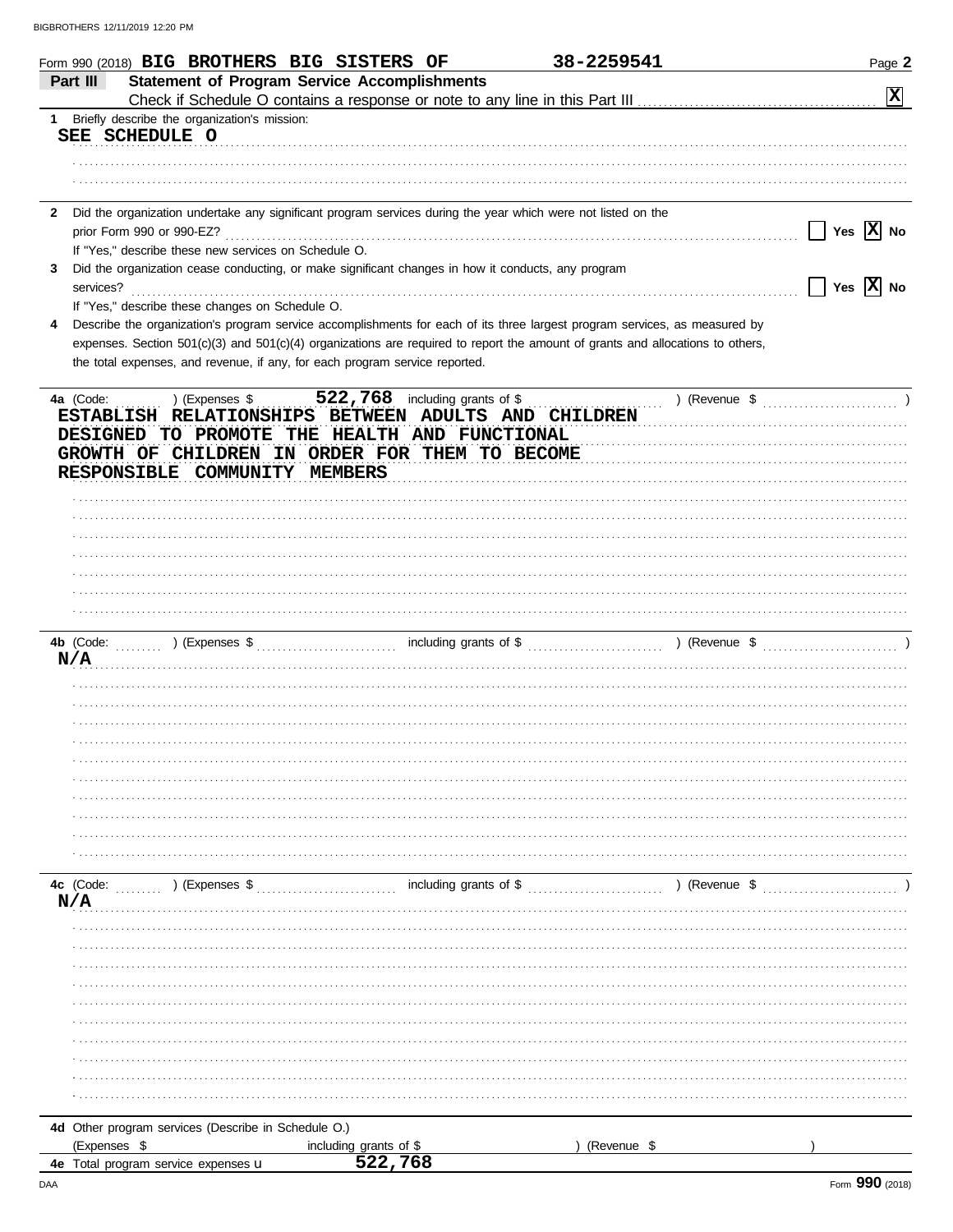### **Part IV Checklist of Required Schedules** Form 990 (2018) Page **3 BIG BROTHERS BIG SISTERS OF 38-2259541**

|     |                                                                                                                                                                                                         |                 | Yes         | No.         |
|-----|---------------------------------------------------------------------------------------------------------------------------------------------------------------------------------------------------------|-----------------|-------------|-------------|
| 1   | Is the organization described in section 501(c)(3) or $4947(a)(1)$ (other than a private foundation)? If "Yes,"                                                                                         |                 |             |             |
|     |                                                                                                                                                                                                         | 1               | X           |             |
| 2   |                                                                                                                                                                                                         | $\mathbf{2}$    | $\mathbf x$ |             |
| 3   | Did the organization engage in direct or indirect political campaign activities on behalf of or in opposition to                                                                                        |                 |             |             |
|     |                                                                                                                                                                                                         | 3               |             | x           |
| 4   | Section 501(c)(3) organizations. Did the organization engage in lobbying activities, or have a section 501(h)                                                                                           |                 |             |             |
|     |                                                                                                                                                                                                         | 4               |             | x           |
| 5   | Is the organization a section $501(c)(4)$ , $501(c)(5)$ , or $501(c)(6)$ organization that receives membership dues,                                                                                    |                 |             |             |
|     | assessments, or similar amounts as defined in Revenue Procedure 98-19? If "Yes," complete Schedule C, Part III                                                                                          | 5               |             | x           |
| 6   | Did the organization maintain any donor advised funds or any similar funds or accounts for which donors                                                                                                 |                 |             |             |
|     | have the right to provide advice on the distribution or investment of amounts in such funds or accounts? If                                                                                             |                 |             |             |
|     |                                                                                                                                                                                                         | 6               |             | x           |
| 7   | Did the organization receive or hold a conservation easement, including easements to preserve open space,                                                                                               |                 |             |             |
|     |                                                                                                                                                                                                         | 7               |             | X           |
| 8   | Did the organization maintain collections of works of art, historical treasures, or other similar assets? If "Yes,"                                                                                     |                 |             |             |
|     |                                                                                                                                                                                                         | 8               |             | x           |
| 9   | Did the organization report an amount in Part X, line 21, for escrow or custodial account liability, serve as a                                                                                         |                 |             |             |
|     | custodian for amounts not listed in Part X; or provide credit counseling, debt management, credit repair, or                                                                                            |                 |             | x           |
|     |                                                                                                                                                                                                         | 9               |             |             |
| 10  | Did the organization, directly or through a related organization, hold assets in temporarily restricted<br>endowments, permanent endowments, or quasi-endowments? If "Yes," complete Schedule D, Part V |                 |             | x           |
| 11  | If the organization's answer to any of the following questions is "Yes," then complete Schedule D, Parts VI,                                                                                            | 10              |             |             |
|     | VII, VIII, IX, or X as applicable.                                                                                                                                                                      |                 |             |             |
| a   | Did the organization report an amount for land, buildings, and equipment in Part X, line 10? If "Yes,"                                                                                                  |                 |             |             |
|     |                                                                                                                                                                                                         | 11a             | х           |             |
|     | <b>b</b> Did the organization report an amount for investments—other securities in Part X, line 12 that is 5% or more                                                                                   |                 |             |             |
|     |                                                                                                                                                                                                         | 11b             |             | X           |
| C   | Did the organization report an amount for investments—program related in Part X, line 13 that is 5% or more                                                                                             |                 |             |             |
|     |                                                                                                                                                                                                         | 11c             |             | x           |
| d   | Did the organization report an amount for other assets in Part X, line 15 that is 5% or more of its total assets                                                                                        |                 |             |             |
|     |                                                                                                                                                                                                         | 11d             |             | X           |
| е   |                                                                                                                                                                                                         | 11e             |             | $\mathbf x$ |
| f   | Did the organization's separate or consolidated financial statements for the tax year include a footnote that addresses                                                                                 |                 |             |             |
|     | the organization's liability for uncertain tax positions under FIN 48 (ASC 740)? If "Yes," complete Schedule D, Part X                                                                                  | 11f             |             | x           |
| 12a | Did the organization obtain separate, independent audited financial statements for the tax year? If "Yes," complete                                                                                     |                 |             |             |
|     |                                                                                                                                                                                                         | 12a             | x           |             |
| b   | Was the organization included in consolidated, independent audited financial statements for the tax year? If                                                                                            |                 |             |             |
|     | "Yes," and if the organization answered "No" to line 12a, then completing Schedule D, Parts XI and XII is optional <i>commension</i>                                                                    | 12b             |             | <u>x</u>    |
| 13  |                                                                                                                                                                                                         | 13              |             | X           |
| 14a |                                                                                                                                                                                                         | 14a             |             | X           |
| b   | Did the organization have aggregate revenues or expenses of more than \$10,000 from grantmaking,                                                                                                        |                 |             |             |
|     | fundraising, business, investment, and program service activities outside the United States, or aggregate                                                                                               |                 |             |             |
|     |                                                                                                                                                                                                         | 14b             |             | X           |
| 15  | Did the organization report on Part IX, column (A), line 3, more than \$5,000 of grants or other assistance to or                                                                                       |                 |             |             |
|     |                                                                                                                                                                                                         | 15              |             | X           |
| 16  | Did the organization report on Part IX, column (A), line 3, more than \$5,000 of aggregate grants or other                                                                                              |                 |             |             |
|     | assistance to or for foreign individuals? If "Yes," complete Schedule F, Parts III and IV [[[[[[[[[[[[[[[[[[[                                                                                           | 16              |             | X           |
| 17  | Did the organization report a total of more than \$15,000 of expenses for professional fundraising services on                                                                                          |                 |             |             |
|     |                                                                                                                                                                                                         | 17              |             | X           |
| 18  | Did the organization report more than \$15,000 total of fundraising event gross income and contributions on                                                                                             |                 | X           |             |
|     |                                                                                                                                                                                                         | 18              |             |             |
| 19  | Did the organization report more than \$15,000 of gross income from gaming activities on Part VIII, line 9a?                                                                                            | 19              |             | х           |
| 20a |                                                                                                                                                                                                         | <b>20a</b>      |             | X           |
| b   |                                                                                                                                                                                                         | 20 <sub>b</sub> |             |             |
| 21  | Did the organization report more than \$5,000 of grants or other assistance to any domestic organization or                                                                                             |                 |             |             |
|     |                                                                                                                                                                                                         | 21              |             | x           |
|     |                                                                                                                                                                                                         |                 |             |             |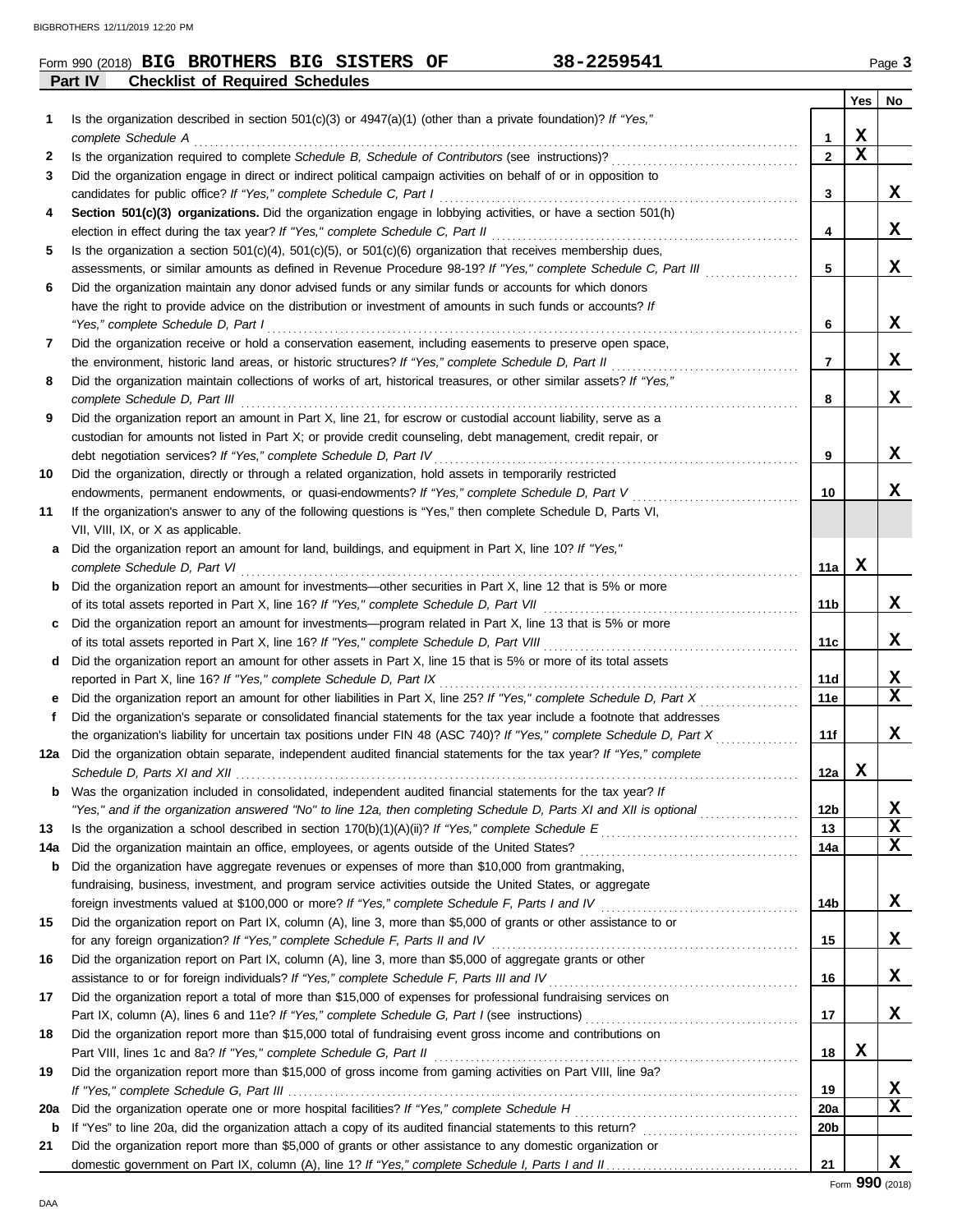|             | 38-2259541<br>Form 990 (2018) BIG BROTHERS BIG SISTERS OF                                                                                                                                                                        |                 |     | Page 4       |
|-------------|----------------------------------------------------------------------------------------------------------------------------------------------------------------------------------------------------------------------------------|-----------------|-----|--------------|
|             | <b>Checklist of Required Schedules (continued)</b><br>Part IV                                                                                                                                                                    |                 |     |              |
| 22          | Did the organization report more than \$5,000 of grants or other assistance to or for domestic individuals on                                                                                                                    |                 | Yes | <b>No</b>    |
|             | Part IX, column (A), line 2? If "Yes," complete Schedule I, Parts I and III                                                                                                                                                      | 22              |     | X            |
| 23          | Did the organization answer "Yes" to Part VII, Section A, line 3, 4, or 5 about compensation of the                                                                                                                              |                 |     |              |
|             | organization's current and former officers, directors, trustees, key employees, and highest compensated                                                                                                                          |                 |     |              |
|             | employees? If "Yes," complete Schedule J                                                                                                                                                                                         | 23              |     | X            |
|             | 24a Did the organization have a tax-exempt bond issue with an outstanding principal amount of more than                                                                                                                          |                 |     |              |
|             | \$100,000 as of the last day of the year, that was issued after December 31, 2002? If "Yes," answer lines 24b                                                                                                                    |                 |     |              |
|             | through 24d and complete Schedule K. If "No," go to line 25a                                                                                                                                                                     | 24a             |     | X            |
|             | <b>b</b> Did the organization invest any proceeds of tax-exempt bonds beyond a temporary period exception?                                                                                                                       | 24b             |     |              |
| c           | Did the organization maintain an escrow account other than a refunding escrow at any time during the year                                                                                                                        |                 |     |              |
|             | to defease any tax-exempt bonds?                                                                                                                                                                                                 | 24c             |     |              |
|             |                                                                                                                                                                                                                                  | 24d             |     |              |
|             | 25a Section 501(c)(3), 501(c)(4), and 501(c)(29) organizations. Did the organization engage in an excess benefit                                                                                                                 |                 |     |              |
|             | transaction with a disqualified person during the year? If "Yes," complete Schedule L, Part I                                                                                                                                    | 25a             |     | X            |
| $\mathbf b$ | Is the organization aware that it engaged in an excess benefit transaction with a disqualified person in a prior                                                                                                                 |                 |     |              |
|             | year, and that the transaction has not been reported on any of the organization's prior Forms 990 or 990-EZ?                                                                                                                     |                 |     |              |
|             | If "Yes," complete Schedule L, Part I                                                                                                                                                                                            | 25 <sub>b</sub> |     | X            |
| 26          | Did the organization report any amount on Part X, line 5, 6, or 22 for receivables from or payables to any                                                                                                                       |                 |     |              |
|             | current or former officers, directors, trustees, key employees, highest compensated employees, or                                                                                                                                |                 |     |              |
|             | disqualified persons? If "Yes," complete Schedule L, Part II                                                                                                                                                                     | 26              |     | X            |
| 27          | Did the organization provide a grant or other assistance to an officer, director, trustee, key employee,                                                                                                                         |                 |     |              |
|             | substantial contributor or employee thereof, a grant selection committee member, or to a 35% controlled<br>entity or family member of any of these persons? If "Yes," complete Schedule L, Part III                              | 27              |     | X            |
| 28          | Was the organization a party to a business transaction with one of the following parties (see Schedule L,                                                                                                                        |                 |     |              |
|             | Part IV instructions for applicable filing thresholds, conditions, and exceptions):                                                                                                                                              |                 |     |              |
| а           | A current or former officer, director, trustee, or key employee? If "Yes," complete Schedule L, Part IV                                                                                                                          | 28a             |     | X            |
| b           | A family member of a current or former officer, director, trustee, or key employee? If "Yes," complete                                                                                                                           |                 |     |              |
|             | Schedule L, Part IV                                                                                                                                                                                                              | 28b             |     | X            |
| c           | An entity of which a current or former officer, director, trustee, or key employee (or a family member thereof)                                                                                                                  |                 |     |              |
|             |                                                                                                                                                                                                                                  | 28c             |     | X            |
| 29          |                                                                                                                                                                                                                                  | 29              |     | X            |
| 30          | Did the organization receive contributions of art, historical treasures, or other similar assets, or qualified                                                                                                                   |                 |     |              |
|             | conservation contributions? If "Yes," complete Schedule M                                                                                                                                                                        | 30              |     | X            |
| 31          | Did the organization liquidate, terminate, or dissolve and cease operations? If "Yes," complete Schedule N, Part I                                                                                                               | 31              |     | X            |
|             | Did the organization sell, exchange, dispose of, or transfer more than 25% of its net assets? If "Yes,"                                                                                                                          |                 |     |              |
|             | complete Schedule N, Part II                                                                                                                                                                                                     | 32              |     | $\mathbf x$  |
| 33          | Did the organization own 100% of an entity disregarded as separate from the organization under Regulations                                                                                                                       |                 |     |              |
|             | sections 301.7701-2 and 301.7701-3? If "Yes," complete Schedule R, Part I                                                                                                                                                        | 33              |     | X            |
| 34          | Was the organization related to any tax-exempt or taxable entity? If "Yes," complete Schedule R, Part II, III,                                                                                                                   |                 |     |              |
|             | or IV, and Part V, line 1                                                                                                                                                                                                        | 34              |     | $\mathbf{x}$ |
| 35a         |                                                                                                                                                                                                                                  | 35a             |     | $\mathbf x$  |
| b           | If "Yes" to line 35a, did the organization receive any payment from or engage in any transaction with a                                                                                                                          |                 |     |              |
|             | controlled entity within the meaning of section 512(b)(13)? If "Yes," complete Schedule R, Part V, line 2                                                                                                                        | 35 <sub>b</sub> |     |              |
| 36          | Section 501(c)(3) organizations. Did the organization make any transfers to an exempt non-charitable                                                                                                                             |                 |     |              |
|             | related organization? If "Yes," complete Schedule R, Part V, line 2                                                                                                                                                              | 36              |     | X            |
| 37          | Did the organization conduct more than 5% of its activities through an entity that is not a related organization<br>and that is treated as a partnership for federal income tax purposes? If "Yes," complete Schedule R, Part VI | 37              |     | X            |
| 38          | Did the organization complete Schedule O and provide explanations in Schedule O for Part VI, lines 11b and                                                                                                                       |                 |     |              |
|             | 19? Note. All Form 990 filers are required to complete Schedule O.                                                                                                                                                               | 38              | X   |              |
|             | Statements Regarding Other IRS Filings and Tax Compliance<br>Part V                                                                                                                                                              |                 |     |              |
|             |                                                                                                                                                                                                                                  |                 |     |              |
|             |                                                                                                                                                                                                                                  |                 | Yes | No           |
| 1а          | 5<br>Enter the number reported in Box 3 of Form 1096. Enter -0- if not applicable<br>1a                                                                                                                                          |                 |     |              |
| b           | $\mathbf 0$<br>1 <sub>b</sub><br>Enter the number of Forms W-2G included in line 1a. Enter -0- if not applicable                                                                                                                 |                 |     |              |
| c           | Did the organization comply with backup withholding rules for reportable payments to vendors and                                                                                                                                 |                 |     |              |
|             |                                                                                                                                                                                                                                  | 1c              |     |              |

DAA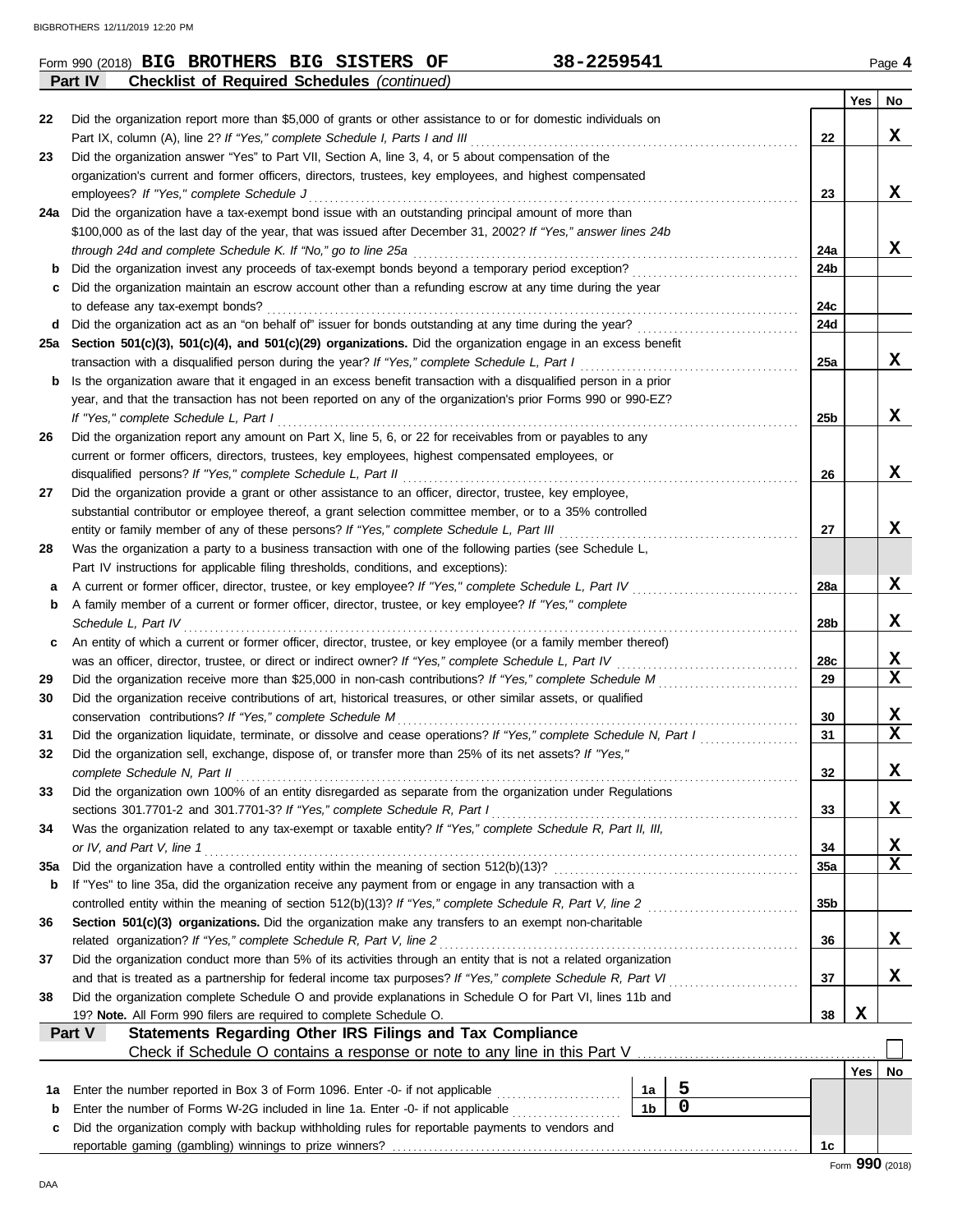|             | 38-2259541<br>Form 990 (2018) BIG BROTHERS BIG SISTERS OF                                                                          |                 |                |     | Page 5      |
|-------------|------------------------------------------------------------------------------------------------------------------------------------|-----------------|----------------|-----|-------------|
|             | Statements Regarding Other IRS Filings and Tax Compliance (continued)<br><b>Part V</b>                                             |                 |                |     |             |
|             |                                                                                                                                    |                 |                | Yes | No          |
|             | 2a Enter the number of employees reported on Form W-3, Transmittal of Wage and Tax                                                 |                 |                |     |             |
|             | Statements, filed for the calendar year ending with or within the year covered by this return                                      | 17<br>2a        |                |     |             |
| b           | If at least one is reported on line 2a, did the organization file all required federal employment tax returns?                     |                 | 2b             | X   |             |
|             | Note. If the sum of lines 1a and 2a is greater than 250, you may be required to e-file (see instructions)                          |                 |                |     |             |
| За          | Did the organization have unrelated business gross income of \$1,000 or more during the year?                                      |                 | 3a             |     | x           |
| b           | If "Yes," has it filed a Form 990-T for this year? If "No" to line 3b, provide an explanation in Schedule O                        |                 | 3b             |     |             |
| 4a          | At any time during the calendar year, did the organization have an interest in, or a signature or other authority over,            |                 |                |     |             |
|             | a financial account in a foreign country (such as a bank account, securities account, or other financial account)?                 |                 | 4a             |     | x           |
|             | <b>b</b> If "Yes," enter the name of the foreign country: $\mathbf{u}$                                                             |                 |                |     |             |
|             | See instructions for filing requirements for FinCEN Form 114, Report of Foreign Bank and Financial Accounts (FBAR).                |                 |                |     |             |
| 5a          | Was the organization a party to a prohibited tax shelter transaction at any time during the tax year?                              |                 | 5a             |     | x           |
| b           |                                                                                                                                    |                 | 5 <sub>b</sub> |     | x           |
| c           | If "Yes" to line 5a or 5b, did the organization file Form 8886-T?                                                                  |                 | 5c             |     |             |
| 6а          | Does the organization have annual gross receipts that are normally greater than \$100,000, and did the                             |                 |                |     |             |
|             |                                                                                                                                    |                 | 6a             |     | x           |
| b           | If "Yes," did the organization include with every solicitation an express statement that such contributions or                     |                 |                |     |             |
|             | gifts were not tax deductible?                                                                                                     |                 | 6b             |     |             |
| 7           | Organizations that may receive deductible contributions under section 170(c).                                                      |                 |                |     |             |
| а           | Did the organization receive a payment in excess of \$75 made partly as a contribution and partly for goods                        |                 |                |     |             |
|             | and services provided to the payor?                                                                                                |                 | 7a             |     | x           |
| b           | If "Yes," did the organization notify the donor of the value of the goods or services provided?                                    |                 | 7b             |     |             |
| c           | Did the organization sell, exchange, or otherwise dispose of tangible personal property for which it was                           |                 |                |     |             |
|             | required to file Form 8282?                                                                                                        |                 | 7c             |     | x           |
| d           |                                                                                                                                    | 7d              |                |     |             |
| е           | Did the organization receive any funds, directly or indirectly, to pay premiums on a personal benefit contract?                    |                 | 7e             |     | X           |
| f           | Did the organization, during the year, pay premiums, directly or indirectly, on a personal benefit contract?                       |                 | 7f             |     | $\mathbf x$ |
| g           | If the organization received a contribution of qualified intellectual property, did the organization file Form 8899 as required?   |                 | 7g             |     | X           |
| h           | If the organization received a contribution of cars, boats, airplanes, or other vehicles, did the organization file a Form 1098-C? |                 | 7h             |     | X           |
| 8           | Sponsoring organizations maintaining donor advised funds. Did a donor advised fund maintained by the                               |                 |                |     |             |
|             | sponsoring organization have excess business holdings at any time during the year?                                                 |                 | 8              |     |             |
| 9           | Sponsoring organizations maintaining donor advised funds.                                                                          |                 |                |     |             |
| а           | Did the sponsoring organization make any taxable distributions under section 4966?                                                 |                 | 9a             |     |             |
| b           |                                                                                                                                    |                 | 9b             |     |             |
| 10          | Section 501(c)(7) organizations. Enter:                                                                                            |                 |                |     |             |
| а           |                                                                                                                                    | 10a             |                |     |             |
| $\mathbf b$ | Gross receipts, included on Form 990, Part VIII, line 12, for public use of club facilities                                        | 10 <sub>b</sub> |                |     |             |
| 11          | Section 501(c)(12) organizations. Enter:                                                                                           |                 |                |     |             |
| а           | Gross income from members or shareholders                                                                                          | 11a             |                |     |             |
| b           | Gross income from other sources (Do not net amounts due or paid to other sources                                                   |                 |                |     |             |
|             | against amounts due or received from them.)                                                                                        | 11 <sub>b</sub> |                |     |             |
| 12a         | Section 4947(a)(1) non-exempt charitable trusts. Is the organization filing Form 990 in lieu of Form 1041?                         |                 | 12a            |     |             |
| b           | If "Yes," enter the amount of tax-exempt interest received or accrued during the year                                              | 12 <sub>b</sub> |                |     |             |
| 13          | Section 501(c)(29) qualified nonprofit health insurance issuers.                                                                   |                 |                |     |             |
| a           | Is the organization licensed to issue qualified health plans in more than one state?                                               |                 | 13а            |     |             |
|             | Note. See the instructions for additional information the organization must report on Schedule O.                                  |                 |                |     |             |
| b           | Enter the amount of reserves the organization is required to maintain by the states in which                                       |                 |                |     |             |
|             |                                                                                                                                    | 13 <sub>b</sub> |                |     |             |
| c           |                                                                                                                                    | 13c             |                |     |             |
| 14a         |                                                                                                                                    |                 | 14a            |     | x           |
| b           |                                                                                                                                    |                 | 14b            |     |             |
| 15          | Is the organization subject to the section 4960 tax on payment(s) of more than \$1,000,000 in remuneration or                      |                 |                |     |             |
|             |                                                                                                                                    |                 | 15             |     | X           |
|             | If "Yes," see instructions and file Form 4720, Schedule N.                                                                         |                 |                |     |             |
| 16          | Is the organization an educational institution subject to the section 4968 excise tax on net investment income?                    |                 | 16             |     | X           |
|             | If "Yes," complete Form 4720, Schedule O.                                                                                          |                 |                |     |             |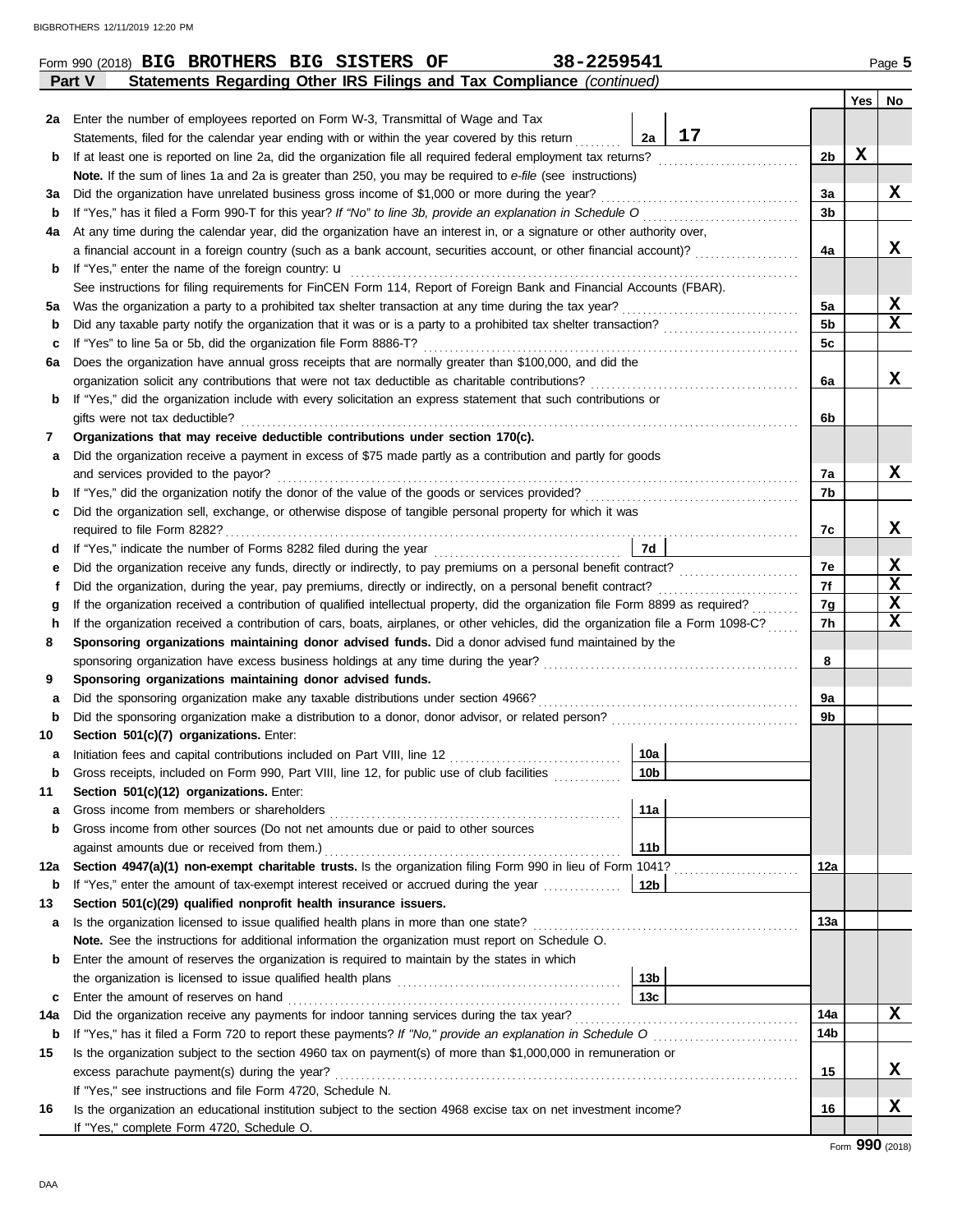|     | 38-2259541<br>Form 990 (2018) BIG BROTHERS BIG SISTERS OF                                                                                                                                                                      |              |     |     | Page 6      |
|-----|--------------------------------------------------------------------------------------------------------------------------------------------------------------------------------------------------------------------------------|--------------|-----|-----|-------------|
|     | Part VI<br>Governance, Management, and Disclosure For each "Yes" response to lines 2 through 7b below, and for a "No"                                                                                                          |              |     |     |             |
|     | response to line 8a, 8b, or 10b below, describe the circumstances, processes, or changes in Schedule O. See instructions.                                                                                                      |              |     |     |             |
|     |                                                                                                                                                                                                                                |              |     |     | IХI         |
|     | Section A. Governing Body and Management                                                                                                                                                                                       |              |     |     |             |
|     |                                                                                                                                                                                                                                |              |     | Yes | No          |
| 1а  | 1a<br>Enter the number of voting members of the governing body at the end of the tax year                                                                                                                                      | 17           |     |     |             |
|     | If there are material differences in voting rights among members of the governing body, or                                                                                                                                     |              |     |     |             |
|     | if the governing body delegated broad authority to an executive committee or similar                                                                                                                                           |              |     |     |             |
|     | committee, explain in Schedule O.                                                                                                                                                                                              |              |     |     |             |
| b   | 1b<br>Enter the number of voting members included in line 1a, above, who are independent                                                                                                                                       | 17           |     |     |             |
| 2   | Did any officer, director, trustee, or key employee have a family relationship or a business relationship with                                                                                                                 |              |     |     |             |
|     | any other officer, director, trustee, or key employee?                                                                                                                                                                         |              | 2   |     | X           |
| 3   | Did the organization delegate control over management duties customarily performed by or under the direct                                                                                                                      |              |     |     |             |
|     | supervision of officers, directors, or trustees, or key employees to a management company or other person?                                                                                                                     |              | 3   |     | X           |
| 4   | Did the organization make any significant changes to its governing documents since the prior Form 990 was filed?                                                                                                               |              | 4   |     | $\mathbf x$ |
| 5   |                                                                                                                                                                                                                                |              | 5   |     | X           |
| 6   | Did the organization have members or stockholders?                                                                                                                                                                             |              | 6   |     | $\mathbf x$ |
| 7a  | Did the organization have members, stockholders, or other persons who had the power to elect or appoint                                                                                                                        |              |     |     |             |
|     | one or more members of the governing body?                                                                                                                                                                                     |              | 7a  |     | X           |
| b   | Are any governance decisions of the organization reserved to (or subject to approval by) members,                                                                                                                              |              |     |     |             |
|     | stockholders, or persons other than the governing body?                                                                                                                                                                        |              | 7b  |     | x           |
| 8   | Did the organization contemporaneously document the meetings held or written actions undertaken during the year by the following:                                                                                              |              |     |     |             |
| а   | The governing body?                                                                                                                                                                                                            |              | 8а  | X   |             |
| b   | Each committee with authority to act on behalf of the governing body?                                                                                                                                                          |              | 8b  | X   |             |
| 9   | Is there any officer, director, trustee, or key employee listed in Part VII, Section A, who cannot be reached at                                                                                                               |              |     |     |             |
|     |                                                                                                                                                                                                                                |              | 9   |     | x           |
|     | Section B. Policies (This Section B requests information about policies not required by the Internal Revenue Code.)                                                                                                            |              |     |     |             |
|     |                                                                                                                                                                                                                                |              |     | Yes | No          |
| 10a | Did the organization have local chapters, branches, or affiliates?                                                                                                                                                             |              | 10a |     | x           |
| b   | If "Yes," did the organization have written policies and procedures governing the activities of such chapters,                                                                                                                 |              |     |     |             |
|     |                                                                                                                                                                                                                                |              | 10b |     |             |
| 11a | Has the organization provided a complete copy of this Form 990 to all members of its governing body before filing the form?                                                                                                    |              | 11a | X   |             |
| b   | Describe in Schedule O the process, if any, used by the organization to review this Form 990.                                                                                                                                  |              |     |     |             |
|     |                                                                                                                                                                                                                                |              | 12a | X   |             |
| 12a | Did the organization have a written conflict of interest policy? If "No," go to line 13<br>Were officers, directors, or trustees, and key employees required to disclose annually interests that could give rise to conflicts? |              | 12b | х   |             |
| b   |                                                                                                                                                                                                                                |              |     |     |             |
| c   | Did the organization regularly and consistently monitor and enforce compliance with the policy? If "Yes,"                                                                                                                      |              | 12c | X   |             |
|     | describe in Schedule O how this was done                                                                                                                                                                                       |              |     | X   |             |
| 13  | Did the organization have a written whistleblower policy?                                                                                                                                                                      |              | 13  |     |             |
| 14  | Did the organization have a written document retention and destruction policy?                                                                                                                                                 |              | 14  | X   |             |
| 15  | Did the process for determining compensation of the following persons include a review and approval by                                                                                                                         |              |     |     |             |
|     | independent persons, comparability data, and contemporaneous substantiation of the deliberation and decision?                                                                                                                  |              |     |     |             |
| a   |                                                                                                                                                                                                                                |              | 15a | X   |             |
| b   | Other officers or key employees of the organization                                                                                                                                                                            |              | 15b | X   |             |
|     | If "Yes" to line 15a or 15b, describe the process in Schedule O (see instructions).                                                                                                                                            |              |     |     |             |
| 16a | Did the organization invest in, contribute assets to, or participate in a joint venture or similar arrangement                                                                                                                 |              |     |     |             |
|     | with a taxable entity during the year?                                                                                                                                                                                         |              | 16a |     | X           |
| b   | If "Yes," did the organization follow a written policy or procedure requiring the organization to evaluate its                                                                                                                 |              |     |     |             |
|     | participation in joint venture arrangements under applicable federal tax law, and take steps to safeguard the                                                                                                                  |              |     |     |             |
|     |                                                                                                                                                                                                                                |              | 16b |     |             |
|     | Section C. Disclosure                                                                                                                                                                                                          |              |     |     |             |
| 17  | List the states with which a copy of this Form 990 is required to be filed $\mathbf{u}$ NONE                                                                                                                                   |              |     |     |             |
| 18  | Section 6104 requires an organization to make its Forms 1023 (1024 or 1024-A if applicable), 990, and 990-T (Section 501(c)                                                                                                    |              |     |     |             |
|     | (3)s only) available for public inspection. Indicate how you made these available. Check all that apply.                                                                                                                       |              |     |     |             |
|     | $\vert$ Another's website $\vert X \vert$ Upon request<br>Own website<br>Other (explain in Schedule O)                                                                                                                         |              |     |     |             |
| 19  | Describe in Schedule O whether (and if so, how) the organization made its governing documents, conflict of interest policy, and                                                                                                |              |     |     |             |
|     | financial statements available to the public during the tax year.                                                                                                                                                              |              |     |     |             |
| 20  | State the name, address, and telephone number of the person who possesses the organization's books and records u                                                                                                               |              |     |     |             |
|     | 410 EAST SECOND STREET<br>LATRELLE HOLMES                                                                                                                                                                                      |              |     |     |             |
|     | MI 48503<br><b>FLINT</b>                                                                                                                                                                                                       | 810-235-0617 |     |     |             |

DAA Form **990** (2018)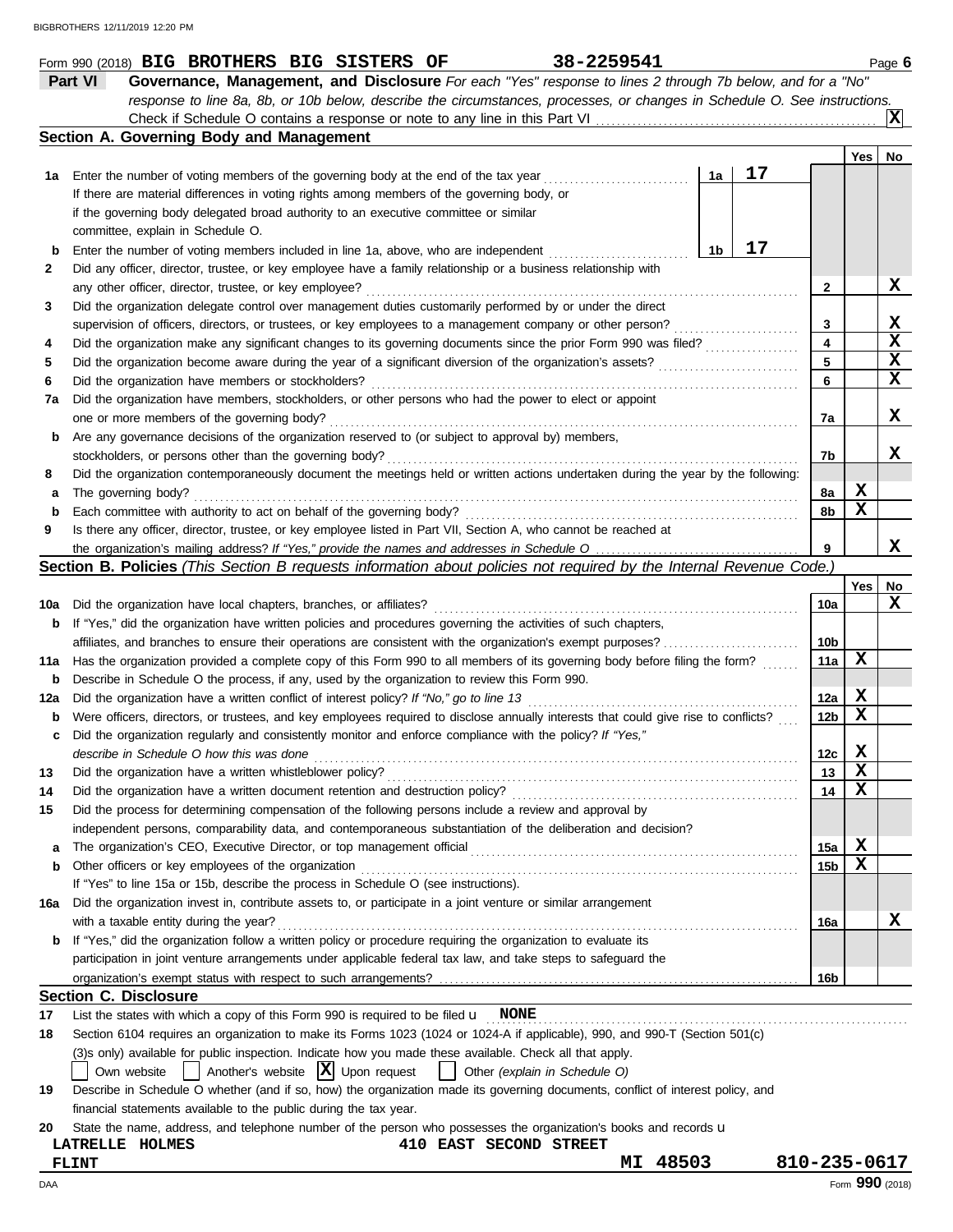#### **Section A. Independent Contractors Part VII Compensation of Officers, Directors, Trustees, Key Employees, Highest Compensated Employees, and** Form 990 (2018) Page **7 BIG BROTHERS BIG SISTERS OF 38-2259541 Officers, Directors, Trustees, Key Employees, and Highest Compensated Employees 1a** Complete this table for all persons required to be listed. Report compensation for the calendar year ending with or within the ■ List all of the organization's **current** officers, directors, trustees (whether individuals or organizations), regardless of amount of compensation. Enter -0- in columns (D), (E), and (F) if no compensation was paid. ● List all of the organization's **current** key employees, if any. See instructions for definition of "key employee." organization's tax year. ■ List the organization's five **current** highest compensated employees (other than an officer, director, trustee, or key employee)<br> **•** Preceived reportable compensation (Box 5 of Form M/-2 and/or Box 7 of Form 1099-MISC) Check if Schedule O contains a response or note to any line in this Part VII

who received reportable compensation (Box 5 of Form W-2 and/or Box 7 of Form 1099-MISC) of more than \$100,000 from the organization and any related organizations.

■ List all of the organization's **former** officers, key employees, and highest compensated employees who received more than<br>00.000 of reportable compensation from the organization and any related organizations \$100,000 of reportable compensation from the organization and any related organizations.

■ List all of the organization's **former directors or trustees** that received, in the capacity as a former director or trustee of the properties and any related organizations organization, more than \$10,000 of reportable compensation from the organization and any related organizations. List persons in the following order: individual trustees or directors; institutional trustees; officers; key employees; highest

compensated employees; and former such persons.

Check this box if neither the organization nor any related organization compensated any current officer, director, or trustee. **X**

| (A)<br>Name and Title                | (B)<br>Average<br>hours per<br>week<br>(list any               |                                   |                         | Position | (C)          | (do not check more than one<br>box, unless person is both an<br>officer and a director/trustee) |               | (D)<br>Reportable<br>compensation<br>from<br>the | (E)<br>Reportable<br>compensation from<br>related<br>organizations | (F)<br>Estimated<br>amount of<br>other<br>compensation   |
|--------------------------------------|----------------------------------------------------------------|-----------------------------------|-------------------------|----------|--------------|-------------------------------------------------------------------------------------------------|---------------|--------------------------------------------------|--------------------------------------------------------------------|----------------------------------------------------------|
|                                      | hours for<br>related<br>organizations<br>below dotted<br>line) | Individual trustee<br>or director | nstitutional<br>trustee | Officer  | Key employee | Highest compensated<br>amployee                                                                 | <b>Former</b> | organization<br>(W-2/1099-MISC)                  | (W-2/1099-MISC)                                                    | from the<br>organization<br>and related<br>organizations |
| (1) LINCOLN WARD                     |                                                                |                                   |                         |          |              |                                                                                                 |               |                                                  |                                                                    |                                                          |
|                                      | 2.00                                                           |                                   |                         |          |              |                                                                                                 |               |                                                  |                                                                    |                                                          |
| <b>DIRECTOR</b>                      | 0.00                                                           | $\mathbf x$                       |                         |          |              |                                                                                                 |               | $\mathbf 0$                                      | 0                                                                  | 0                                                        |
| (2) GLORIA ROGERS-BYERS              |                                                                |                                   |                         |          |              |                                                                                                 |               |                                                  |                                                                    |                                                          |
|                                      | 2.00                                                           |                                   |                         |          |              |                                                                                                 |               |                                                  |                                                                    |                                                          |
| <b>DIRECTOR</b>                      | 0.00                                                           | $\mathbf x$                       |                         |          |              |                                                                                                 |               | 0                                                | 0                                                                  | 0                                                        |
| (3) RHODA WILLIAMS                   |                                                                |                                   |                         |          |              |                                                                                                 |               |                                                  |                                                                    |                                                          |
|                                      | 2.00                                                           |                                   |                         |          |              |                                                                                                 |               |                                                  |                                                                    |                                                          |
| <b>DIRECTOR</b><br>(4) FERMEKO MYLES | 0.00                                                           | $\mathbf x$                       |                         |          |              |                                                                                                 |               | 0                                                | 0                                                                  | 0                                                        |
|                                      | 2.00                                                           |                                   |                         |          |              |                                                                                                 |               |                                                  |                                                                    |                                                          |
| <b>DIRECTOR</b>                      | 0.00                                                           | $\mathbf x$                       |                         |          |              |                                                                                                 |               | $\mathbf 0$                                      | 0                                                                  | 0                                                        |
| (5) KAY BEHM                         |                                                                |                                   |                         |          |              |                                                                                                 |               |                                                  |                                                                    |                                                          |
|                                      | 2.00                                                           |                                   |                         |          |              |                                                                                                 |               |                                                  |                                                                    |                                                          |
| <b>DIRECTOR</b>                      | 0.00                                                           | $\mathbf x$                       |                         |          |              |                                                                                                 |               | 0                                                | 0                                                                  | 0                                                        |
| (6) CINDY SULLIVAN                   |                                                                |                                   |                         |          |              |                                                                                                 |               |                                                  |                                                                    |                                                          |
|                                      | 2.00                                                           |                                   |                         |          |              |                                                                                                 |               |                                                  |                                                                    |                                                          |
| <b>DIRECTOR</b>                      | 0.00                                                           | $\mathbf x$                       |                         |          |              |                                                                                                 |               | 0                                                | 0                                                                  | 0                                                        |
| (7) CLINTON<br>PERRYMAN              |                                                                |                                   |                         |          |              |                                                                                                 |               |                                                  |                                                                    |                                                          |
|                                      | 2.00                                                           |                                   |                         |          |              |                                                                                                 |               |                                                  |                                                                    |                                                          |
| <b>DIRECTOR</b>                      | 0.00                                                           | $\mathbf x$                       |                         |          |              |                                                                                                 |               | $\mathbf 0$                                      | 0                                                                  | 0                                                        |
| (8) TAMMY PRATT                      |                                                                |                                   |                         |          |              |                                                                                                 |               |                                                  |                                                                    |                                                          |
|                                      | 2.00                                                           |                                   |                         |          |              |                                                                                                 |               |                                                  |                                                                    |                                                          |
| <b>DIRECTOR</b>                      | 0.00                                                           | $\mathbf x$                       |                         |          |              |                                                                                                 |               | 0                                                | 0                                                                  | 0                                                        |
| (9) ROBERT HEATH                     |                                                                |                                   |                         |          |              |                                                                                                 |               |                                                  |                                                                    |                                                          |
|                                      | 2.00                                                           |                                   |                         |          |              |                                                                                                 |               |                                                  |                                                                    |                                                          |
| <b>DIRECTOR</b><br><b>JAMER\$ON</b>  | 0.00                                                           | $\mathbf x$                       |                         |          |              |                                                                                                 |               | 0                                                | 0                                                                  | 0                                                        |
| (10) DARTANYAN                       | 2.00                                                           |                                   |                         |          |              |                                                                                                 |               |                                                  |                                                                    |                                                          |
| <b>DIRECTOR</b>                      | 0.00                                                           | X                                 |                         |          |              |                                                                                                 |               | $\mathbf 0$                                      | 0                                                                  | 0                                                        |
| <b>MATTHEWS</b><br>(11) CORWIN       |                                                                |                                   |                         |          |              |                                                                                                 |               |                                                  |                                                                    |                                                          |
|                                      | 2.00                                                           |                                   |                         |          |              |                                                                                                 |               |                                                  |                                                                    |                                                          |
| <b>DIRECTOR</b>                      | 0.00                                                           | $\mathbf x$                       |                         |          |              |                                                                                                 |               | $\mathbf 0$                                      | 0                                                                  | 0                                                        |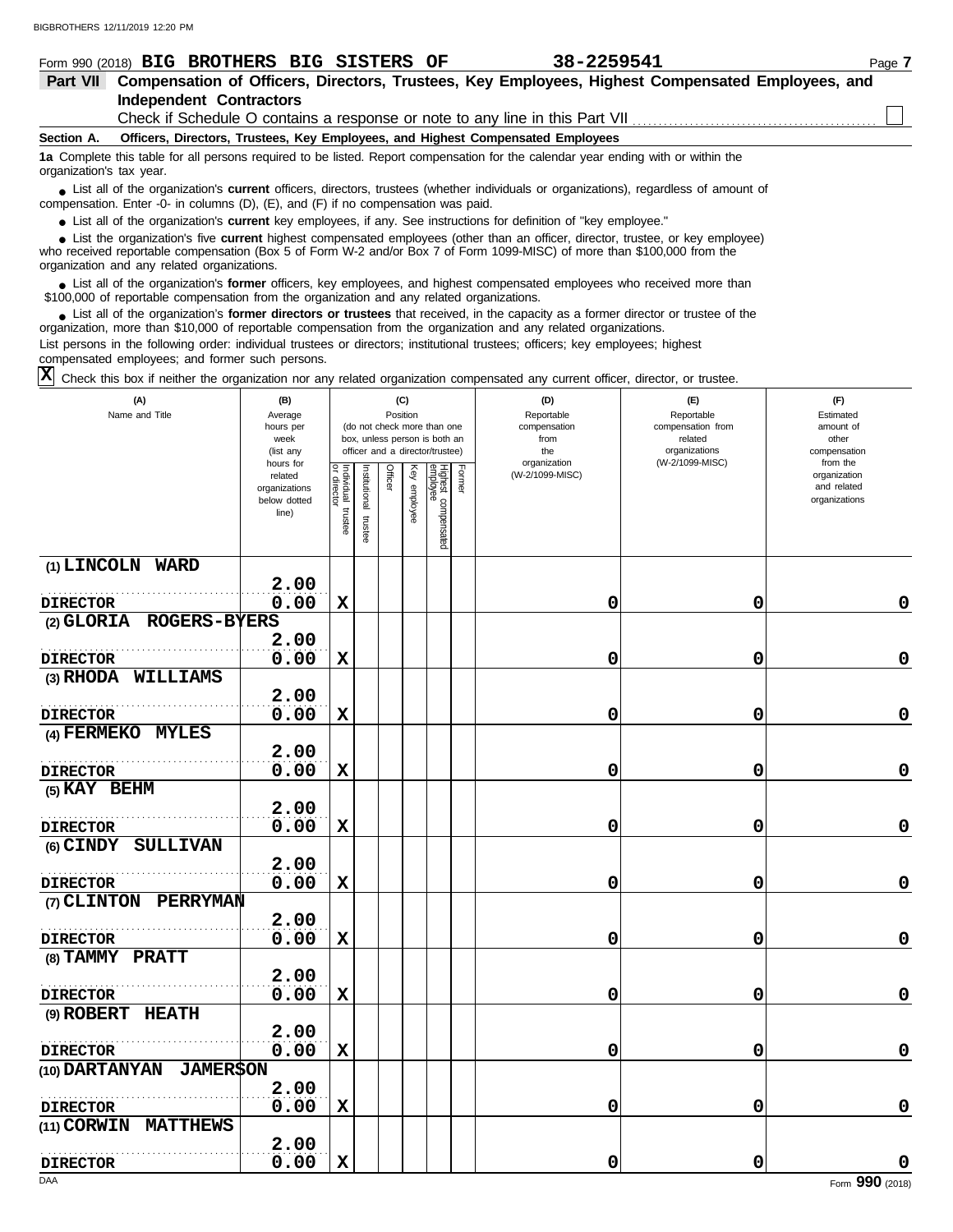| Part VII           | Form 990 (2018) BIG BROTHERS BIG SISTERS OF                                                   |                                                                      |                                   |                         |         |                 |                                                                                                 |                  | 38-2259541<br>Section A. Officers, Directors, Trustees, Key Employees, and Highest Compensated Employees (continued)                                                                                                                                   |                                                                    |                                                          |                     | Page 8      |
|--------------------|-----------------------------------------------------------------------------------------------|----------------------------------------------------------------------|-----------------------------------|-------------------------|---------|-----------------|-------------------------------------------------------------------------------------------------|------------------|--------------------------------------------------------------------------------------------------------------------------------------------------------------------------------------------------------------------------------------------------------|--------------------------------------------------------------------|----------------------------------------------------------|---------------------|-------------|
|                    | (A)<br>Name and title                                                                         | (B)<br>Average<br>hours per<br>week<br>(list any                     |                                   |                         |         | (C)<br>Position | (do not check more than one<br>box, unless person is both an<br>officer and a director/trustee) |                  | (D)<br>Reportable<br>compensation<br>from<br>the                                                                                                                                                                                                       | (E)<br>Reportable<br>compensation from<br>related<br>organizations | (F)<br>Estimated<br>amount of<br>other<br>compensation   |                     |             |
|                    |                                                                                               | hours for<br>related<br>organizations<br>below dotted<br>line)       | Individual trustee<br>or director | nstitutional<br>trustee | Officer | Key employee    | Highest compensated<br>employee                                                                 | Former           | organization<br>(W-2/1099-MISC)                                                                                                                                                                                                                        | (W-2/1099-MISC)                                                    | from the<br>organization<br>and related<br>organizations |                     |             |
| (12)               | <b>BRIDGET</b>                                                                                | HOLLINGSWORTH                                                        |                                   |                         |         |                 |                                                                                                 |                  |                                                                                                                                                                                                                                                        |                                                                    |                                                          |                     |             |
| 2ND VICE CHAIR     |                                                                                               | 2.00<br>0.00                                                         |                                   |                         | X       |                 |                                                                                                 |                  | 0                                                                                                                                                                                                                                                      | 0                                                                  |                                                          |                     | 0           |
| DR.<br>(13)        | <b>CLEAMON</b>                                                                                | <b>MOORER</b><br>2.00                                                |                                   |                         |         |                 |                                                                                                 |                  |                                                                                                                                                                                                                                                        |                                                                    |                                                          |                     |             |
| <b>SECRETARY</b>   |                                                                                               | 0.00                                                                 |                                   |                         | X       |                 |                                                                                                 |                  | 0                                                                                                                                                                                                                                                      | 0                                                                  |                                                          |                     | $\mathbf 0$ |
| (14)               | <b>MARK BRANOFF</b>                                                                           | 2.00                                                                 |                                   |                         |         |                 |                                                                                                 |                  |                                                                                                                                                                                                                                                        |                                                                    |                                                          |                     |             |
| 1ST VICE CHAIR     |                                                                                               | 0.00                                                                 |                                   |                         | X       |                 |                                                                                                 |                  | 0                                                                                                                                                                                                                                                      | 0                                                                  |                                                          |                     | $\mathbf 0$ |
| (15)               | SHELLEY HUFTON                                                                                |                                                                      |                                   |                         |         |                 |                                                                                                 |                  |                                                                                                                                                                                                                                                        |                                                                    |                                                          |                     |             |
| TREASURER          |                                                                                               | 2.00<br>0.00                                                         |                                   |                         | X       |                 |                                                                                                 |                  | 0                                                                                                                                                                                                                                                      | 0                                                                  |                                                          |                     | $\mathbf 0$ |
| (16)               | <b>JAMES</b><br><b>WASHINGTON</b>                                                             |                                                                      |                                   |                         |         |                 |                                                                                                 |                  |                                                                                                                                                                                                                                                        |                                                                    |                                                          |                     |             |
| <b>BOARD CHAIR</b> |                                                                                               | 2.00<br>0.00                                                         |                                   |                         | X       |                 |                                                                                                 |                  | 0                                                                                                                                                                                                                                                      | 0                                                                  |                                                          |                     | $\mathbf 0$ |
|                    |                                                                                               |                                                                      |                                   |                         |         |                 |                                                                                                 |                  |                                                                                                                                                                                                                                                        |                                                                    |                                                          |                     |             |
|                    |                                                                                               |                                                                      |                                   |                         |         |                 |                                                                                                 |                  |                                                                                                                                                                                                                                                        |                                                                    |                                                          |                     |             |
|                    |                                                                                               |                                                                      |                                   |                         |         |                 |                                                                                                 |                  |                                                                                                                                                                                                                                                        |                                                                    |                                                          |                     |             |
|                    |                                                                                               |                                                                      |                                   |                         |         |                 |                                                                                                 |                  |                                                                                                                                                                                                                                                        |                                                                    |                                                          |                     |             |
|                    |                                                                                               |                                                                      |                                   |                         |         |                 |                                                                                                 |                  |                                                                                                                                                                                                                                                        |                                                                    |                                                          |                     |             |
|                    |                                                                                               |                                                                      |                                   |                         |         |                 |                                                                                                 |                  |                                                                                                                                                                                                                                                        |                                                                    |                                                          |                     |             |
|                    | Total from continuation sheets to Part VII, Section A                                         |                                                                      |                                   |                         |         |                 |                                                                                                 | u                |                                                                                                                                                                                                                                                        |                                                                    |                                                          |                     |             |
| d                  |                                                                                               |                                                                      |                                   |                         |         |                 |                                                                                                 | u<br>$\mathbf u$ |                                                                                                                                                                                                                                                        |                                                                    |                                                          |                     |             |
| 2                  | reportable compensation from the organization $\bf{u}$ 0                                      |                                                                      |                                   |                         |         |                 |                                                                                                 |                  | Total number of individuals (including but not limited to those listed above) who received more than \$100,000 of                                                                                                                                      |                                                                    |                                                          |                     |             |
|                    |                                                                                               |                                                                      |                                   |                         |         |                 |                                                                                                 |                  |                                                                                                                                                                                                                                                        |                                                                    |                                                          | Yes                 | No          |
| 3                  | employee on line 1a? If "Yes," complete Schedule J for such individual                        |                                                                      |                                   |                         |         |                 |                                                                                                 |                  | Did the organization list any former officer, director, or trustee, key employee, or highest compensated                                                                                                                                               |                                                                    | 3                                                        |                     | x           |
| 4                  |                                                                                               |                                                                      |                                   |                         |         |                 |                                                                                                 |                  | For any individual listed on line 1a, is the sum of reportable compensation and other compensation from the<br>organization and related organizations greater than \$150,000? If "Yes," complete Schedule J for such                                   |                                                                    |                                                          |                     |             |
| individual         |                                                                                               |                                                                      |                                   |                         |         |                 |                                                                                                 |                  |                                                                                                                                                                                                                                                        |                                                                    | 4                                                        |                     | X           |
| 5                  |                                                                                               |                                                                      |                                   |                         |         |                 |                                                                                                 |                  | Did any person listed on line 1a receive or accrue compensation from any unrelated organization or individual                                                                                                                                          |                                                                    | 5                                                        |                     | X           |
|                    | <b>Section B. Independent Contractors</b>                                                     |                                                                      |                                   |                         |         |                 |                                                                                                 |                  |                                                                                                                                                                                                                                                        |                                                                    |                                                          |                     |             |
| 1                  |                                                                                               |                                                                      |                                   |                         |         |                 |                                                                                                 |                  | Complete this table for your five highest compensated independent contractors that received more than \$100,000 of<br>compensation from the organization. Report compensation for the calendar year ending with or within the organization's tax year. |                                                                    |                                                          |                     |             |
|                    |                                                                                               | (A)<br>Name and business address                                     |                                   |                         |         |                 |                                                                                                 |                  |                                                                                                                                                                                                                                                        | (B)<br>Description of services                                     |                                                          | (C)<br>Compensation |             |
|                    |                                                                                               |                                                                      |                                   |                         |         |                 |                                                                                                 |                  |                                                                                                                                                                                                                                                        |                                                                    |                                                          |                     |             |
|                    |                                                                                               |                                                                      |                                   |                         |         |                 |                                                                                                 |                  |                                                                                                                                                                                                                                                        |                                                                    |                                                          |                     |             |
|                    |                                                                                               |                                                                      |                                   |                         |         |                 |                                                                                                 |                  |                                                                                                                                                                                                                                                        |                                                                    |                                                          |                     |             |
|                    |                                                                                               |                                                                      |                                   |                         |         |                 |                                                                                                 |                  |                                                                                                                                                                                                                                                        |                                                                    |                                                          |                     |             |
|                    |                                                                                               |                                                                      |                                   |                         |         |                 |                                                                                                 |                  |                                                                                                                                                                                                                                                        |                                                                    |                                                          |                     |             |
|                    |                                                                                               |                                                                      |                                   |                         |         |                 |                                                                                                 |                  |                                                                                                                                                                                                                                                        |                                                                    |                                                          |                     |             |
| 2                  | Total number of independent contractors (including but not limited to those listed above) who | received more than \$100,000 of compensation from the organization u |                                   |                         |         |                 |                                                                                                 |                  |                                                                                                                                                                                                                                                        | 0                                                                  |                                                          |                     |             |

| ۰. |  |
|----|--|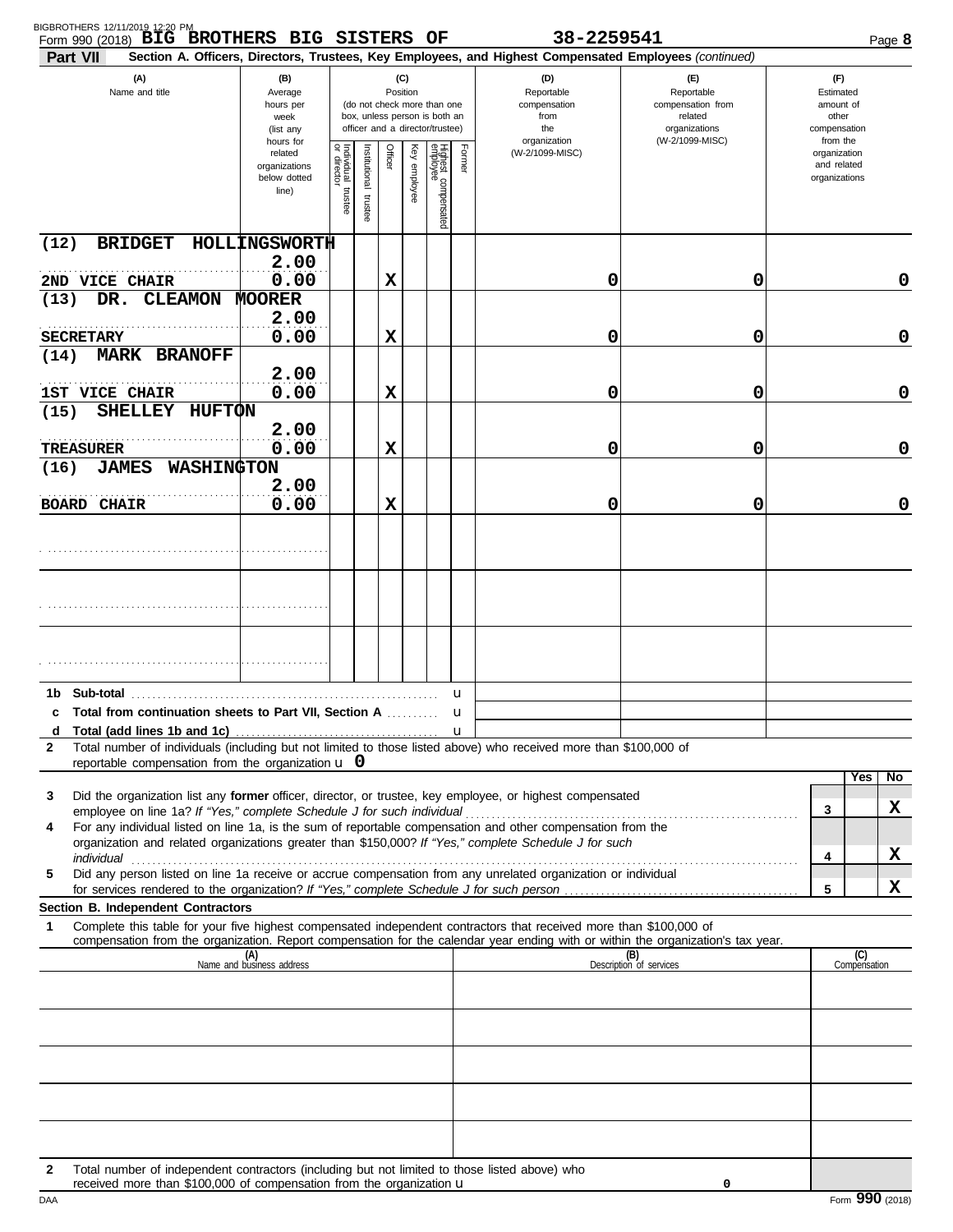## Form 990 (2018) Page **9 BIG BROTHERS BIG SISTERS OF 38-2259541**

## **Part VIII Statement of Revenue**

|  | -2259541 |  |  |  |
|--|----------|--|--|--|
|--|----------|--|--|--|

Check if Schedule O contains a response or note to any line in this Part VIII . . . . . . . . . . . . . . . . . . . . . . . . . . . . . . . . . . . . . . . . . . . .

|                                                                  |                                                  |                                                                                     |                                                                |                |                                        |                   | (A)           | (B)<br>Related or  | (C)<br>Unrelated | (D)<br>Revenue                      |
|------------------------------------------------------------------|--------------------------------------------------|-------------------------------------------------------------------------------------|----------------------------------------------------------------|----------------|----------------------------------------|-------------------|---------------|--------------------|------------------|-------------------------------------|
|                                                                  |                                                  |                                                                                     |                                                                |                |                                        |                   | Total revenue | exempt<br>function | business         | excluded from tax<br>under sections |
|                                                                  |                                                  |                                                                                     |                                                                |                |                                        |                   |               | revenue            | revenue          | 512-514                             |
| <b>Contributions, Gifts, Grants</b><br>and Other Similar Amounts |                                                  | 1a Federated campaigns                                                              |                                                                | 1a             |                                        |                   |               |                    |                  |                                     |
|                                                                  |                                                  | <b>b</b> Membership dues                                                            |                                                                | 1b             |                                        |                   |               |                    |                  |                                     |
|                                                                  |                                                  | c Fundraising events                                                                |                                                                | 1 <sub>c</sub> |                                        |                   |               |                    |                  |                                     |
|                                                                  |                                                  | d Related organizations                                                             |                                                                | 1d             |                                        |                   |               |                    |                  |                                     |
|                                                                  | <b>e</b> Government grants (contributions)<br>1е |                                                                                     | 58,225                                                         |                |                                        |                   |               |                    |                  |                                     |
|                                                                  |                                                  | f All other contributions, gifts, grants,<br>and similar amounts not included above |                                                                |                |                                        |                   |               |                    |                  |                                     |
|                                                                  |                                                  |                                                                                     |                                                                | 1f             |                                        | 268,310           |               |                    |                  |                                     |
|                                                                  |                                                  |                                                                                     | Noncash contributions included in lines 1a-1f:                 |                | \$                                     |                   |               |                    |                  |                                     |
|                                                                  |                                                  |                                                                                     |                                                                |                |                                        |                   | 326,535       |                    |                  |                                     |
| Service Revenue                                                  | 2a                                               |                                                                                     |                                                                |                |                                        | <b>Busn. Code</b> |               |                    |                  |                                     |
|                                                                  | b                                                |                                                                                     |                                                                |                |                                        |                   |               |                    |                  |                                     |
|                                                                  | С                                                |                                                                                     |                                                                |                |                                        |                   |               |                    |                  |                                     |
|                                                                  | d                                                |                                                                                     |                                                                |                |                                        |                   |               |                    |                  |                                     |
|                                                                  | е                                                |                                                                                     |                                                                |                |                                        |                   |               |                    |                  |                                     |
| Program !                                                        |                                                  |                                                                                     | f All other program service revenue                            |                |                                        |                   |               |                    |                  |                                     |
|                                                                  |                                                  |                                                                                     |                                                                |                |                                        |                   |               |                    |                  |                                     |
|                                                                  | 3                                                |                                                                                     | Investment income (including dividends, interest,              |                |                                        |                   |               |                    |                  |                                     |
|                                                                  |                                                  | and other similar amounts)                                                          |                                                                |                | u                                      | 12,520            | 12,520        |                    |                  |                                     |
|                                                                  | 4                                                |                                                                                     | Income from investment of tax-exempt bond proceeds u           |                |                                        |                   |               |                    |                  |                                     |
|                                                                  | 5                                                |                                                                                     |                                                                |                |                                        |                   |               |                    |                  |                                     |
|                                                                  |                                                  |                                                                                     | (i) Real                                                       |                |                                        | (ii) Personal     |               |                    |                  |                                     |
|                                                                  |                                                  | <b>6a</b> Gross rents                                                               |                                                                |                |                                        |                   |               |                    |                  |                                     |
|                                                                  | b                                                | Less: rental exps.                                                                  |                                                                |                |                                        |                   |               |                    |                  |                                     |
|                                                                  | c                                                | Rental inc. or (loss)                                                               |                                                                |                |                                        |                   |               |                    |                  |                                     |
|                                                                  | d                                                | <b>7a</b> Gross amount from                                                         |                                                                |                |                                        |                   |               |                    |                  |                                     |
|                                                                  |                                                  | sales of assets                                                                     | (i) Securities                                                 |                |                                        | (ii) Other        |               |                    |                  |                                     |
|                                                                  |                                                  | other than inventory                                                                | 217,303                                                        |                |                                        |                   |               |                    |                  |                                     |
|                                                                  |                                                  | <b>b</b> Less: cost or other                                                        | 225,080                                                        |                |                                        |                   |               |                    |                  |                                     |
|                                                                  |                                                  | basis & sales exps.<br>Gain or (loss)                                               |                                                                | $-7,777$       |                                        |                   |               |                    |                  |                                     |
|                                                                  | С                                                |                                                                                     |                                                                |                |                                        |                   | $-7,777$      | $-7,777$           |                  |                                     |
|                                                                  |                                                  |                                                                                     | 8a Gross income from fundraising events                        |                |                                        |                   |               |                    |                  |                                     |
| enue                                                             |                                                  |                                                                                     |                                                                |                |                                        |                   |               |                    |                  |                                     |
|                                                                  |                                                  |                                                                                     | of contributions reported on line 1c).                         |                |                                        |                   |               |                    |                  |                                     |
| Rev                                                              |                                                  |                                                                                     | See Part IV, line $18$                                         | a              |                                        | 280,744           |               |                    |                  |                                     |
| Other                                                            |                                                  |                                                                                     | <b>b</b> Less: direct expenses                                 | b              |                                        |                   |               |                    |                  |                                     |
|                                                                  |                                                  |                                                                                     | c Net income or (loss) from fundraising events  u              |                |                                        |                   | 280,744       |                    |                  |                                     |
|                                                                  |                                                  |                                                                                     | 9a Gross income from gaming activities.                        |                |                                        |                   |               |                    |                  |                                     |
|                                                                  |                                                  |                                                                                     | See Part IV, line $19$                                         | a              |                                        |                   |               |                    |                  |                                     |
|                                                                  |                                                  |                                                                                     | <b>b</b> Less: direct expenses                                 | b              |                                        |                   |               |                    |                  |                                     |
|                                                                  |                                                  |                                                                                     | c Net income or (loss) from gaming activities  u               |                |                                        |                   |               |                    |                  |                                     |
|                                                                  |                                                  |                                                                                     | 10a Gross sales of inventory, less                             |                |                                        |                   |               |                    |                  |                                     |
|                                                                  |                                                  |                                                                                     | returns and allowances                                         | a              |                                        |                   |               |                    |                  |                                     |
|                                                                  |                                                  |                                                                                     | <b>b</b> Less: cost of goods sold                              | b              |                                        |                   |               |                    |                  |                                     |
|                                                                  |                                                  |                                                                                     | <b>c</b> Net income or (loss) from sales of inventory <b>u</b> |                |                                        |                   |               |                    |                  |                                     |
|                                                                  |                                                  |                                                                                     | Miscellaneous Revenue                                          |                |                                        | <b>Busn. Code</b> |               |                    |                  |                                     |
|                                                                  | 11a                                              |                                                                                     | <b>MISCELLANEOUS INCOME</b>                                    |                | <u> 1999 - Johann Stoff, ameri</u> kan |                   | 12,510        | 12,510             |                  |                                     |
|                                                                  | b<br>c                                           |                                                                                     |                                                                |                |                                        |                   |               |                    |                  |                                     |
|                                                                  | d                                                |                                                                                     | All other revenue                                              |                |                                        |                   |               |                    |                  |                                     |
|                                                                  | е                                                |                                                                                     |                                                                |                |                                        | u                 | 12,510        |                    |                  |                                     |
|                                                                  | 12                                               |                                                                                     | Total revenue. See instructions.                               |                |                                        | $\mathbf{u}$      | 624,532       | 17,253             | 0                | 0                                   |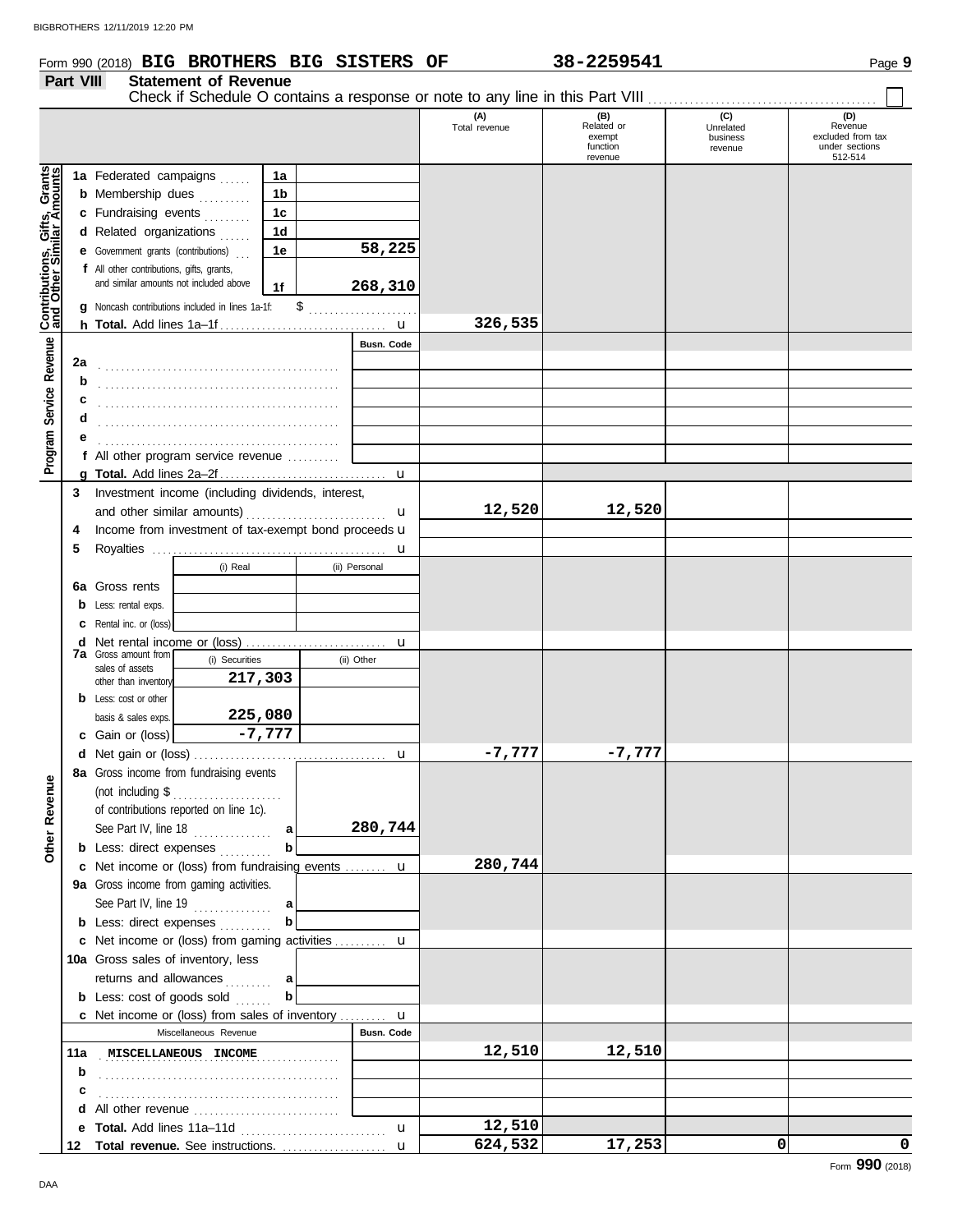## **Part IX Statement of Functional Expenses Form 990 (2018) BIG BROTHERS BIG SISTERS OF 38-2259541** Page 10

|              | Section 501(c)(3) and 501(c)(4) organizations must complete all columns. All other organizations must complete column (A).<br>Check if Schedule O contains a response or note to any line in this Part IX                           |                       |                             |                                    |                         |
|--------------|-------------------------------------------------------------------------------------------------------------------------------------------------------------------------------------------------------------------------------------|-----------------------|-----------------------------|------------------------------------|-------------------------|
|              | Do not include amounts reported on lines 6b,                                                                                                                                                                                        | (A)                   | (B)                         | (C)                                | (D)                     |
|              | 7b, 8b, 9b, and 10b of Part VIII.                                                                                                                                                                                                   | Total expenses        | Program service<br>expenses | Management and<br>general expenses | Fundraising<br>expenses |
| 1.           | Grants and other assistance to domestic organizations                                                                                                                                                                               |                       |                             |                                    |                         |
|              | and domestic governments. See Part IV, line 21                                                                                                                                                                                      |                       |                             |                                    |                         |
| $\mathbf{2}$ | Grants and other assistance to domestic                                                                                                                                                                                             |                       |                             |                                    |                         |
|              | individuals. See Part IV, line 22                                                                                                                                                                                                   |                       |                             |                                    |                         |
| 3            | Grants and other assistance to foreign                                                                                                                                                                                              |                       |                             |                                    |                         |
|              | organizations, foreign governments, and foreign                                                                                                                                                                                     |                       |                             |                                    |                         |
|              | individuals. See Part IV, lines 15 and 16                                                                                                                                                                                           |                       |                             |                                    |                         |
| 4            | Benefits paid to or for members                                                                                                                                                                                                     |                       |                             |                                    |                         |
| 5            | Compensation of current officers, directors,                                                                                                                                                                                        |                       |                             |                                    |                         |
|              | trustees, and key employees                                                                                                                                                                                                         |                       |                             |                                    |                         |
| 6            | Compensation not included above, to disqualified                                                                                                                                                                                    |                       |                             |                                    |                         |
|              | persons (as defined under section 4958(f)(1)) and                                                                                                                                                                                   |                       |                             |                                    |                         |
|              | persons described in section 4958(c)(3)(B)                                                                                                                                                                                          |                       |                             |                                    |                         |
| 7            | Other salaries and wages                                                                                                                                                                                                            | 408,013               | 324,991                     | 41,676                             | 41,346                  |
| 8            | Pension plan accruals and contributions (include                                                                                                                                                                                    |                       |                             |                                    |                         |
|              | section 401(k) and 403(b) employer contributions)                                                                                                                                                                                   |                       |                             |                                    |                         |
| 9            | Other employee benefits                                                                                                                                                                                                             | 34,750                | 33,944                      | 806                                |                         |
| 10           | Payroll taxes                                                                                                                                                                                                                       | 35,940                | 29,249                      | 3,751                              | 2,940                   |
| 11           | Fees for services (non-employees):                                                                                                                                                                                                  |                       |                             |                                    |                         |
| а            | Management                                                                                                                                                                                                                          |                       |                             |                                    |                         |
| b            |                                                                                                                                                                                                                                     |                       |                             |                                    |                         |
| c            |                                                                                                                                                                                                                                     |                       |                             |                                    |                         |
| d            | Lobbying                                                                                                                                                                                                                            |                       |                             |                                    |                         |
| е            | Professional fundraising services. See Part IV, line 17                                                                                                                                                                             |                       |                             |                                    |                         |
| f            | Investment management fees                                                                                                                                                                                                          |                       |                             |                                    |                         |
| g            | Other. (If line 11g amount exceeds 10% of line 25, column                                                                                                                                                                           | 23,804                | 989                         | 22,815                             |                         |
|              | (A) amount, list line 11g expenses on Schedule O.)                                                                                                                                                                                  | $\overline{7}$ , 629  | 1,659                       |                                    | 5,970                   |
| 12<br>13     | Advertising and promotion                                                                                                                                                                                                           |                       |                             |                                    |                         |
| 14           | Office expenses<br>Information technology                                                                                                                                                                                           |                       |                             |                                    |                         |
| 15           |                                                                                                                                                                                                                                     |                       |                             |                                    |                         |
| 16           |                                                                                                                                                                                                                                     | 58,956                | 46,200                      |                                    | 12,756                  |
| 17           |                                                                                                                                                                                                                                     | 4,694                 | 4,659                       |                                    | 35                      |
| 18           | Payments of travel or entertainment expenses                                                                                                                                                                                        |                       |                             |                                    |                         |
|              | for any federal, state, or local public officials                                                                                                                                                                                   |                       |                             |                                    |                         |
| 19           | Conferences, conventions, and meetings                                                                                                                                                                                              | 2,013                 | 1,546                       |                                    | 467                     |
| 20           |                                                                                                                                                                                                                                     |                       |                             |                                    |                         |
| 21           | Payments to affiliates [111] [11] Payments to affiliates                                                                                                                                                                            |                       |                             |                                    |                         |
| 22           | Depreciation, depletion, and amortization                                                                                                                                                                                           | 2,948                 | 2,948                       |                                    |                         |
| 23           | Insurance <b>continuous</b> contains a series of the series of the series of the series of the series of the series of the series of the series of the series of the series of the series of the series of the series of the series | 29,640                | 28,878                      |                                    | 762                     |
| 24           | Other expenses. Itemize expenses not covered                                                                                                                                                                                        |                       |                             |                                    |                         |
|              | above (List miscellaneous expenses in line 24e. If                                                                                                                                                                                  |                       |                             |                                    |                         |
|              | line 24e amount exceeds 10% of line 25, column                                                                                                                                                                                      |                       |                             |                                    |                         |
|              | (A) amount, list line 24e expenses on Schedule O.)                                                                                                                                                                                  |                       |                             |                                    |                         |
| а            | <b>SUPPLIES</b>                                                                                                                                                                                                                     | 41,445                | 6,264                       |                                    | 35,181                  |
| b            | DUES AND FEES                                                                                                                                                                                                                       | 22,135                |                             | 22,050                             | 85                      |
| c            | <b>ACTIVITIES</b>                                                                                                                                                                                                                   | 20,864                | 18,029                      |                                    | 2,835                   |
| d            | <b>TELEPHONE</b>                                                                                                                                                                                                                    | $\overline{10}$ , 304 | 10,304                      |                                    |                         |
| е            | All other expenses                                                                                                                                                                                                                  | 22,664                | 13,108                      | 3,267                              | 6,289                   |
| 25           | Total functional expenses. Add lines 1 through 24e                                                                                                                                                                                  | 725,799               | 522,768                     | 94,365                             | 108,666                 |
| 26           | Joint costs. Complete this line only if the<br>organization reported in column (B) joint costs                                                                                                                                      |                       |                             |                                    |                         |
|              | from a combined educational campaign and                                                                                                                                                                                            |                       |                             |                                    |                         |
|              | fundraising solicitation. Check here u                                                                                                                                                                                              |                       |                             |                                    |                         |
|              | following SOP 98-2 (ASC 958-720)                                                                                                                                                                                                    |                       |                             |                                    |                         |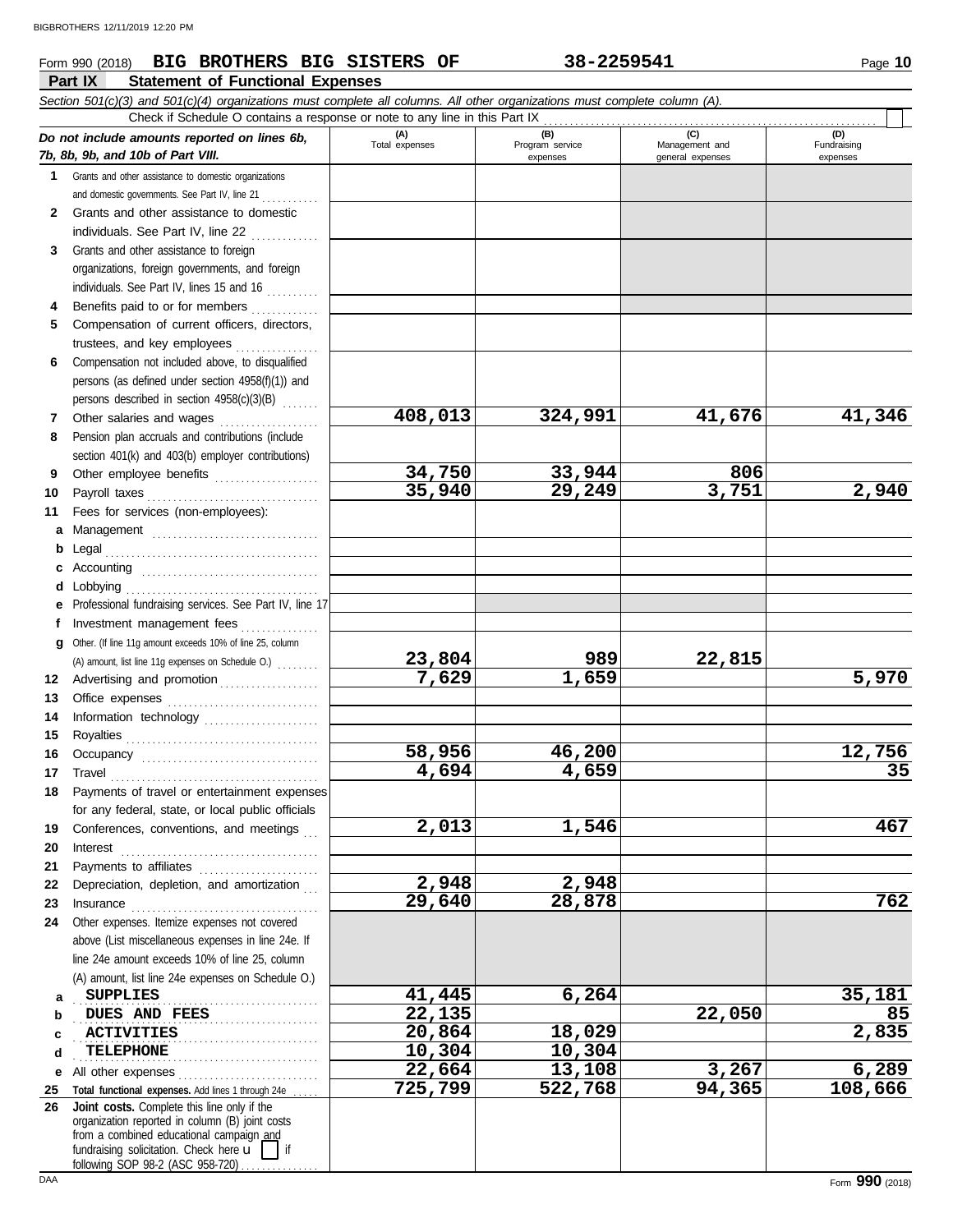**Part X Balance Sheet**

### **Form 990 (2018) BIG BROTHERS BIG SISTERS OF 38-2259541** Page 11

|                 |          | Check if Schedule O contains a response or note to any line in this Part $X_1, \ldots, X_n$                                                                                                                                    |       |                 |                          |                 |                    |
|-----------------|----------|--------------------------------------------------------------------------------------------------------------------------------------------------------------------------------------------------------------------------------|-------|-----------------|--------------------------|-----------------|--------------------|
|                 |          |                                                                                                                                                                                                                                |       |                 | (A)<br>Beginning of year |                 | (B)<br>End of year |
|                 | 1        | Cash-non-interest bearing                                                                                                                                                                                                      |       |                 | 384,469                  | $\mathbf{1}$    | 264,874            |
|                 | 2        | Savings and temporary cash investments [11] contain the same state of the same state of the same state of the s                                                                                                                |       |                 | 6,514                    | $\mathbf{2}$    | 5,534              |
|                 | 3        |                                                                                                                                                                                                                                |       |                 | 5,966                    | 3               | 27,991             |
|                 | 4        | Accounts receivable, net                                                                                                                                                                                                       |       |                 | 7,867                    | 4               | 26,024             |
|                 | 5        | Loans and other receivables from current and former officers, directors,                                                                                                                                                       |       |                 |                          |                 |                    |
|                 |          | trustees, key employees, and highest compensated employees.                                                                                                                                                                    |       |                 |                          |                 |                    |
|                 |          | Complete Part II of Schedule L                                                                                                                                                                                                 |       |                 |                          | 5               |                    |
|                 | 6        | Loans and other receivables from other disqualified persons (as defined under section                                                                                                                                          |       |                 |                          |                 |                    |
|                 |          | $4958(f)(1)$ , persons described in section $4958(c)(3)(B)$ , and contributing employers and                                                                                                                                   |       |                 |                          |                 |                    |
|                 |          | sponsoring organizations of section 501(c)(9) voluntary employees' beneficiary                                                                                                                                                 |       |                 |                          |                 |                    |
|                 |          | organizations (see instructions). Complete Part II of Schedule L                                                                                                                                                               |       |                 |                          | 6               |                    |
| Assets          | 7        |                                                                                                                                                                                                                                |       |                 |                          | $\overline{7}$  |                    |
|                 | 8        | Inventories for sale or use                                                                                                                                                                                                    |       |                 |                          | 8               |                    |
|                 | 9        |                                                                                                                                                                                                                                |       |                 | 12,991                   | 9               | 10,118             |
|                 |          | 10a Land, buildings, and equipment: cost or                                                                                                                                                                                    |       |                 |                          |                 |                    |
|                 |          |                                                                                                                                                                                                                                |       | 111,374         |                          |                 |                    |
|                 | b        | Less: accumulated depreciation                                                                                                                                                                                                 | 10b   | 100, 328        | 8,858                    | 10 <sub>c</sub> | <u>11,046</u>      |
|                 | 11       |                                                                                                                                                                                                                                |       |                 | 460,976                  | 11              | 455,476            |
|                 | 12       |                                                                                                                                                                                                                                |       |                 |                          | 12              |                    |
|                 | 13       |                                                                                                                                                                                                                                |       |                 |                          | 13              |                    |
|                 | 14       | Intangible assets                                                                                                                                                                                                              |       | 14              |                          |                 |                    |
|                 | 15       |                                                                                                                                                                                                                                |       |                 |                          | 15              |                    |
|                 | 16       |                                                                                                                                                                                                                                |       |                 | 887,641                  | 16              | 801,063            |
|                 | 17       | Accounts payable and accrued expenses [11] [11] Accounts payable and accrued expenses [11] [11] Accounts payable and accrued expenses [11] Accounts Payable and Accrued Expenses [11] Accredit Payable and Accredit Payable an | 9,164 | 17              | 23,853                   |                 |                    |
|                 | 18       |                                                                                                                                                                                                                                |       | 18              |                          |                 |                    |
|                 | 19       |                                                                                                                                                                                                                                |       |                 |                          | 19              |                    |
|                 | 20       |                                                                                                                                                                                                                                |       |                 |                          | 20              |                    |
|                 | 21       | Escrow or custodial account liability. Complete Part IV of Schedule D                                                                                                                                                          |       |                 |                          | 21              |                    |
|                 | 22       | Loans and other payables to current and former officers, directors,                                                                                                                                                            |       |                 |                          |                 |                    |
| Liabilities     |          | trustees, key employees, highest compensated employees, and                                                                                                                                                                    |       |                 |                          |                 |                    |
|                 |          | disqualified persons. Complete Part II of Schedule L                                                                                                                                                                           |       |                 |                          | 22              |                    |
|                 | 23       | Secured mortgages and notes payable to unrelated third parties                                                                                                                                                                 |       |                 |                          | 23              |                    |
|                 | 24       | Unsecured notes and loans payable to unrelated third parties                                                                                                                                                                   |       |                 |                          | 24              |                    |
|                 | 25       | Other liabilities (including federal income tax, payables to related third                                                                                                                                                     |       |                 |                          |                 |                    |
|                 |          | parties, and other liabilities not included on lines 17-24). Complete Part X                                                                                                                                                   |       |                 |                          |                 |                    |
|                 |          | of Schedule D                                                                                                                                                                                                                  |       |                 |                          | 25              |                    |
|                 | 26       |                                                                                                                                                                                                                                |       | $\vert x \vert$ | 9,164                    | 26              | 23,853             |
|                 |          | Organizations that follow SFAS 117 (ASC 958), check here u                                                                                                                                                                     |       | and             |                          |                 |                    |
|                 |          | complete lines 27 through 29, and lines 33 and 34.                                                                                                                                                                             |       |                 | 860,977                  |                 | 751,119            |
| <b>Balances</b> | 27       | Unrestricted net assets                                                                                                                                                                                                        |       |                 | 17,500                   | 27<br>28        | 26,091             |
|                 | 28<br>29 | Temporarily restricted net assets<br>Permanently restricted net assets                                                                                                                                                         |       |                 |                          | 29              |                    |
|                 |          | Organizations that do not follow SFAS 117 (ASC 958), check here u                                                                                                                                                              |       | and             |                          |                 |                    |
|                 |          | complete lines 30 through 34.                                                                                                                                                                                                  |       |                 |                          |                 |                    |
| Assets or Fund  | 30       | Capital stock or trust principal, or current funds                                                                                                                                                                             |       |                 |                          | 30              |                    |
|                 | 31       |                                                                                                                                                                                                                                |       |                 |                          | 31              |                    |
| <b>Net</b>      | 32       | Retained earnings, endowment, accumulated income, or other funds                                                                                                                                                               |       |                 |                          | 32              |                    |
|                 | 33       | Total net assets or fund balances                                                                                                                                                                                              |       |                 | 878,477                  | 33              | <u>777,210</u>     |
|                 | 34       |                                                                                                                                                                                                                                |       |                 | 887,641                  | 34              | 801,063            |

Form **990** (2018)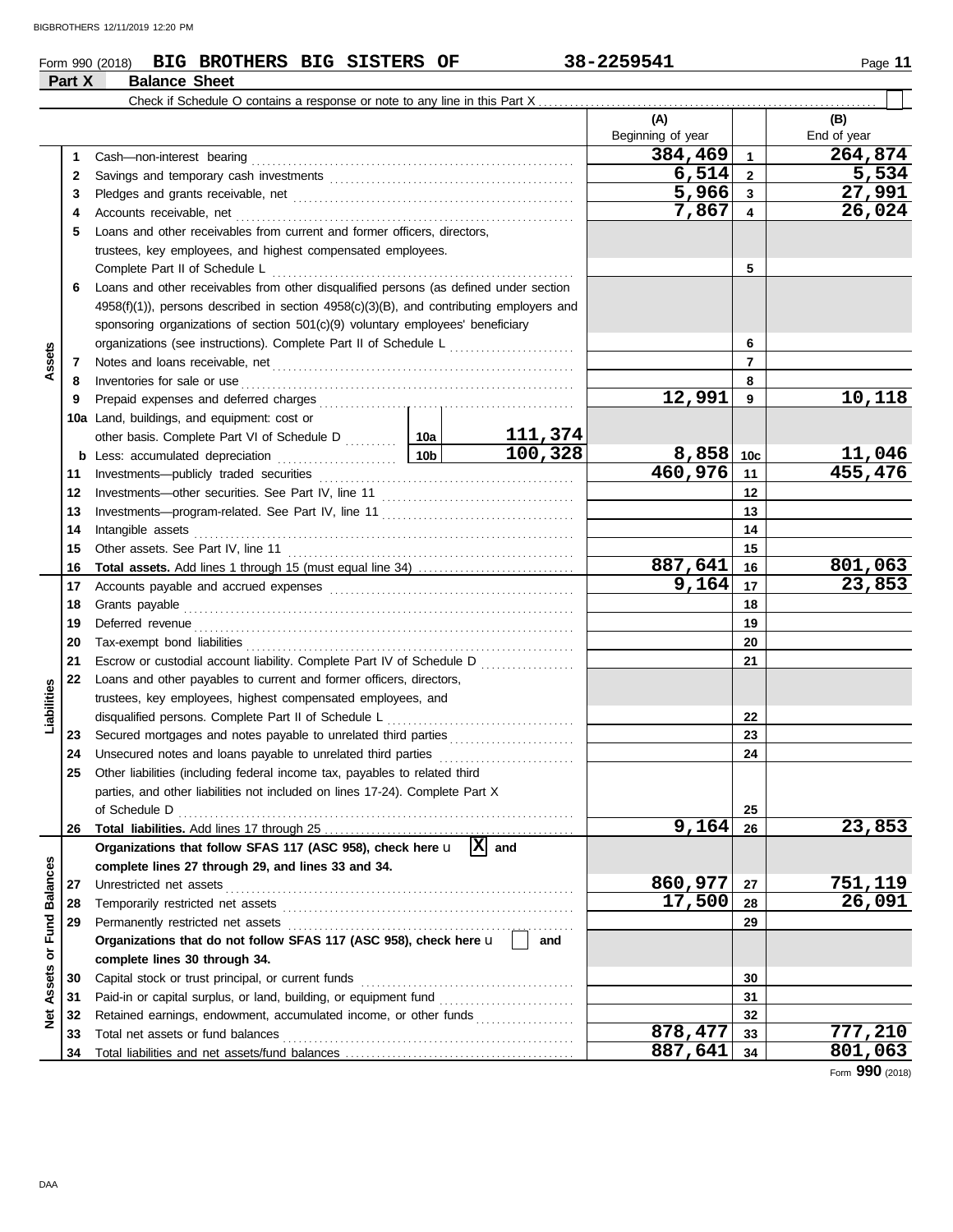|    | 38-2259541<br>Form 990 (2018) BIG BROTHERS BIG SISTERS OF                                                                                                                                                                      |                         |                |     | Page 12     |
|----|--------------------------------------------------------------------------------------------------------------------------------------------------------------------------------------------------------------------------------|-------------------------|----------------|-----|-------------|
|    | Part XI<br><b>Reconciliation of Net Assets</b>                                                                                                                                                                                 |                         |                |     |             |
|    |                                                                                                                                                                                                                                |                         |                |     |             |
| 1  |                                                                                                                                                                                                                                | $\mathbf{1}$            |                |     | 624, 532    |
| 2  |                                                                                                                                                                                                                                | $\overline{2}$          |                |     | 725,799     |
| 3  | Revenue less expenses. Subtract line 2 from line 1                                                                                                                                                                             | $\mathbf{3}$            |                |     | $-101, 267$ |
| 4  |                                                                                                                                                                                                                                | $\overline{\mathbf{4}}$ |                |     | 878,477     |
| 5  |                                                                                                                                                                                                                                | 5                       |                |     |             |
| 6  | Donated services and use of facilities [[11] matter contracts and the service of facilities [11] matter contracts and use of facilities [11] matter contracts and use of facilities [11] matter contracts and the service of f | 6                       |                |     |             |
| 7  |                                                                                                                                                                                                                                | $\overline{7}$          |                |     |             |
| 8  |                                                                                                                                                                                                                                | 8                       |                |     |             |
| 9  |                                                                                                                                                                                                                                | $\mathbf{9}$            |                |     |             |
| 10 | Net assets or fund balances at end of year. Combine lines 3 through 9 (must equal Part X, line                                                                                                                                 |                         |                |     |             |
|    |                                                                                                                                                                                                                                | 10                      |                |     | 777,210     |
|    | <b>Financial Statements and Reporting</b><br>Part XII                                                                                                                                                                          |                         |                |     |             |
|    |                                                                                                                                                                                                                                |                         |                |     |             |
| 1  | $ \mathbf{X} $ Accrual<br>Accounting method used to prepare the Form 990:<br>Cash<br>Other                                                                                                                                     |                         |                | Yes | No          |
|    | If the organization changed its method of accounting from a prior year or checked "Other," explain in                                                                                                                          |                         |                |     |             |
|    | Schedule O.                                                                                                                                                                                                                    |                         |                |     |             |
|    | 2a Were the organization's financial statements compiled or reviewed by an independent accountant?                                                                                                                             |                         | 2a             |     | x           |
|    | If "Yes," check a box below to indicate whether the financial statements for the year were compiled or                                                                                                                         |                         |                |     |             |
|    | reviewed on a separate basis, consolidated basis, or both:                                                                                                                                                                     |                         |                |     |             |
|    | Consolidated basis<br>Separate basis<br>Both consolidated and separate basis                                                                                                                                                   |                         |                |     |             |
|    |                                                                                                                                                                                                                                |                         | 2 <sub>b</sub> |     | X           |
|    | If "Yes," check a box below to indicate whether the financial statements for the year were audited on a                                                                                                                        |                         |                |     |             |
|    | separate basis, consolidated basis, or both:                                                                                                                                                                                   |                         |                |     |             |
|    | Consolidated basis<br>Both consolidated and separate basis<br>Separate basis                                                                                                                                                   |                         |                |     |             |
|    | c If "Yes" to line 2a or 2b, does the organization have a committee that assumes responsibility for oversight                                                                                                                  |                         |                |     |             |
|    | of the audit, review, or compilation of its financial statements and selection of an independent accountant?                                                                                                                   |                         | 2c             |     |             |
|    | If the organization changed either its oversight process or selection process during the tax year, explain in                                                                                                                  |                         |                |     |             |
|    | Schedule O.                                                                                                                                                                                                                    |                         |                |     |             |
|    | 3a As a result of a federal award, was the organization required to undergo an audit or audits as set forth in                                                                                                                 |                         |                |     |             |
|    | the Single Audit Act and OMB Circular A-133?                                                                                                                                                                                   |                         | 3a             |     |             |
|    | b If "Yes," did the organization undergo the required audit or audits? If the organization did not undergo the                                                                                                                 |                         |                |     |             |
|    |                                                                                                                                                                                                                                |                         | 3b             |     |             |

Form **990** (2018)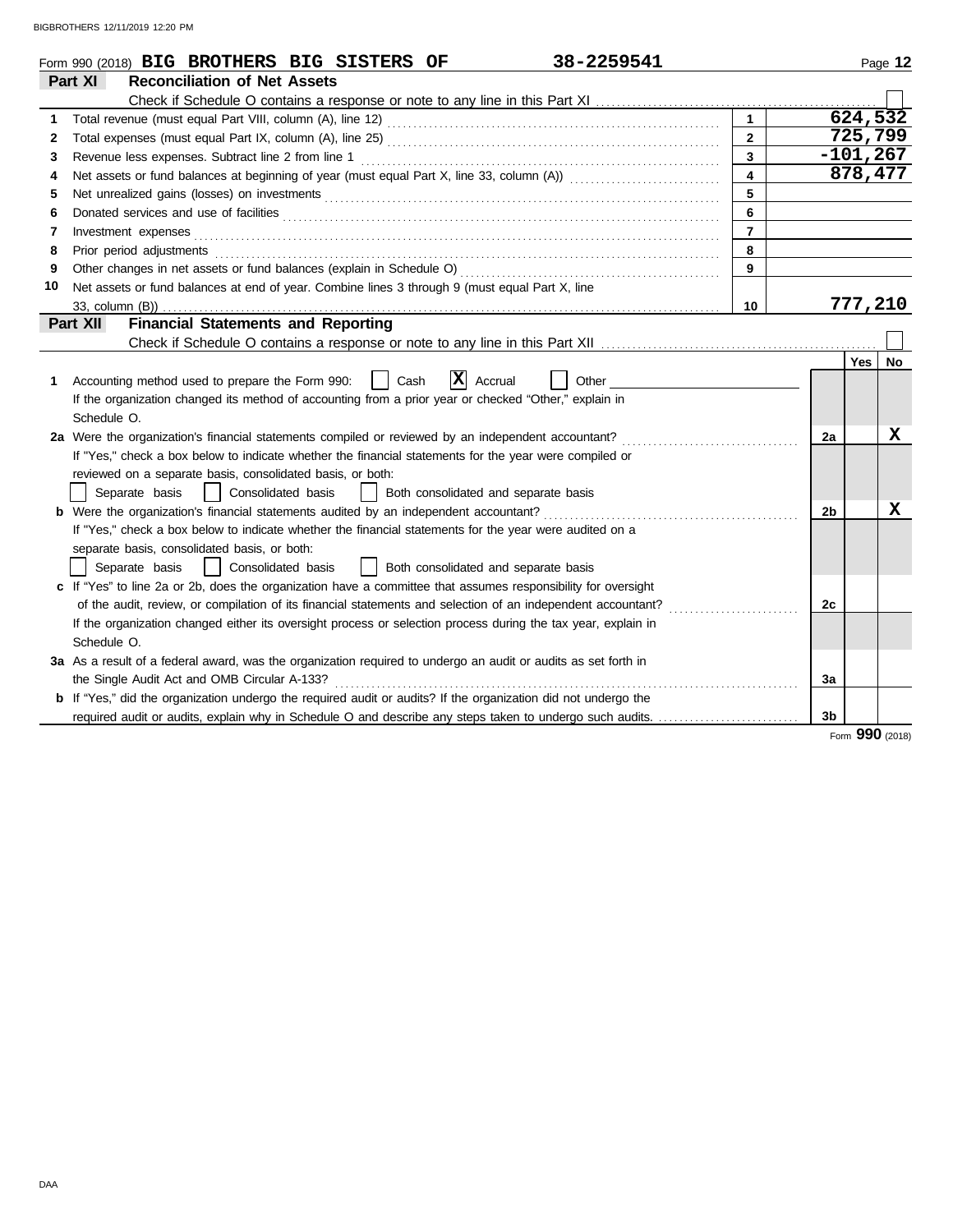| <b>SCHEDULE A</b>          |                                                            | <b>Public Charity Status and Public Support</b>                                                                                                                                                                                                                 |                          |    |                                | OMB No. 1545-0047  |
|----------------------------|------------------------------------------------------------|-----------------------------------------------------------------------------------------------------------------------------------------------------------------------------------------------------------------------------------------------------------------|--------------------------|----|--------------------------------|--------------------|
| (Form 990 or 990-EZ)       |                                                            | Complete if the organization is a section 501(c)(3) organization or a section 4947(a)(1) nonexempt charitable trust.                                                                                                                                            |                          |    |                                | 2018               |
| Department of the Treasury |                                                            | u Attach to Form 990 or Form 990-EZ.                                                                                                                                                                                                                            |                          |    |                                | Open to Public     |
| Internal Revenue Service   |                                                            | <b>u</b> Go to www.irs.gov/Form990 for instructions and the latest information.                                                                                                                                                                                 |                          |    |                                | Inspection         |
| Name of the organization   |                                                            | BIG BROTHERS BIG SISTERS OF                                                                                                                                                                                                                                     |                          |    | Employer identification number |                    |
| Part I                     |                                                            | FLINT AND GENESEE COUNTY<br>Reason for Public Charity Status (All organizations must complete this part.) See instructions.                                                                                                                                     |                          |    | 38-2259541                     |                    |
|                            |                                                            | The organization is not a private foundation because it is: (For lines 1 through 12, check only one box.)                                                                                                                                                       |                          |    |                                |                    |
| 1                          |                                                            | A church, convention of churches, or association of churches described in section 170(b)(1)(A)(i).                                                                                                                                                              |                          |    |                                |                    |
| 2                          |                                                            | A school described in section 170(b)(1)(A)(ii). (Attach Schedule E (Form 990 or 990-EZ).)                                                                                                                                                                       |                          |    |                                |                    |
| 3                          |                                                            | A hospital or a cooperative hospital service organization described in section 170(b)(1)(A)(iii).                                                                                                                                                               |                          |    |                                |                    |
| 4                          |                                                            | A medical research organization operated in conjunction with a hospital described in section 170(b)(1)(A)(iii). Enter the hospital's name,                                                                                                                      |                          |    |                                |                    |
| city, and state:<br>5      |                                                            | An organization operated for the benefit of a college or university owned or operated by a governmental unit described in                                                                                                                                       |                          |    |                                |                    |
|                            | section 170(b)(1)(A)(iv). (Complete Part II.)              |                                                                                                                                                                                                                                                                 |                          |    |                                |                    |
| 6                          |                                                            | A federal, state, or local government or governmental unit described in section 170(b)(1)(A)(v).                                                                                                                                                                |                          |    |                                |                    |
| X <br>7                    | described in section 170(b)(1)(A)(vi). (Complete Part II.) | An organization that normally receives a substantial part of its support from a governmental unit or from the general public                                                                                                                                    |                          |    |                                |                    |
| 8                          |                                                            | A community trust described in section 170(b)(1)(A)(vi). (Complete Part II.)                                                                                                                                                                                    |                          |    |                                |                    |
| 9<br>university:           |                                                            | An agricultural research organization described in section 170(b)(1)(A)(ix) operated in conjunction with a land-grant college<br>or university or a non-land-grant college of agriculture (see instructions). Enter the name, city, and state of the college or |                          |    |                                |                    |
| 10                         |                                                            | An organization that normally receives: (1) more than 33 1/3% of its support from contributions, membership fees, and gross                                                                                                                                     |                          |    |                                |                    |
|                            |                                                            | receipts from activities related to its exempt functions—subject to certain exceptions, and (2) no more than 33 1/3% of its<br>support from gross investment income and unrelated business taxable income (less section 511 tax) from businesses                |                          |    |                                |                    |
|                            |                                                            | acquired by the organization after June 30, 1975. See section 509(a)(2). (Complete Part III.)                                                                                                                                                                   |                          |    |                                |                    |
| 11                         |                                                            | An organization organized and operated exclusively to test for public safety. See section 509(a)(4).                                                                                                                                                            |                          |    |                                |                    |
| 12                         |                                                            | An organization organized and operated exclusively for the benefit of, to perform the functions of, or to carry out the purposes                                                                                                                                |                          |    |                                |                    |
|                            |                                                            | of one or more publicly supported organizations described in section 509(a)(1) or section 509(a)(2). See section 509(a)(3).<br>Check the box in lines 12a through 12d that describes the type of supporting organization and complete lines 12e, 12f, and 12g.  |                          |    |                                |                    |
| а                          |                                                            | Type I. A supporting organization operated, supervised, or controlled by its supported organization(s), typically by giving                                                                                                                                     |                          |    |                                |                    |
|                            |                                                            | the supported organization(s) the power to regularly appoint or elect a majority of the directors or trustees of the                                                                                                                                            |                          |    |                                |                    |
| b                          |                                                            | supporting organization. You must complete Part IV, Sections A and B.                                                                                                                                                                                           |                          |    |                                |                    |
|                            |                                                            | Type II. A supporting organization supervised or controlled in connection with its supported organization(s), by having<br>control or management of the supporting organization vested in the same persons that control or manage the supported                 |                          |    |                                |                    |
|                            |                                                            | organization(s). You must complete Part IV, Sections A and C.                                                                                                                                                                                                   |                          |    |                                |                    |
| c                          |                                                            | Type III functionally integrated. A supporting organization operated in connection with, and functionally integrated with,<br>its supported organization(s) (see instructions). You must complete Part IV, Sections A, D, and E.                                |                          |    |                                |                    |
| d                          |                                                            | Type III non-functionally integrated. A supporting organization operated in connection with its supported organization(s)                                                                                                                                       |                          |    |                                |                    |
|                            |                                                            | that is not functionally integrated. The organization generally must satisfy a distribution requirement and an attentiveness<br>requirement (see instructions). You must complete Part IV, Sections A and D, and Part V.                                        |                          |    |                                |                    |
| е                          |                                                            | Check this box if the organization received a written determination from the IRS that it is a Type I, Type II, Type III                                                                                                                                         |                          |    |                                |                    |
|                            |                                                            | functionally integrated, or Type III non-functionally integrated supporting organization.                                                                                                                                                                       |                          |    |                                |                    |
| f                          | Enter the number of supported organizations                |                                                                                                                                                                                                                                                                 |                          |    |                                |                    |
| g<br>(i) Name of supported | $(ii)$ EIN                                                 | Provide the following information about the supported organization(s).<br>(iii) Type of organization                                                                                                                                                            | (iv) Is the organization |    | (v) Amount of monetary         | (vi) Amount of     |
| organization               |                                                            | (described on lines 1-10                                                                                                                                                                                                                                        | listed in your governing |    | support (see                   | other support (see |
|                            |                                                            | above (see instructions))                                                                                                                                                                                                                                       | document?                |    | instructions)                  | instructions)      |
| (A)                        |                                                            |                                                                                                                                                                                                                                                                 | Yes                      | No |                                |                    |
|                            |                                                            |                                                                                                                                                                                                                                                                 |                          |    |                                |                    |
| (B)                        |                                                            |                                                                                                                                                                                                                                                                 |                          |    |                                |                    |
| (C)                        |                                                            |                                                                                                                                                                                                                                                                 |                          |    |                                |                    |
| (D)                        |                                                            |                                                                                                                                                                                                                                                                 |                          |    |                                |                    |
| (E)                        |                                                            |                                                                                                                                                                                                                                                                 |                          |    |                                |                    |
| <b>Total</b>               |                                                            |                                                                                                                                                                                                                                                                 |                          |    |                                |                    |

**For Paperwork Reduction Act Notice, see the Instructions for Form 990 or 990-EZ.**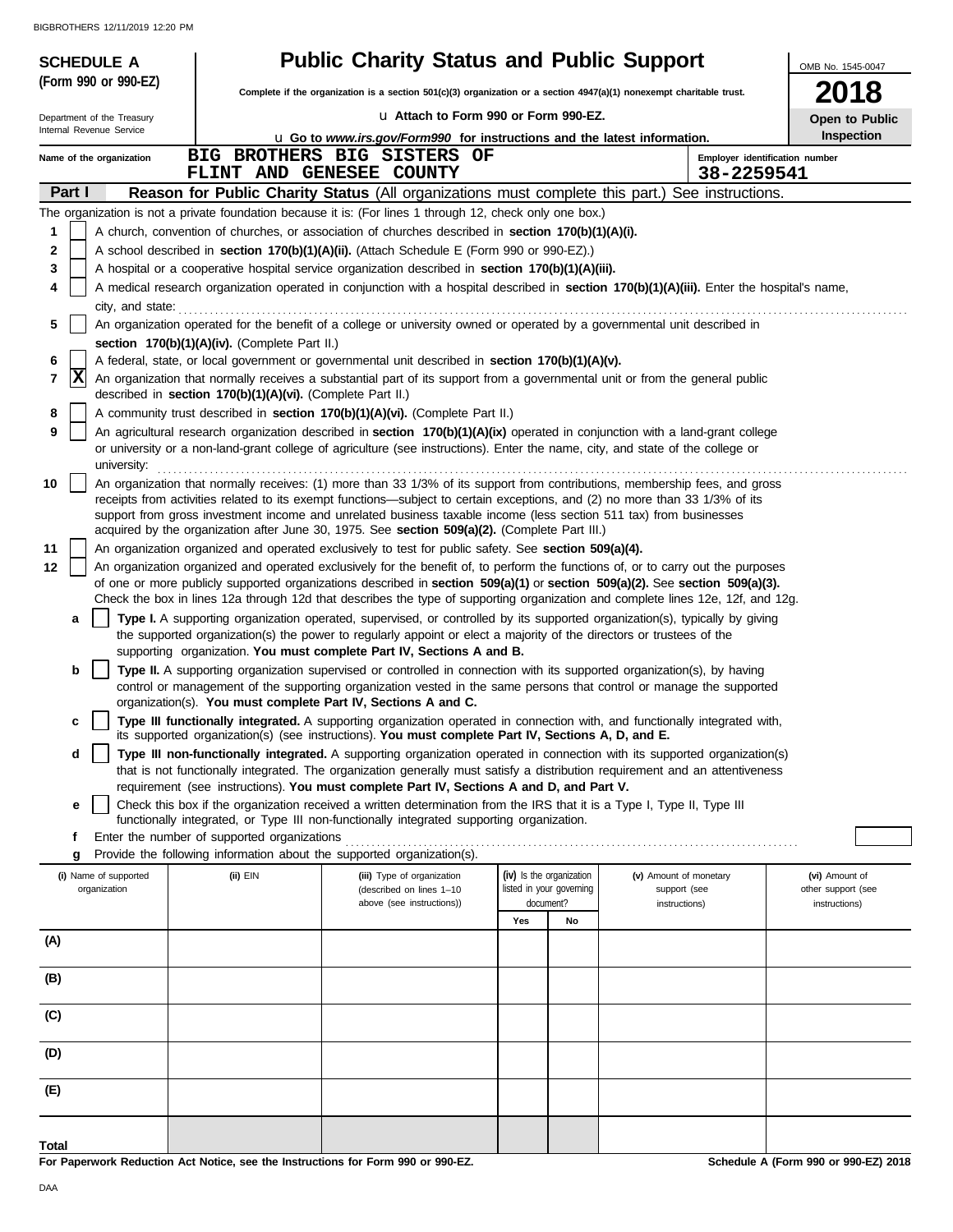## Schedule A (Form 990 or 990-EZ) 2018 **BIG BROTHERS BIG SISTERS OF 38-2259541** Page 2

(Complete only if you checked the box on line 5, 7, or 8 of Part I or if the organization failed to qualify under **Part II** Support Schedule for Organizations Described in Sections 170(b)(1)(A)(iv) and 170(b)(1)(A)(vi) Part III. If the organization fails to qualify under the tests listed below, please complete Part III.)

|              | <b>Section A. Public Support</b>                                                                                                                                                                                              |          |          |            |            |            |                                        |
|--------------|-------------------------------------------------------------------------------------------------------------------------------------------------------------------------------------------------------------------------------|----------|----------|------------|------------|------------|----------------------------------------|
|              | Calendar year (or fiscal year beginning in)<br>u                                                                                                                                                                              | (a) 2014 | (b) 2015 | $(c)$ 2016 | $(d)$ 2017 | $(e)$ 2018 | (f) Total                              |
| $\mathbf 1$  | Gifts, grants, contributions, and<br>membership fees received. (Do not<br>include any "unusual grants.")                                                                                                                      | 511,207  | 788,494  | 699,557    | 331,656    | 326,535    | 2,657,449                              |
| $\mathbf{2}$ | Tax revenues levied for the<br>organization's benefit and either paid<br>to or expended on its behalf                                                                                                                         |          |          |            |            |            |                                        |
| 3            | The value of services or facilities<br>furnished by a governmental unit to the<br>organization without charge                                                                                                                 |          |          |            |            |            |                                        |
| 4            | Total. Add lines 1 through 3                                                                                                                                                                                                  | 511,207  | 788,494  | 699,557    | 331,656    | 326,535    | 2,657,449                              |
| 5            | The portion of total contributions by<br>each person (other than a<br>governmental unit or publicly<br>supported organization) included on<br>line 1 that exceeds 2% of the amount<br>shown on line 11, column (f) $\ldots$   |          |          |            |            |            | 844,807                                |
| 6            | Public support. Subtract line 5 from line 4                                                                                                                                                                                   |          |          |            |            |            | 1,812,642                              |
|              | <b>Section B. Total Support</b>                                                                                                                                                                                               |          |          |            |            |            |                                        |
|              | Calendar year (or fiscal year beginning in)<br>u                                                                                                                                                                              | (a) 2014 | (b) 2015 | $(c)$ 2016 | $(d)$ 2017 | (e) 2018   | (f) Total                              |
| 7            | Amounts from line 4                                                                                                                                                                                                           | 511,207  | 788,494  | 699,557    | 331,656    | 326,535    | 2,657,449                              |
| 8            | Gross income from interest, dividends,<br>payments received on securities loans,<br>rents, royalties, and income from<br>similar sources                                                                                      | 21,944   | 19,036   | 17,038     | 18,844     | 4,584      | 81,446                                 |
| 9            | Net income from unrelated business<br>activities, whether or not the business<br>is regularly carried on                                                                                                                      |          |          |            |            |            |                                        |
| 10           | Other income. Do not include gain or                                                                                                                                                                                          |          |          |            |            |            |                                        |
|              | loss from the sale of capital assets<br>(Explain in Part VI.)                                                                                                                                                                 | 5,525    | 9,434    | 1,129      | 9,042      | 12,510     | 37,640                                 |
| 11           | Total support. Add lines 7 through 10                                                                                                                                                                                         |          |          |            |            |            | 2,776,535                              |
| 12           |                                                                                                                                                                                                                               |          |          |            |            | 12         | 645,314                                |
| 13           | First five years. If the Form 990 is for the organization's first, second, third, fourth, or fifth tax year as a section 501(c)(3)                                                                                            |          |          |            |            |            |                                        |
|              |                                                                                                                                                                                                                               |          |          |            |            |            |                                        |
|              | Section C. Computation of Public Support Percentage                                                                                                                                                                           |          |          |            |            |            |                                        |
| 14           |                                                                                                                                                                                                                               |          |          |            |            | 14         | 65.28%                                 |
| 15           |                                                                                                                                                                                                                               |          |          |            |            | 15         | 91.25%                                 |
|              | 16a 33 1/3% support test-2018. If the organization did not check the box on line 13, and line 14 is 33 1/3% or more, check this                                                                                               |          |          |            |            |            |                                        |
|              | box and stop here. The organization qualifies as a publicly supported organization                                                                                                                                            |          |          |            |            |            | $\blacktriangleright \boxed{\text{X}}$ |
| b            | 33 1/3% support test-2017. If the organization did not check a box on line 13 or 16a, and line 15 is 33 1/3% or more, check                                                                                                   |          |          |            |            |            |                                        |
|              |                                                                                                                                                                                                                               |          |          |            |            |            |                                        |
|              | 17a 10%-facts-and-circumstances test-2018. If the organization did not check a box on line 13, 16a, or 16b, and line 14 is                                                                                                    |          |          |            |            |            |                                        |
|              | 10% or more, and if the organization meets the "facts-and-circumstances" test, check this box and stop here. Explain in                                                                                                       |          |          |            |            |            |                                        |
|              | Part VI how the organization meets the "facts-and-circumstances" test. The organization qualifies as a publicly supported                                                                                                     |          |          |            |            |            |                                        |
|              | organization www.commutation.com/www.commutation.com/www.commutation.com/www.commutation.com/www.commutation.com                                                                                                              |          |          |            |            |            |                                        |
| b            | 10%-facts-and-circumstances test-2017. If the organization did not check a box on line 13, 16a, 16b, or 17a, and line                                                                                                         |          |          |            |            |            |                                        |
|              | 15 is 10% or more, and if the organization meets the "facts-and-circumstances" test, check this box and stop here.                                                                                                            |          |          |            |            |            |                                        |
|              | Explain in Part VI how the organization meets the "facts-and-circumstances" test. The organization qualifies as a publicly                                                                                                    |          |          |            |            |            |                                        |
|              | supported organization contains and contains a supported organization contains a supported organization contains a supported organization contains a supported organization contains a supported or support of the support of |          |          |            |            |            |                                        |
| 18           | Private foundation. If the organization did not check a box on line 13, 16a, 16b, 17a, or 17b, check this box and see                                                                                                         |          |          |            |            |            |                                        |
|              | instructions                                                                                                                                                                                                                  |          |          |            |            |            |                                        |
|              |                                                                                                                                                                                                                               |          |          |            |            |            |                                        |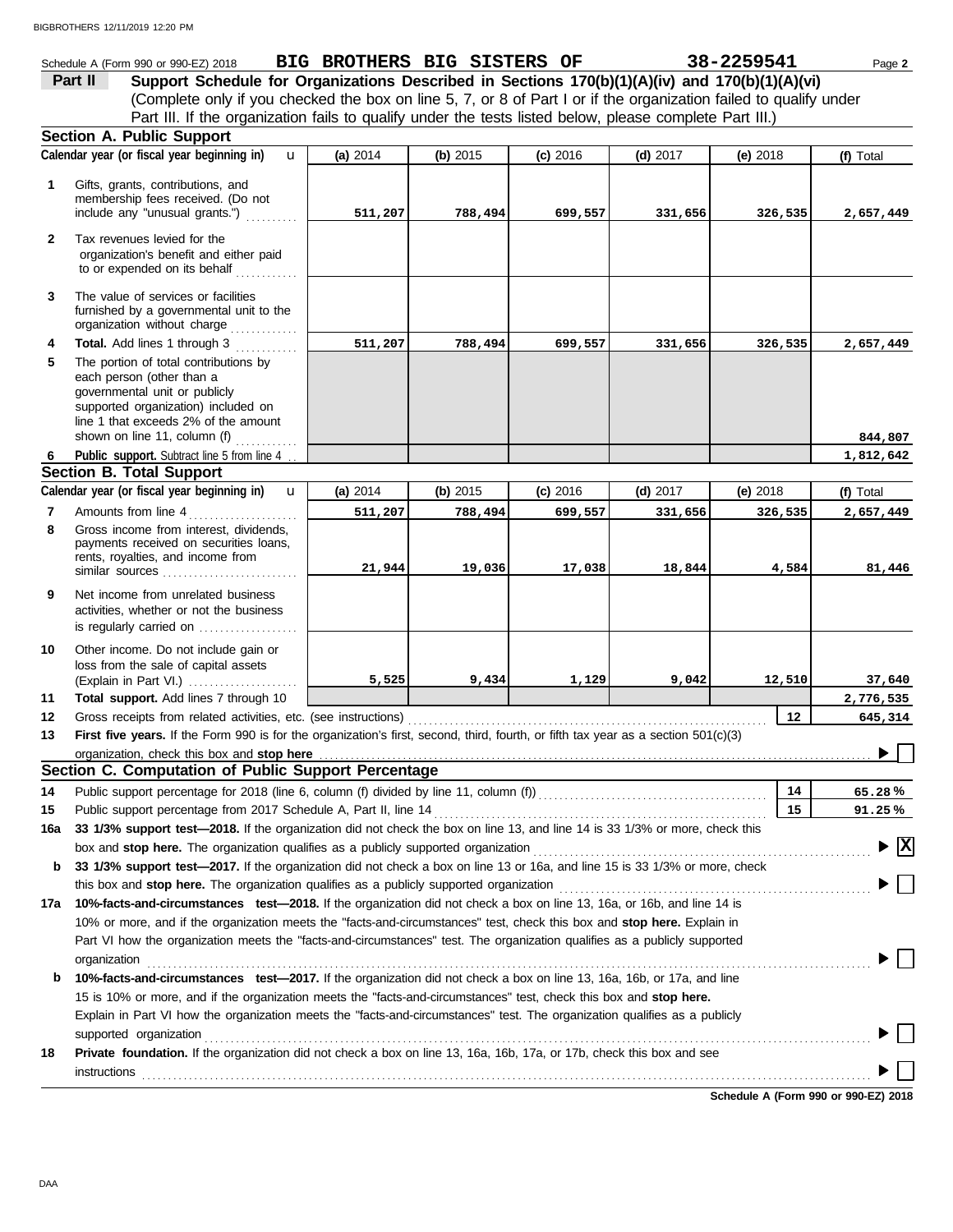## Schedule A (Form 990 or 990-EZ) 2018 **BIG BROTHERS BIG SISTERS OF** 38-2259541 Page 3

**Part III Support Schedule for Organizations Described in Section 509(a)(2)** (Complete only if you checked the box on line 10 of Part I or if the organization failed to qualify under Part II. If the organization fails to qualify under the tests listed below, please complete Part II.)

|              | <b>Section A. Public Support</b>                                                                                                                                                                                                                                 |          |            |            |            |          |           |
|--------------|------------------------------------------------------------------------------------------------------------------------------------------------------------------------------------------------------------------------------------------------------------------|----------|------------|------------|------------|----------|-----------|
|              | Calendar year (or fiscal year beginning in)<br>$\mathbf{u}$                                                                                                                                                                                                      | (a) 2014 | (b) $2015$ | $(c)$ 2016 | $(d)$ 2017 | (e) 2018 | (f) Total |
| $\mathbf 1$  | Gifts, grants, contributions, and membership                                                                                                                                                                                                                     |          |            |            |            |          |           |
|              | fees received. (Do not include any "unusual grants.")                                                                                                                                                                                                            |          |            |            |            |          |           |
| $\mathbf{2}$ | Gross receipts from admissions, merchandise                                                                                                                                                                                                                      |          |            |            |            |          |           |
|              | sold or services performed, or facilities<br>furnished in any activity that is related to the                                                                                                                                                                    |          |            |            |            |          |           |
|              | organization's tax-exempt purpose                                                                                                                                                                                                                                |          |            |            |            |          |           |
| 3            | Gross receipts from activities that are not an                                                                                                                                                                                                                   |          |            |            |            |          |           |
|              | unrelated trade or business under section 513                                                                                                                                                                                                                    |          |            |            |            |          |           |
| 4            | Tax revenues levied for the                                                                                                                                                                                                                                      |          |            |            |            |          |           |
|              | organization's benefit and either paid                                                                                                                                                                                                                           |          |            |            |            |          |           |
|              | to or expended on its behalf                                                                                                                                                                                                                                     |          |            |            |            |          |           |
| 5            | The value of services or facilities                                                                                                                                                                                                                              |          |            |            |            |          |           |
|              | furnished by a governmental unit to the<br>organization without charge                                                                                                                                                                                           |          |            |            |            |          |           |
|              |                                                                                                                                                                                                                                                                  |          |            |            |            |          |           |
| 6            | Total. Add lines 1 through 5<br>an an Dùbhaich an Dùbhaich an Dùbhaich an Dùbhaich an Dùbhaich an Dùbhaich an Dùbhaich an Dùbhaich an Dùbhaich<br>Bailte an Dùbhaich an Dùbhaich an Dùbhaich an Dùbhaich an Dùbhaich an Dùbhaich an Dùbhaich an Dùbhaich an Dùbh |          |            |            |            |          |           |
|              | <b>7a</b> Amounts included on lines 1, 2, and 3<br>received from disqualified persons                                                                                                                                                                            |          |            |            |            |          |           |
| b            | Amounts included on lines 2 and 3                                                                                                                                                                                                                                |          |            |            |            |          |           |
|              | received from other than disqualified                                                                                                                                                                                                                            |          |            |            |            |          |           |
|              | persons that exceed the greater of \$5,000<br>or 1% of the amount on line 13 for the year                                                                                                                                                                        |          |            |            |            |          |           |
| c            | Add lines 7a and 7b                                                                                                                                                                                                                                              |          |            |            |            |          |           |
| 8            | .<br>Public support. (Subtract line 7c from                                                                                                                                                                                                                      |          |            |            |            |          |           |
|              | line 6.) $\ldots$<br>.                                                                                                                                                                                                                                           |          |            |            |            |          |           |
|              | <b>Section B. Total Support</b>                                                                                                                                                                                                                                  |          |            |            |            |          |           |
|              | Calendar year (or fiscal year beginning in)<br>$\mathbf{u}$                                                                                                                                                                                                      | (a) 2014 | (b) $2015$ | $(c)$ 2016 | $(d)$ 2017 | (e) 2018 | (f) Total |
| 9            | Amounts from line 6                                                                                                                                                                                                                                              |          |            |            |            |          |           |
|              | Gross income from interest, dividends,                                                                                                                                                                                                                           |          |            |            |            |          |           |
| 10a          | payments received on securities loans, rents,                                                                                                                                                                                                                    |          |            |            |            |          |           |
|              | royalties, and income from similar sources                                                                                                                                                                                                                       |          |            |            |            |          |           |
| b            | Unrelated business taxable income (less                                                                                                                                                                                                                          |          |            |            |            |          |           |
|              | section 511 taxes) from businesses                                                                                                                                                                                                                               |          |            |            |            |          |           |
|              | acquired after June 30, 1975                                                                                                                                                                                                                                     |          |            |            |            |          |           |
| C            | Add lines 10a and 10b                                                                                                                                                                                                                                            |          |            |            |            |          |           |
|              |                                                                                                                                                                                                                                                                  |          |            |            |            |          |           |
| 11           | Net income from unrelated business<br>activities not included in line 10b, whether                                                                                                                                                                               |          |            |            |            |          |           |
|              | or not the business is regularly carried on                                                                                                                                                                                                                      |          |            |            |            |          |           |
| 12           | Other income. Do not include gain or                                                                                                                                                                                                                             |          |            |            |            |          |           |
|              | loss from the sale of capital assets                                                                                                                                                                                                                             |          |            |            |            |          |           |
|              | (Explain in Part VI.)<br>Total support. (Add lines 9, 10c, 11,                                                                                                                                                                                                   |          |            |            |            |          |           |
| 13           | and 12.)                                                                                                                                                                                                                                                         |          |            |            |            |          |           |
| 14           | First five years. If the Form 990 is for the organization's first, second, third, fourth, or fifth tax year as a section 501(c)(3)                                                                                                                               |          |            |            |            |          |           |
|              | organization, check this box and stop here                                                                                                                                                                                                                       |          |            |            |            |          |           |
|              | Section C. Computation of Public Support Percentage                                                                                                                                                                                                              |          |            |            |            |          |           |
| 15           |                                                                                                                                                                                                                                                                  |          |            |            |            | 15       | %         |
| 16           |                                                                                                                                                                                                                                                                  |          |            |            |            | 16       | %         |
|              | Section D. Computation of Investment Income Percentage                                                                                                                                                                                                           |          |            |            |            |          |           |
| 17           | Investment income percentage for 2018 (line 10c, column (f), divided by line 13, column (f)) [[[[[[[[[[[[[[[[[                                                                                                                                                   |          |            |            |            | 17       | %         |
| 18           |                                                                                                                                                                                                                                                                  |          |            |            |            | 18       | %         |
| 19a          | 33 1/3% support tests-2018. If the organization did not check the box on line 14, and line 15 is more than 33 1/3%, and line                                                                                                                                     |          |            |            |            |          |           |
|              | 17 is not more than 33 1/3%, check this box and stop here. The organization qualifies as a publicly supported organization.                                                                                                                                      |          |            |            |            |          |           |
| b            | 33 1/3% support tests-2017. If the organization did not check a box on line 14 or line 19a, and line 16 is more than 33 1/3%, and                                                                                                                                |          |            |            |            |          |           |
|              |                                                                                                                                                                                                                                                                  |          |            |            |            |          |           |
| 20           |                                                                                                                                                                                                                                                                  |          |            |            |            |          |           |
|              |                                                                                                                                                                                                                                                                  |          |            |            |            |          |           |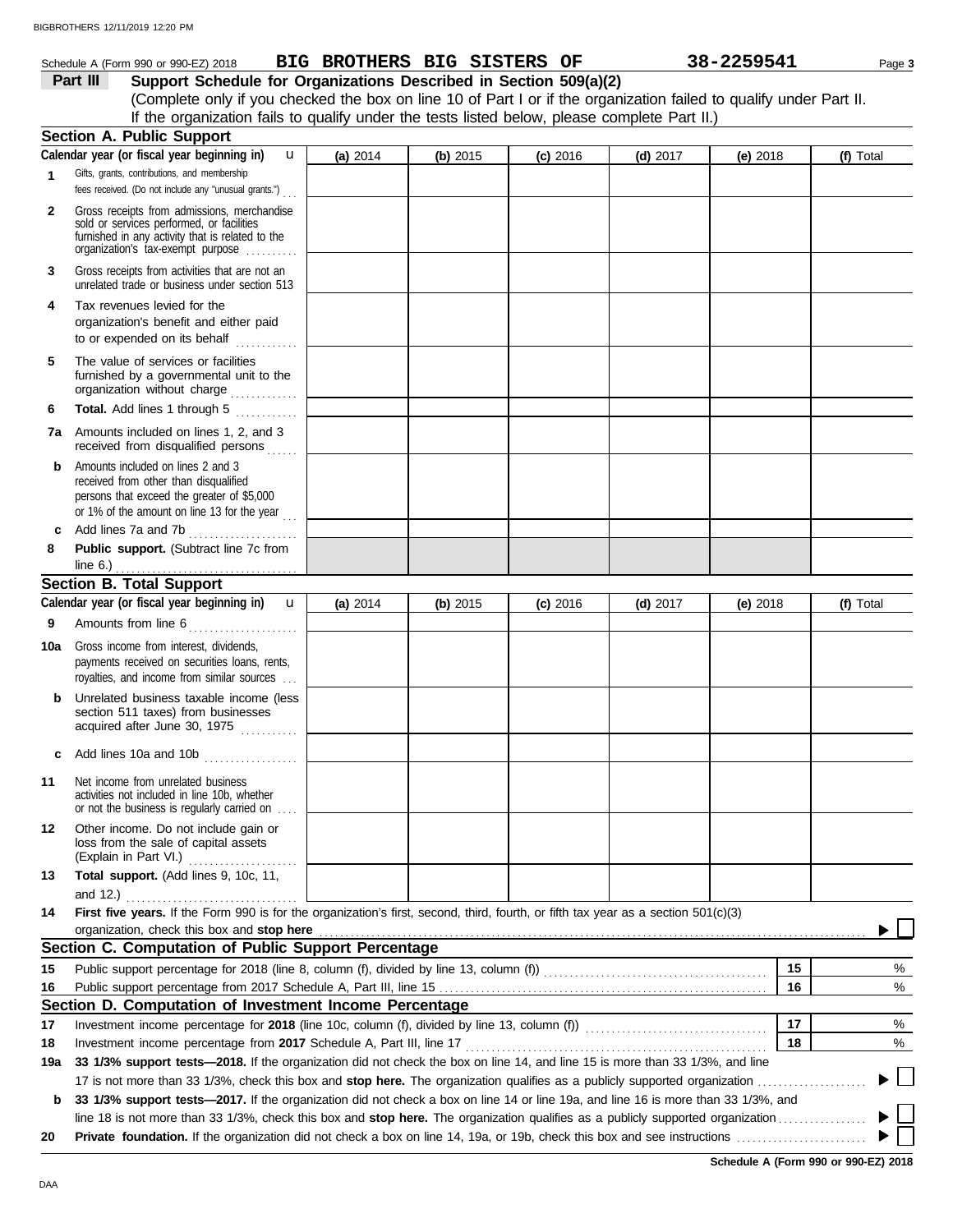|     | 38-2259541<br>BIG BROTHERS BIG SISTERS OF<br>Schedule A (Form 990 or 990-EZ) 2018                                                                                                                                     |                 |     | Page 4 |
|-----|-----------------------------------------------------------------------------------------------------------------------------------------------------------------------------------------------------------------------|-----------------|-----|--------|
|     | Part IV<br><b>Supporting Organizations</b>                                                                                                                                                                            |                 |     |        |
|     | (Complete only if you checked a box in line 12 on Part I. If you checked 12a of Part I, complete Sections A<br>and B. If you checked 12b of Part I, complete Sections A and C. If you checked 12c of Part I, complete |                 |     |        |
|     | Sections A, D, and E. If you checked 12d of Part I, complete Sections A and D, and complete Part V.)<br><b>Section A. All Supporting Organizations</b>                                                                |                 |     |        |
|     |                                                                                                                                                                                                                       |                 | Yes | No     |
| 1   | Are all of the organization's supported organizations listed by name in the organization's governing                                                                                                                  |                 |     |        |
|     | documents? If "No," describe in Part VI how the supported organizations are designated. If designated by<br>class or purpose, describe the designation. If historic and continuing relationship, explain.             | 1               |     |        |
| 2   | Did the organization have any supported organization that does not have an IRS determination of status                                                                                                                |                 |     |        |
|     | under section 509(a)(1) or (2)? If "Yes," explain in Part VI how the organization determined that the supported                                                                                                       |                 |     |        |
|     | organization was described in section 509(a)(1) or (2).                                                                                                                                                               | 2               |     |        |
| За  | Did the organization have a supported organization described in section $501(c)(4)$ , (5), or (6)? If "Yes," answer                                                                                                   |                 |     |        |
|     | $(b)$ and $(c)$ below.                                                                                                                                                                                                | За              |     |        |
| b   | Did the organization confirm that each supported organization qualified under section $501(c)(4)$ , $(5)$ , or $(6)$ and                                                                                              |                 |     |        |
|     | satisfied the public support tests under section 509(a)(2)? If "Yes," describe in Part VI when and how the                                                                                                            |                 |     |        |
|     | organization made the determination.                                                                                                                                                                                  | 3b              |     |        |
| c   | Did the organization ensure that all support to such organizations was used exclusively for section $170(c)(2)(B)$                                                                                                    |                 |     |        |
|     | purposes? If "Yes," explain in Part VI what controls the organization put in place to ensure such use.                                                                                                                | 3c              |     |        |
| 4a  | Was any supported organization not organized in the United States ("foreign supported organization")? If<br>"Yes," and if you checked 12a or 12b in Part I, answer (b) and (c) below.                                 | 4a              |     |        |
| b   | Did the organization have ultimate control and discretion in deciding whether to make grants to the foreign                                                                                                           |                 |     |        |
|     | supported organization? If "Yes," describe in Part VI how the organization had such control and discretion                                                                                                            |                 |     |        |
|     | despite being controlled or supervised by or in connection with its supported organizations.                                                                                                                          | 4b              |     |        |
| c   | Did the organization support any foreign supported organization that does not have an IRS determination                                                                                                               |                 |     |        |
|     | under sections $501(c)(3)$ and $509(a)(1)$ or (2)? If "Yes," explain in Part VI what controls the organization used                                                                                                   |                 |     |        |
|     | to ensure that all support to the foreign supported organization was used exclusively for section $170(c)(2)(B)$                                                                                                      |                 |     |        |
|     | purposes.                                                                                                                                                                                                             | 4c              |     |        |
| 5a  | Did the organization add, substitute, or remove any supported organizations during the tax year? If "Yes,"                                                                                                            |                 |     |        |
|     | answer (b) and (c) below (if applicable). Also, provide detail in Part VI, including (i) the names and EIN                                                                                                            |                 |     |        |
|     | numbers of the supported organizations added, substituted, or removed; (ii) the reasons for each such action;                                                                                                         |                 |     |        |
|     | (iii) the authority under the organization's organizing document authorizing such action; and (iv) how the action                                                                                                     |                 |     |        |
| b   | was accomplished (such as by amendment to the organizing document).<br>Type I or Type II only. Was any added or substituted supported organization part of a class already                                            | 5a              |     |        |
|     | designated in the organization's organizing document?                                                                                                                                                                 | 5b              |     |        |
| c   | Substitutions only. Was the substitution the result of an event beyond the organization's control?                                                                                                                    | 5c              |     |        |
| 6   | Did the organization provide support (whether in the form of grants or the provision of services or facilities) to                                                                                                    |                 |     |        |
|     | anyone other than (i) its supported organizations, (ii) individuals that are part of the charitable class benefited                                                                                                   |                 |     |        |
|     | by one or more of its supported organizations, or (iii) other supporting organizations that also support or                                                                                                           |                 |     |        |
|     | benefit one or more of the filing organization's supported organizations? If "Yes," provide detail in Part VI.                                                                                                        | 6               |     |        |
| 7   | Did the organization provide a grant, loan, compensation, or other similar payment to a substantial contributor                                                                                                       |                 |     |        |
|     | (as defined in section $4958(c)(3)(C)$ ), a family member of a substantial contributor, or a 35% controlled entity                                                                                                    |                 |     |        |
|     | with regard to a substantial contributor? If "Yes," complete Part I of Schedule L (Form 990 or 990-EZ).                                                                                                               | 7               |     |        |
| 8   | Did the organization make a loan to a disqualified person (as defined in section 4958) not described in line 7?                                                                                                       |                 |     |        |
| 9а  | If "Yes," complete Part I of Schedule L (Form 990 or 990-EZ).<br>Was the organization controlled directly or indirectly at any time during the tax year by one or more                                                | 8               |     |        |
|     | disqualified persons as defined in section 4946 (other than foundation managers and organizations described                                                                                                           |                 |     |        |
|     | in section $509(a)(1)$ or (2))? If "Yes," provide detail in Part VI.                                                                                                                                                  | 9а              |     |        |
| b   | Did one or more disqualified persons (as defined in line 9a) hold a controlling interest in any entity in which                                                                                                       |                 |     |        |
|     | the supporting organization had an interest? If "Yes," provide detail in Part VI.                                                                                                                                     | 9b              |     |        |
| c   | Did a disqualified person (as defined in line 9a) have an ownership interest in, or derive any personal benefit                                                                                                       |                 |     |        |
|     | from, assets in which the supporting organization also had an interest? If "Yes," provide detail in Part VI.                                                                                                          | 9с              |     |        |
| 10a | Was the organization subject to the excess business holdings rules of section 4943 because of section                                                                                                                 |                 |     |        |
|     | 4943(f) (regarding certain Type II supporting organizations, and all Type III non-functionally integrated                                                                                                             |                 |     |        |
|     | supporting organizations)? If "Yes," answer 10b below.                                                                                                                                                                | 10a             |     |        |
| b   | Did the organization have any excess business holdings in the tax year? (Use Schedule C, Form 4720, to                                                                                                                | 10 <sub>b</sub> |     |        |
|     | determine whether the organization had excess business holdings.)                                                                                                                                                     |                 |     |        |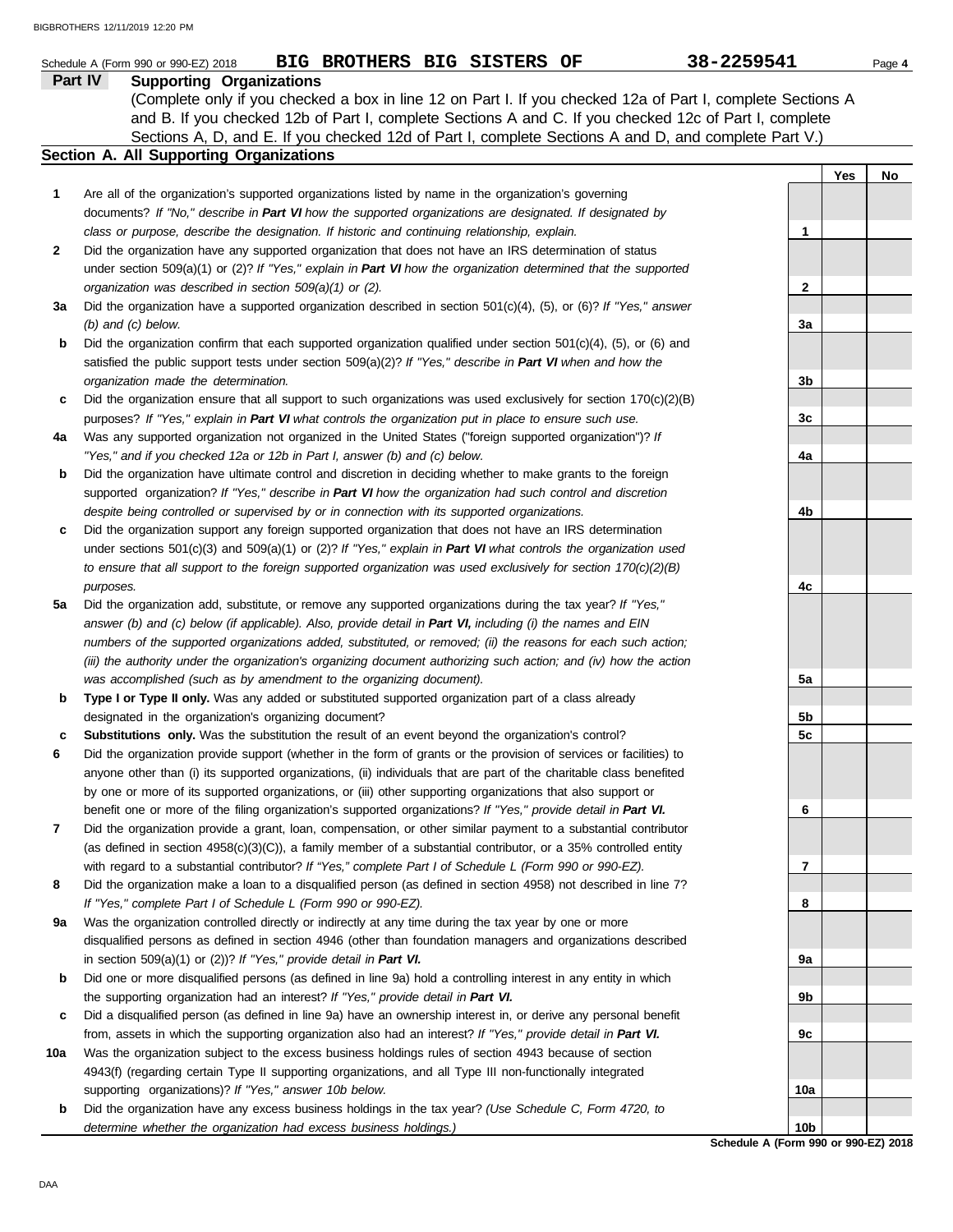|    | BIG BROTHERS BIG SISTERS OF<br>Schedule A (Form 990 or 990-EZ) 2018                                                                                                                                     | 38-2259541      |     | Page 5 |
|----|---------------------------------------------------------------------------------------------------------------------------------------------------------------------------------------------------------|-----------------|-----|--------|
|    | <b>Part IV</b><br>Supporting Organizations (continued)                                                                                                                                                  |                 |     |        |
|    |                                                                                                                                                                                                         |                 | Yes | No     |
| 11 | Has the organization accepted a gift or contribution from any of the following persons?<br>A person who directly or indirectly controls, either alone or together with persons described in (b) and (c) |                 |     |        |
| а  | below, the governing body of a supported organization?                                                                                                                                                  | 11a             |     |        |
|    | <b>b</b> A family member of a person described in (a) above?                                                                                                                                            | 11 <sub>b</sub> |     |        |
| c  | A 35% controlled entity of a person described in (a) or (b) above? If "Yes" to a, b, or c, provide detail in Part VI.                                                                                   | 11c             |     |        |
|    | <b>Section B. Type I Supporting Organizations</b>                                                                                                                                                       |                 |     |        |
|    |                                                                                                                                                                                                         |                 | Yes | No     |
| 1  | Did the directors, trustees, or membership of one or more supported organizations have the power to                                                                                                     |                 |     |        |
|    | regularly appoint or elect at least a majority of the organization's directors or trustees at all times during the                                                                                      |                 |     |        |
|    | tax year? If "No," describe in Part VI how the supported organization(s) effectively operated, supervised, or                                                                                           |                 |     |        |
|    | controlled the organization's activities. If the organization had more than one supported organization,                                                                                                 |                 |     |        |
|    | describe how the powers to appoint and/or remove directors or trustees were allocated among the supported                                                                                               |                 |     |        |
|    | organizations and what conditions or restrictions, if any, applied to such powers during the tax year.                                                                                                  | 1               |     |        |
| 2  | Did the organization operate for the benefit of any supported organization other than the supported                                                                                                     |                 |     |        |
|    | organization(s) that operated, supervised, or controlled the supporting organization? If "Yes," explain in Part                                                                                         |                 |     |        |
|    | VI how providing such benefit carried out the purposes of the supported organization(s) that operated,                                                                                                  |                 |     |        |
|    | supervised, or controlled the supporting organization.                                                                                                                                                  | $\mathbf{2}$    |     |        |
|    | Section C. Type II Supporting Organizations                                                                                                                                                             |                 |     |        |
|    |                                                                                                                                                                                                         |                 | Yes | No     |
| 1  | Were a majority of the organization's directors or trustees during the tax year also a majority of the directors                                                                                        |                 |     |        |
|    | or trustees of each of the organization's supported organization(s)? If "No," describe in Part VI how control                                                                                           |                 |     |        |
|    | or management of the supporting organization was vested in the same persons that controlled or managed                                                                                                  |                 |     |        |
|    | the supported organization(s).                                                                                                                                                                          | 1               |     |        |
|    | Section D. All Type III Supporting Organizations                                                                                                                                                        |                 |     |        |
|    |                                                                                                                                                                                                         |                 | Yes | No     |
| 1  | Did the organization provide to each of its supported organizations, by the last day of the fifth month of the                                                                                          |                 |     |        |
|    | organization's tax year, (i) a written notice describing the type and amount of support provided during the prior tax                                                                                   |                 |     |        |
|    | year, (ii) a copy of the Form 990 that was most recently filed as of the date of notification, and (iii) copies of the                                                                                  |                 |     |        |
|    | organization's governing documents in effect on the date of notification, to the extent not previously provided?                                                                                        | 1               |     |        |
| 2  | Were any of the organization's officers, directors, or trustees either (i) appointed or elected by the supported                                                                                        |                 |     |        |
|    | organization(s) or (ii) serving on the governing body of a supported organization? If "No," explain in Part VI how                                                                                      |                 |     |        |
|    | the organization maintained a close and continuous working relationship with the supported organization(s).                                                                                             | 2               |     |        |
| 3  | By reason of the relationship described in (2), did the organization's supported organizations have a                                                                                                   |                 |     |        |
|    | significant voice in the organization's investment policies and in directing the use of the organization's                                                                                              |                 |     |        |
|    | income or assets at all times during the tax year? If "Yes," describe in Part VI the role the organization's                                                                                            |                 |     |        |
|    | supported organizations played in this regard.                                                                                                                                                          | 3               |     |        |
|    | Section E. Type III Functionally-Integrated Supporting Organizations                                                                                                                                    |                 |     |        |
| 1  | Check the box next to the method that the organization used to satisfy the Integral Part Test during the year (see instructions).                                                                       |                 |     |        |
| a  | The organization satisfied the Activities Test. Complete line 2 below.                                                                                                                                  |                 |     |        |
| b  | The organization is the parent of each of its supported organizations. Complete line 3 below.                                                                                                           |                 |     |        |
| C  | The organization supported a governmental entity. Describe in Part VI how you supported a government entity (see instructions).                                                                         |                 |     |        |
|    |                                                                                                                                                                                                         |                 |     |        |
| 2  | Activities Test. Answer (a) and (b) below.                                                                                                                                                              |                 | Yes | No     |
| а  | Did substantially all of the organization's activities during the tax year directly further the exempt purposes of                                                                                      |                 |     |        |
|    | the supported organization(s) to which the organization was responsive? If "Yes," then in Part VI identify                                                                                              |                 |     |        |
|    | those supported organizations and explain how these activities directly furthered their exempt purposes,                                                                                                |                 |     |        |
|    | how the organization was responsive to those supported organizations, and how the organization determined                                                                                               |                 |     |        |
|    | that these activities constituted substantially all of its activities.                                                                                                                                  | 2a              |     |        |
| b  | Did the activities described in (a) constitute activities that, but for the organization's involvement, one or more                                                                                     |                 |     |        |
|    | of the organization's supported organization(s) would have been engaged in? If "Yes," explain in Part VI the                                                                                            |                 |     |        |
|    | reasons for the organization's position that its supported organization(s) would have engaged in these                                                                                                  |                 |     |        |
|    | activities but for the organization's involvement.                                                                                                                                                      | 2b              |     |        |
| 3  | Parent of Supported Organizations. Answer (a) and (b) below.                                                                                                                                            |                 |     |        |
| а  | Did the organization have the power to regularly appoint or elect a majority of the officers, directors, or                                                                                             |                 |     |        |
|    | trustees of each of the supported organizations? Provide details in Part VI.                                                                                                                            | 3a              |     |        |

| <b>DAA</b> |                                                                                                                     | Schedule A (Form 990 or 990-EZ) 2018 |                |  |
|------------|---------------------------------------------------------------------------------------------------------------------|--------------------------------------|----------------|--|
|            | of its supported organizations? If "Yes," describe in Part VI the role played by the organization in this regard.   |                                      | 3 <sub>b</sub> |  |
|            | Did the organization exercise a substantial degree of direction over the policies, programs, and activities of each |                                      |                |  |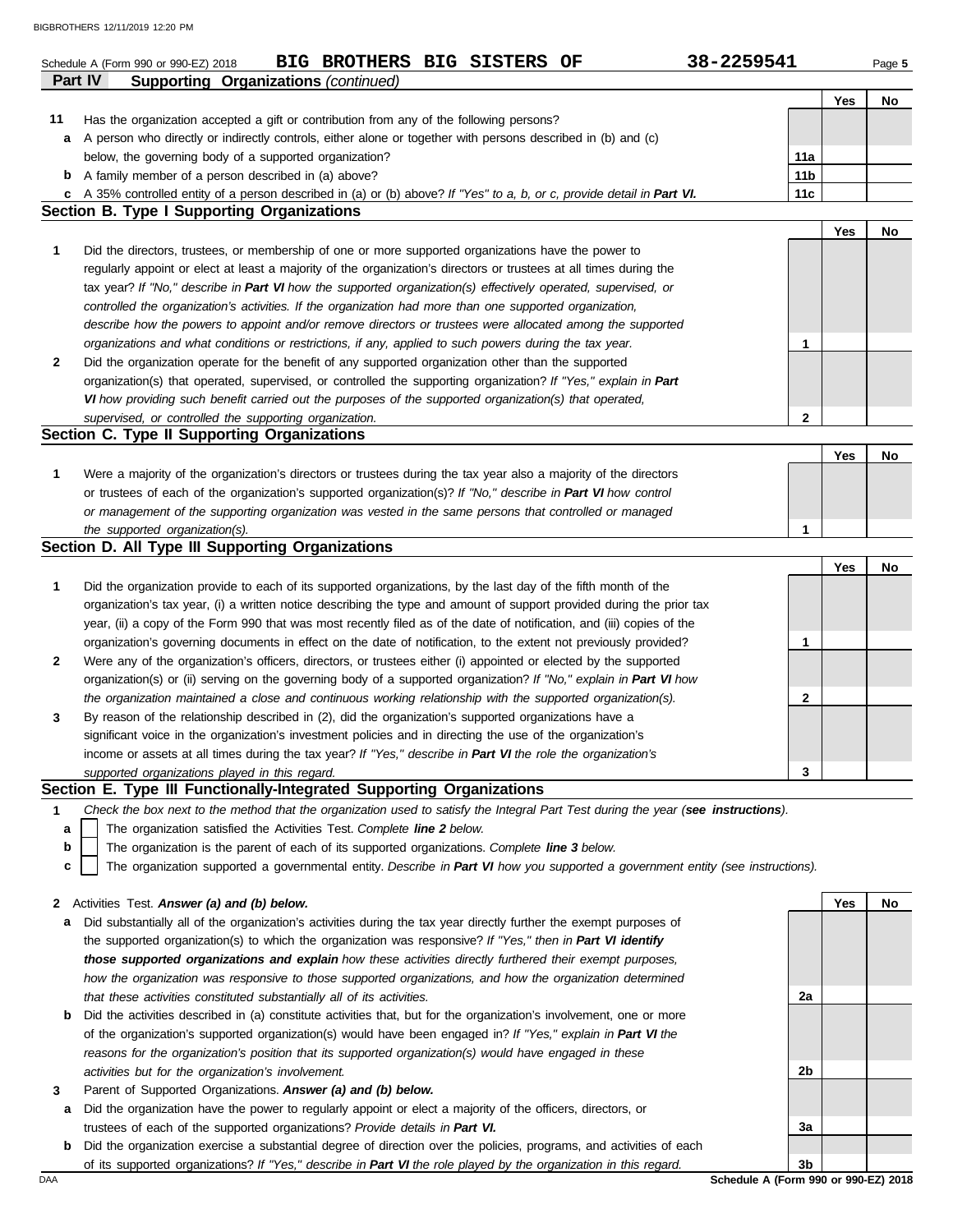|               | BIG BROTHERS BIG SISTERS OF<br>Schedule A (Form 990 or 990-EZ) 2018                                                              |                | 38-2259541     | Page 6                         |  |  |  |
|---------------|----------------------------------------------------------------------------------------------------------------------------------|----------------|----------------|--------------------------------|--|--|--|
| <b>Part V</b> | Type III Non-Functionally Integrated 509(a)(3) Supporting Organizations                                                          |                |                |                                |  |  |  |
| $\mathbf{1}$  | Check here if the organization satisfied the Integral Part Test as a qualifying trust on Nov. 20, 1970 (explain in Part VI). See |                |                |                                |  |  |  |
|               | <b>instructions.</b> All other Type III non-functionally integrated supporting organizations must complete Sections A through E. |                |                |                                |  |  |  |
|               | Section A - Adjusted Net Income                                                                                                  |                | (A) Prior Year | (B) Current Year<br>(optional) |  |  |  |
| 1             | Net short-term capital gain                                                                                                      | 1              |                |                                |  |  |  |
| 2             | Recoveries of prior-year distributions                                                                                           | $\mathbf{2}$   |                |                                |  |  |  |
| 3             | Other gross income (see instructions)                                                                                            | $\mathbf{3}$   |                |                                |  |  |  |
| 4             | Add lines 1 through 3.                                                                                                           | 4              |                |                                |  |  |  |
| 5             | Depreciation and depletion                                                                                                       | 5              |                |                                |  |  |  |
| 6             | Portion of operating expenses paid or incurred for production or                                                                 |                |                |                                |  |  |  |
|               | collection of gross income or for management, conservation, or                                                                   |                |                |                                |  |  |  |
|               | maintenance of property held for production of income (see instructions)                                                         | 6              |                |                                |  |  |  |
| 7             | Other expenses (see instructions)                                                                                                | $\overline{7}$ |                |                                |  |  |  |
| 8             | <b>Adjusted Net Income</b> (subtract lines 5, 6, and 7 from line 4)                                                              | 8              |                |                                |  |  |  |
|               | <b>Section B - Minimum Asset Amount</b>                                                                                          |                | (A) Prior Year | (B) Current Year<br>(optional) |  |  |  |
| 1             | Aggregate fair market value of all non-exempt-use assets (see                                                                    |                |                |                                |  |  |  |
|               | instructions for short tax year or assets held for part of year):                                                                |                |                |                                |  |  |  |
|               | <b>a</b> Average monthly value of securities                                                                                     | 1a             |                |                                |  |  |  |
|               | Average monthly cash balances<br>b                                                                                               | 1b             |                |                                |  |  |  |
|               | <b>c</b> Fair market value of other non-exempt-use assets                                                                        | 1 <sub>c</sub> |                |                                |  |  |  |
|               | <b>Total</b> (add lines 1a, 1b, and 1c)<br>d                                                                                     | 1d             |                |                                |  |  |  |
|               | Discount claimed for blockage or other<br>е                                                                                      |                |                |                                |  |  |  |
|               | factors (explain in detail in <b>Part VI)</b> :                                                                                  |                |                |                                |  |  |  |
| $\mathbf{2}$  | Acquisition indebtedness applicable to non-exempt-use assets                                                                     | $\mathbf{2}$   |                |                                |  |  |  |
| 3             | Subtract line 2 from line 1d.                                                                                                    | 3              |                |                                |  |  |  |
| 4             | Cash deemed held for exempt use. Enter 1-1/2% of line 3 (for greater amount,                                                     |                |                |                                |  |  |  |
|               | see instructions).                                                                                                               | 4              |                |                                |  |  |  |
| 5             | Net value of non-exempt-use assets (subtract line 4 from line 3)                                                                 | 5              |                |                                |  |  |  |
| 6             | Multiply line 5 by .035.                                                                                                         | 6              |                |                                |  |  |  |
| 7             | Recoveries of prior-year distributions                                                                                           | $\overline{7}$ |                |                                |  |  |  |
| 8             | Minimum Asset Amount (add line 7 to line 6)                                                                                      | 8              |                |                                |  |  |  |
|               | Section C - Distributable Amount                                                                                                 |                |                | Current Year                   |  |  |  |
| 1             | Adjusted net income for prior year (from Section A, line 8, Column A)                                                            | 1              |                |                                |  |  |  |
| $\mathbf{2}$  | Enter 85% of line 1.                                                                                                             | $\mathbf{2}$   |                |                                |  |  |  |
| 3             | Minimum asset amount for prior year (from Section B, line 8, Column A)                                                           | $\mathbf{3}$   |                |                                |  |  |  |
| 4             | Enter greater of line 2 or line 3.                                                                                               | 4              |                |                                |  |  |  |
| 5             | Income tax imposed in prior year                                                                                                 | 5              |                |                                |  |  |  |
| 6             | <b>Distributable Amount.</b> Subtract line 5 from line 4, unless subject to                                                      |                |                |                                |  |  |  |
|               | emergency temporary reduction (see instructions).                                                                                | 6              |                |                                |  |  |  |

**7** | Check here if the current year is the organization's first as a non-functionally integrated Type III supporting organization (see instructions).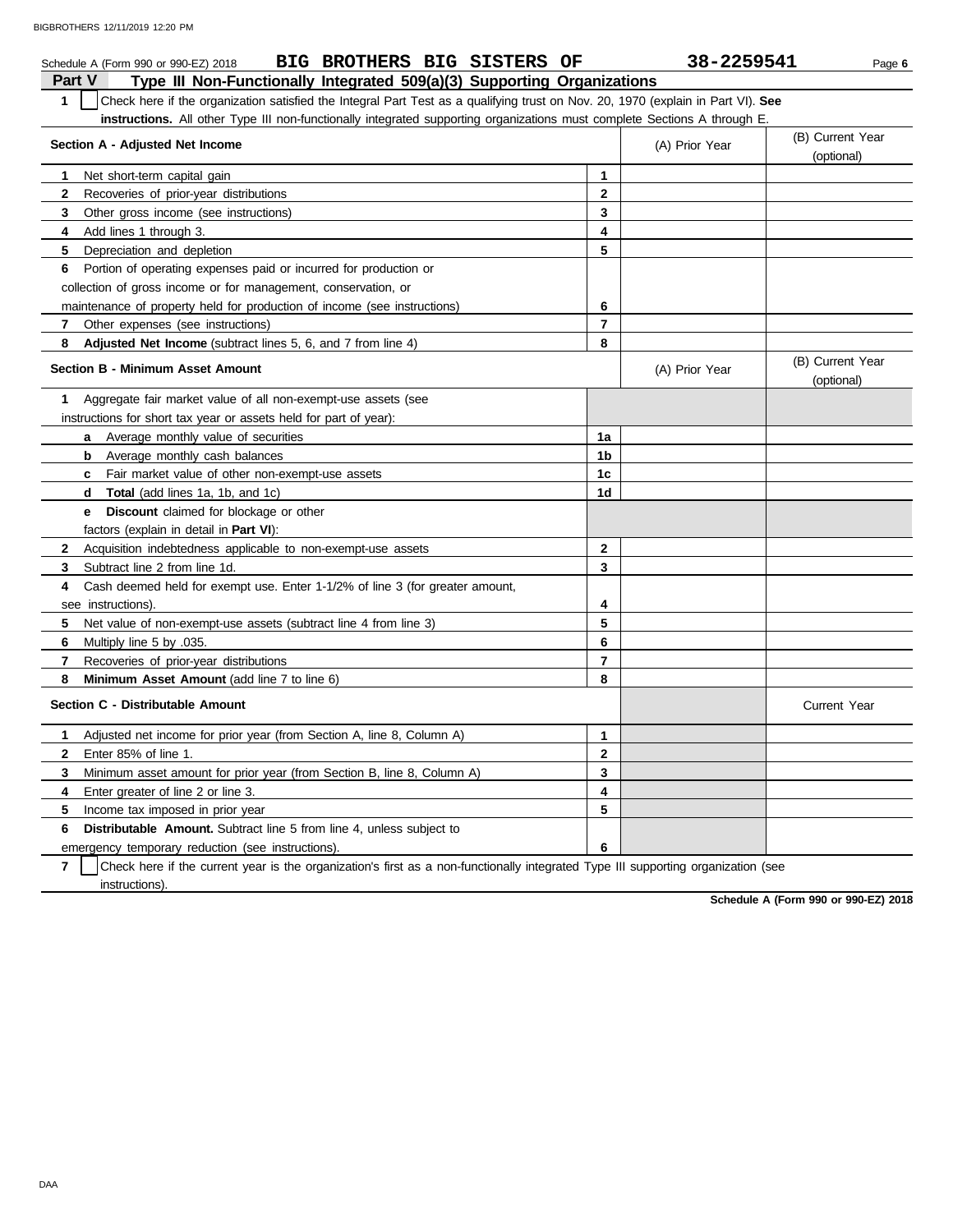|              | BIG BROTHERS BIG SISTERS OF<br>Schedule A (Form 990 or 990-EZ) 2018                                        |                             | 38-2259541                            | Page 7                                  |
|--------------|------------------------------------------------------------------------------------------------------------|-----------------------------|---------------------------------------|-----------------------------------------|
| Part V       | Type III Non-Functionally Integrated 509(a)(3) Supporting Organizations (continued)                        |                             |                                       |                                         |
|              | <b>Section D - Distributions</b>                                                                           |                             |                                       | <b>Current Year</b>                     |
| 1            | Amounts paid to supported organizations to accomplish exempt purposes                                      |                             |                                       |                                         |
| $\mathbf{2}$ | Amounts paid to perform activity that directly furthers exempt purposes of supported                       |                             |                                       |                                         |
|              | organizations, in excess of income from activity                                                           |                             |                                       |                                         |
| 3            | Administrative expenses paid to accomplish exempt purposes of supported organizations                      |                             |                                       |                                         |
| 4            | Amounts paid to acquire exempt-use assets                                                                  |                             |                                       |                                         |
| 5            | Qualified set-aside amounts (prior IRS approval required)                                                  |                             |                                       |                                         |
| 6            | Other distributions (describe in Part VI). See instructions.                                               |                             |                                       |                                         |
| 7            | Total annual distributions. Add lines 1 through 6.                                                         |                             |                                       |                                         |
| 8            | Distributions to attentive supported organizations to which the organization is responsive                 |                             |                                       |                                         |
|              | (provide details in Part VI). See instructions.                                                            |                             |                                       |                                         |
| 9            | Distributable amount for 2018 from Section C, line 6                                                       |                             |                                       |                                         |
| 10           | Line 8 amount divided by line 9 amount                                                                     |                             |                                       |                                         |
|              |                                                                                                            | (i)                         | (ii)                                  | (iii)                                   |
|              | <b>Section E - Distribution Allocations (see instructions)</b>                                             | <b>Excess Distributions</b> | <b>Underdistributions</b><br>Pre-2018 | <b>Distributable</b><br>Amount for 2018 |
| 1.           | Distributable amount for 2018 from Section C, line 6                                                       |                             |                                       |                                         |
| $\mathbf{2}$ | Underdistributions, if any, for years prior to 2018<br>(reasonable cause required-explain in Part VI). See |                             |                                       |                                         |
|              | instructions.                                                                                              |                             |                                       |                                         |
| 3            | Excess distributions carryover, if any, to 2018                                                            |                             |                                       |                                         |
|              |                                                                                                            |                             |                                       |                                         |
|              |                                                                                                            |                             |                                       |                                         |
|              |                                                                                                            |                             |                                       |                                         |
|              |                                                                                                            |                             |                                       |                                         |
|              |                                                                                                            |                             |                                       |                                         |
|              | f Total of lines 3a through e                                                                              |                             |                                       |                                         |
|              | g Applied to underdistributions of prior years                                                             |                             |                                       |                                         |
|              | h Applied to 2018 distributable amount                                                                     |                             |                                       |                                         |
|              | <i>i</i> Carryover from 2013 not applied (see instructions)                                                |                             |                                       |                                         |
|              | Remainder. Subtract lines 3g, 3h, and 3i from 3f.                                                          |                             |                                       |                                         |
| 4            | Distributions for 2018 from                                                                                |                             |                                       |                                         |
|              | Section D, line 7:<br>\$                                                                                   |                             |                                       |                                         |
|              | a Applied to underdistributions of prior years                                                             |                             |                                       |                                         |
|              | <b>b</b> Applied to 2018 distributable amount                                                              |                             |                                       |                                         |
|              | c Remainder. Subtract lines 4a and 4b from 4.                                                              |                             |                                       |                                         |
| 5            | Remaining underdistributions for years prior to 2018, if                                                   |                             |                                       |                                         |
|              | any. Subtract lines 3g and 4a from line 2. For result                                                      |                             |                                       |                                         |
|              | greater than zero, explain in Part VI. See instructions.                                                   |                             |                                       |                                         |
| 6            | Remaining underdistributions for 2018. Subtract lines 3h                                                   |                             |                                       |                                         |
|              | and 4b from line 1. For result greater than zero, explain in                                               |                             |                                       |                                         |
|              | Part VI. See instructions.                                                                                 |                             |                                       |                                         |
| 7            | Excess distributions carryover to 2019. Add lines 3j                                                       |                             |                                       |                                         |
|              | and 4c.                                                                                                    |                             |                                       |                                         |
| 8            | Breakdown of line 7:                                                                                       |                             |                                       |                                         |
|              | a Excess from 2014                                                                                         |                             |                                       |                                         |
|              |                                                                                                            |                             |                                       |                                         |
|              |                                                                                                            |                             |                                       |                                         |
|              |                                                                                                            |                             |                                       |                                         |
|              | e Excess from 2018                                                                                         |                             |                                       |                                         |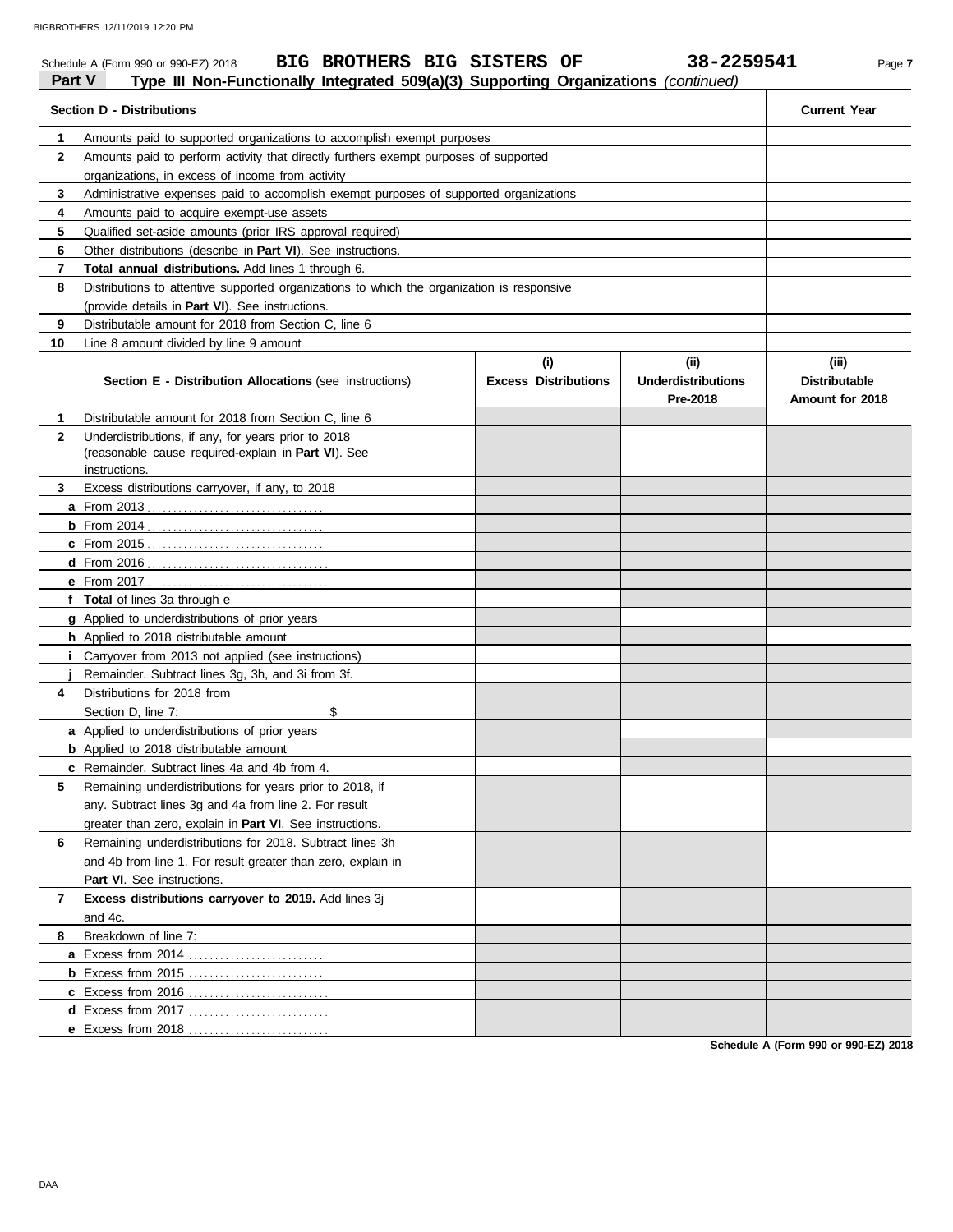| Schedule A (Form 990 or 990-EZ) 2018 |                      |               | BIG BROTHERS BIG SISTERS OF            |    |        | 38-2259541                                                                                                                                                                                                                                                                                                                                                        | Page 8 |
|--------------------------------------|----------------------|---------------|----------------------------------------|----|--------|-------------------------------------------------------------------------------------------------------------------------------------------------------------------------------------------------------------------------------------------------------------------------------------------------------------------------------------------------------------------|--------|
| Part VI                              |                      |               |                                        |    |        | Supplemental Information. Provide the explanations required by Part II, line 10; Part II, line 17a or 17b; Part<br>III, line 12; Part IV, Section A, lines 1, 2, 3b, 3c, 4b, 4c, 5a, 6, 9a, 9b, 9c, 11a, 11b, and 11c; Part IV, Section<br>B, lines 1 and 2; Part IV, Section C, line 1; Part IV, Section D, lines 2 and 3; Part IV, Section E, lines 1c, 2a, 2b, |        |
|                                      |                      |               |                                        |    |        | 3a, and 3b; Part V, line 1; Part V, Section B, line 1e; Part V, Section D, lines 5, 6, and 8; and Part V, Section E,<br>lines 2, 5, and 6. Also complete this part for any additional information. (See instructions.)                                                                                                                                            |        |
|                                      |                      |               | PART II, LINE 10 - OTHER INCOME DETAIL |    |        |                                                                                                                                                                                                                                                                                                                                                                   |        |
|                                      | <b>MISCELLANEOUS</b> | <b>INCOME</b> |                                        | ₿. | 37,640 |                                                                                                                                                                                                                                                                                                                                                                   |        |
|                                      |                      |               |                                        |    |        |                                                                                                                                                                                                                                                                                                                                                                   |        |
|                                      |                      |               |                                        |    |        |                                                                                                                                                                                                                                                                                                                                                                   |        |
|                                      |                      |               |                                        |    |        |                                                                                                                                                                                                                                                                                                                                                                   |        |
|                                      |                      |               |                                        |    |        |                                                                                                                                                                                                                                                                                                                                                                   |        |
|                                      |                      |               |                                        |    |        |                                                                                                                                                                                                                                                                                                                                                                   |        |
|                                      |                      |               |                                        |    |        |                                                                                                                                                                                                                                                                                                                                                                   |        |
|                                      |                      |               |                                        |    |        |                                                                                                                                                                                                                                                                                                                                                                   |        |
|                                      |                      |               |                                        |    |        |                                                                                                                                                                                                                                                                                                                                                                   |        |
|                                      |                      |               |                                        |    |        |                                                                                                                                                                                                                                                                                                                                                                   |        |
|                                      |                      |               |                                        |    |        |                                                                                                                                                                                                                                                                                                                                                                   |        |
|                                      |                      |               |                                        |    |        |                                                                                                                                                                                                                                                                                                                                                                   |        |
|                                      |                      |               |                                        |    |        |                                                                                                                                                                                                                                                                                                                                                                   |        |
|                                      |                      |               |                                        |    |        |                                                                                                                                                                                                                                                                                                                                                                   |        |
|                                      |                      |               |                                        |    |        |                                                                                                                                                                                                                                                                                                                                                                   |        |
|                                      |                      |               |                                        |    |        |                                                                                                                                                                                                                                                                                                                                                                   |        |
|                                      |                      |               |                                        |    |        |                                                                                                                                                                                                                                                                                                                                                                   |        |
|                                      |                      |               |                                        |    |        |                                                                                                                                                                                                                                                                                                                                                                   |        |
|                                      |                      |               |                                        |    |        |                                                                                                                                                                                                                                                                                                                                                                   |        |
|                                      |                      |               |                                        |    |        |                                                                                                                                                                                                                                                                                                                                                                   |        |
|                                      |                      |               |                                        |    |        |                                                                                                                                                                                                                                                                                                                                                                   |        |
|                                      |                      |               |                                        |    |        |                                                                                                                                                                                                                                                                                                                                                                   |        |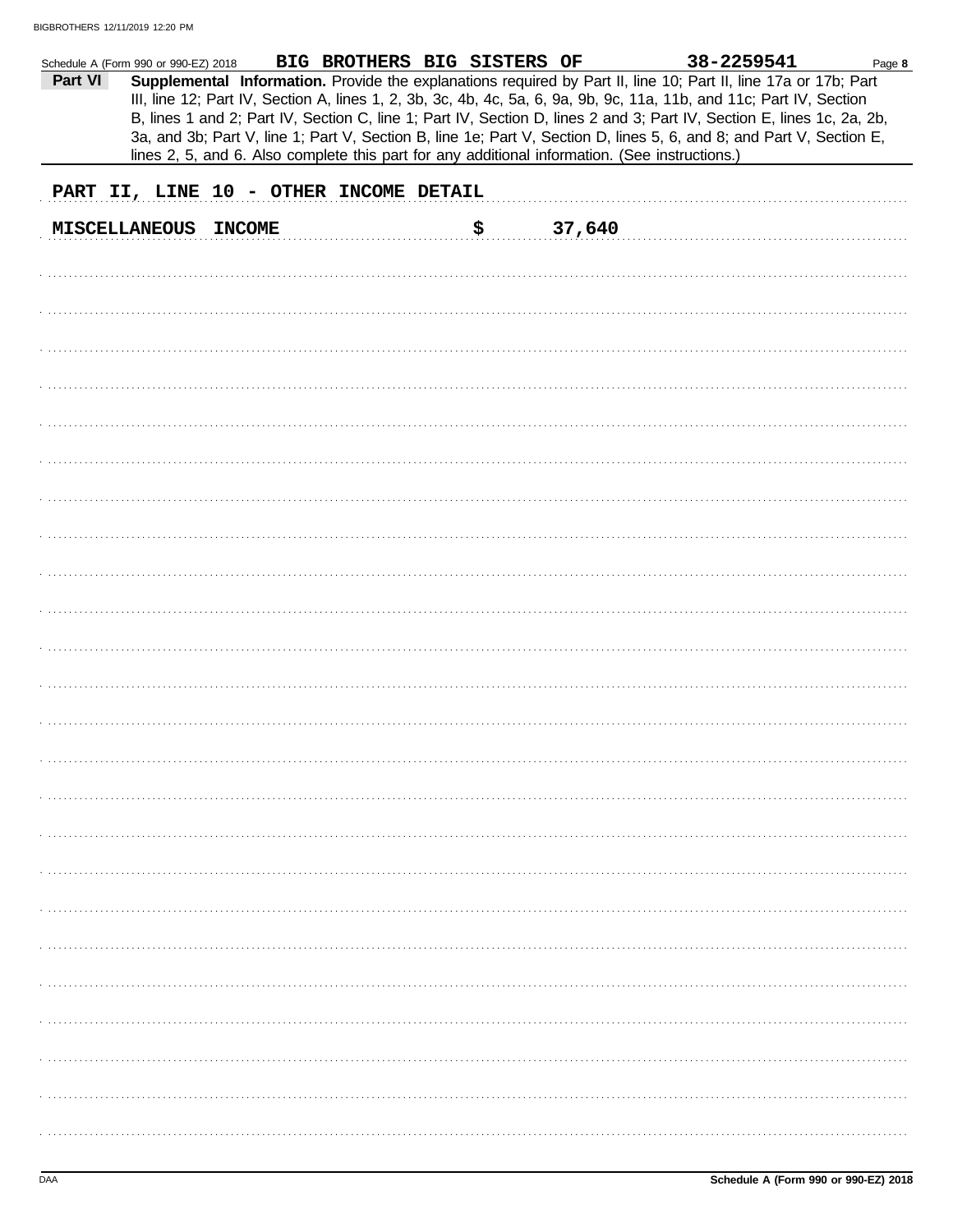| <b>Schedule B</b><br>(Form 990, 990-EZ,<br>or 990-PF)<br>Department of the Treasury<br>Internal Revenue Service | <b>Schedule of Contributors</b><br>La Attach to Form 990, Form 990-EZ, or Form 990-PF.<br>u Go to www.irs.gov/Form990 for the latest information. |            | OMB No. 1545-0047<br>2018      |
|-----------------------------------------------------------------------------------------------------------------|---------------------------------------------------------------------------------------------------------------------------------------------------|------------|--------------------------------|
| Name of the organization<br><b>BIG BROTHERS</b><br><b>FLINT AND</b>                                             | BIG<br><b>SISTERS</b><br>OF<br><b>GENESEE</b><br><b>COUNTY</b>                                                                                    | 38-2259541 | Employer identification number |
| Organization type (check one):                                                                                  |                                                                                                                                                   |            |                                |
| Filers of:                                                                                                      | Section:                                                                                                                                          |            |                                |
| Form 990 or 990-EZ                                                                                              | X <br>501(c)<br>3<br>) (enter number) organization                                                                                                |            |                                |
|                                                                                                                 | $4947(a)(1)$ nonexempt charitable trust not treated as a private foundation                                                                       |            |                                |
|                                                                                                                 | 527 political organization                                                                                                                        |            |                                |
| Form 990-PF                                                                                                     | 501(c)(3) exempt private foundation                                                                                                               |            |                                |
|                                                                                                                 | 4947(a)(1) nonexempt charitable trust treated as a private foundation                                                                             |            |                                |
|                                                                                                                 | 501(c)(3) taxable private foundation                                                                                                              |            |                                |
|                                                                                                                 |                                                                                                                                                   |            |                                |

Check if your organization is covered by the **General Rule** or a **Special Rule. Note:** Only a section 501(c)(7), (8), or (10) organization can check boxes for both the General Rule and a Special Rule. See instructions.

#### **General Rule**

For an organization filing Form 990, 990-EZ, or 990-PF that received, during the year, contributions totaling \$5,000 or more (in money or property) from any one contributor. Complete Parts I and II. See instructions for determining a contributor's total contributions.

#### **Special Rules**

| $\overline{X}$ For an organization described in section 501(c)(3) filing Form 990 or 990-EZ that met the 331/3% support test of the |
|-------------------------------------------------------------------------------------------------------------------------------------|
| regulations under sections 509(a)(1) and 170(b)(1)(A)(vi), that checked Schedule A (Form 990 or 990-EZ), Part II, line              |
| 13, 16a, or 16b, and that received from any one contributor, during the year, total contributions of the greater of (1)             |
| \$5,000; or (2) 2% of the amount on (i) Form 990, Part VIII, line 1h; or (ii) Form 990-EZ, line 1. Complete Parts I and II.         |

literary, or educational purposes, or for the prevention of cruelty to children or animals. Complete Parts I (entering) For an organization described in section  $501(c)(7)$ ,  $(8)$ , or  $(10)$  filing Form 990 or 990-EZ that received from any one contributor, during the year, total contributions of more than \$1,000 *exclusively* for religious, charitable, scientific, "N/A" in column (b) instead of the contributor name and address), II, and III.

For an organization described in section 501(c)(7), (8), or (10) filing Form 990 or 990-EZ that received from any one contributor, during the year, contributions *exclusively* for religious, charitable, etc., purposes, but no such contributions totaled more than \$1,000. If this box is checked, enter here the total contributions that were received during the year for an *exclusively* religious, charitable, etc., purpose. Don't complete any of the parts unless the **General Rule** applies to this organization because it received *nonexclusively* religious, charitable, etc., contributions totaling \$5,000 or more during the year . . . . . . . . . . . . . . . . . . . . . . . . . . . . . . . . . . . . . . . . . . . . . . . . . . . . . . . . . . . . . . . . . . . . . . . . . . . . . . . .

990-EZ, or 990-PF), but it **must** answer "No" on Part IV, line 2, of its Form 990; or check the box on line H of its Form 990-EZ or on its Form 990-PF, Part I, line 2, to certify that it doesn't meet the filing requirements of Schedule B (Form 990, 990-EZ, or 990-PF). **Caution:** An organization that isn't covered by the General Rule and/or the Special Rules doesn't file Schedule B (Form 990,

**For Paperwork Reduction Act Notice, see the instructions for Form 990, 990-EZ, or 990-PF.**

\$ . . . . . . . . . . . . . . . . . . . . . . . . . . .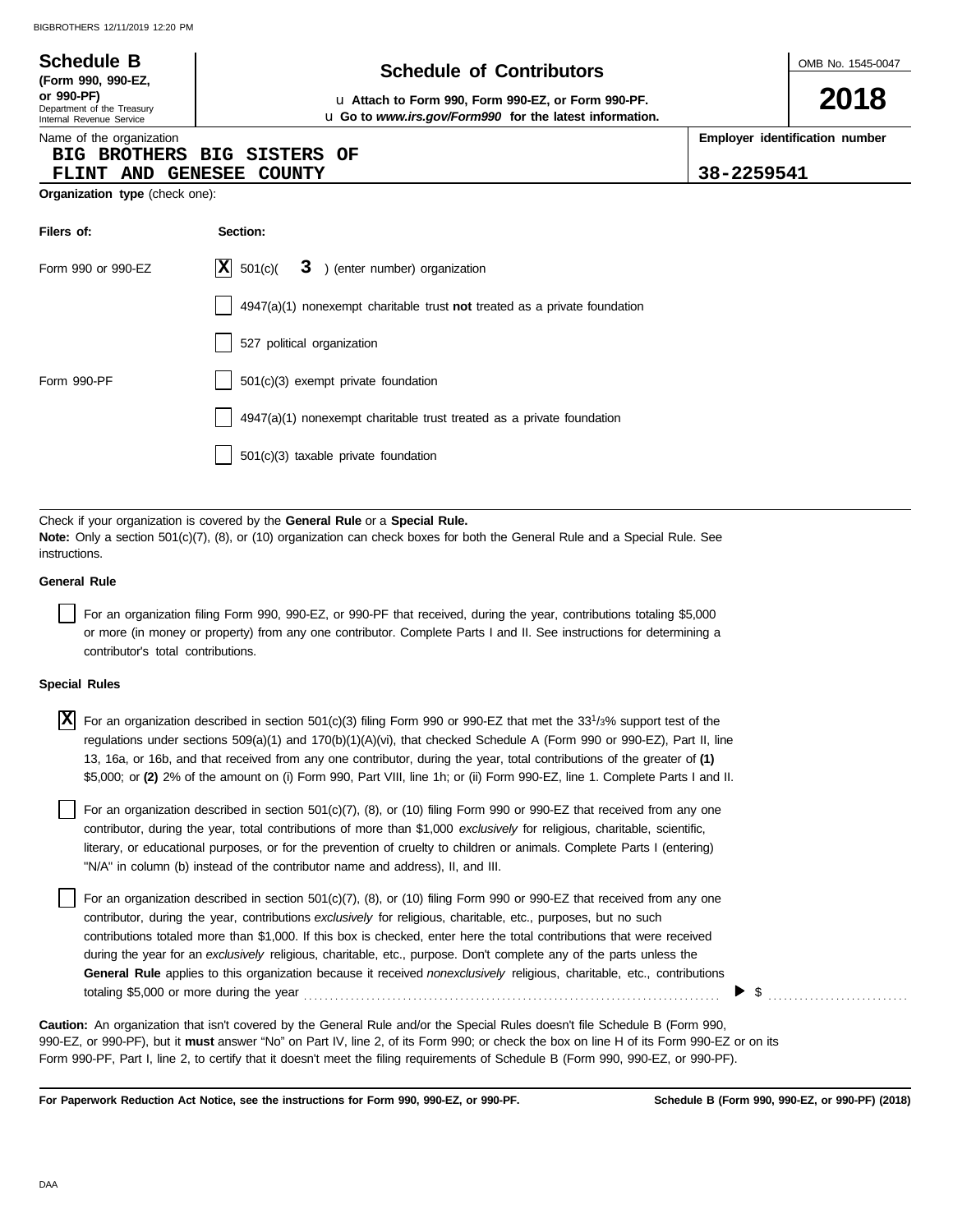| Schedule B (Form 990, 990-EZ, or 990-PF) (2018)                                                                 | PAGE 1 OF 2 |  | Page 2                         |
|-----------------------------------------------------------------------------------------------------------------|-------------|--|--------------------------------|
| Name of organization<br>BIG BROTHERS BIG SISTERS OF                                                             | 38-2259541  |  | Employer identification number |
| Part I<br><b>Contributors</b> (see instructions). Use duplicate copies of Part I if additional space is needed. |             |  |                                |

| (a)              | (b)                                                                                                                      | (c)                        | (d)                                                                                          |
|------------------|--------------------------------------------------------------------------------------------------------------------------|----------------------------|----------------------------------------------------------------------------------------------|
| No.              | Name, address, and ZIP + 4                                                                                               | <b>Total contributions</b> | Type of contribution                                                                         |
| $1$              | UNITED WAY OF GENESEE COUNTY<br>P.O. BOX 949<br>MI 48501<br><b>FLINT</b>                                                 | 64,000<br>$\sim$           | X<br>Person<br>Payroll<br><b>Noncash</b><br>(Complete Part II for<br>noncash contributions.) |
| (a)              | (b)                                                                                                                      | (c)                        | (d)                                                                                          |
| No.              | Name, address, and ZIP + 4                                                                                               | <b>Total contributions</b> | Type of contribution                                                                         |
| $\mathbf{2}$     | RUTH MOTT FOUNDATION<br>111 E. COURT STREET, SUITE 3C<br>MI 48502-1649<br><b>FLINT</b>                                   | 75,000<br>$\mathsf{\$}$    | Χ<br>Person<br>Payroll<br><b>Noncash</b><br>(Complete Part II for<br>noncash contributions.) |
| (a)              | (b)                                                                                                                      | (c)                        | (d)                                                                                          |
| No.              | Name, address, and ZIP + 4                                                                                               | <b>Total contributions</b> | Type of contribution                                                                         |
| $3$              | BIG BROTHERS BIG SISTERS OF AMERICA<br>2715 RUSSELL BLVD<br>MO 63104<br>ST. LOUIS                                        | 18,225<br>$\sim$           | X<br>Person<br>Payroll<br><b>Noncash</b><br>(Complete Part II for<br>noncash contributions.) |
| (a)              | (b)                                                                                                                      | (c)                        | (d)                                                                                          |
| No.              | Name, address, and ZIP + 4                                                                                               | <b>Total contributions</b> | Type of contribution                                                                         |
| 4                | COMMUNITY FOUNDATION OF GREATER FLIN<br>500 SOUTH SAGINAW STREET, SUITE 200<br>MI 48502<br><b>FLINT</b>                  | 12,293<br>$\sim$           | X<br>Person<br>Payroll<br><b>Noncash</b><br>(Complete Part II for<br>noncash contributions.) |
| (a)              | (b)                                                                                                                      | (c)                        | (d)                                                                                          |
| No.              | Name, address, and ZIP + 4                                                                                               | <b>Total contributions</b> | Type of contribution                                                                         |
| $\overline{5}$ . |                                                                                                                          |                            |                                                                                              |
|                  | FLINT-CDBG/RECAST<br>CITY<br>OF<br>CITY OF<br>FLINT-CDBG/RECAST<br>1101 S.<br><b>SAGINAW</b><br>MI 48502<br><b>FLINT</b> | 40,000<br>$\mathsf{\$}$    | X<br>Person<br>Payroll<br>Noncash<br>(Complete Part II for<br>noncash contributions.)        |
| (a)              | (b)                                                                                                                      | (c)                        | (d)                                                                                          |
| No.              | Name, address, and ZIP + 4                                                                                               | <b>Total contributions</b> | Type of contribution                                                                         |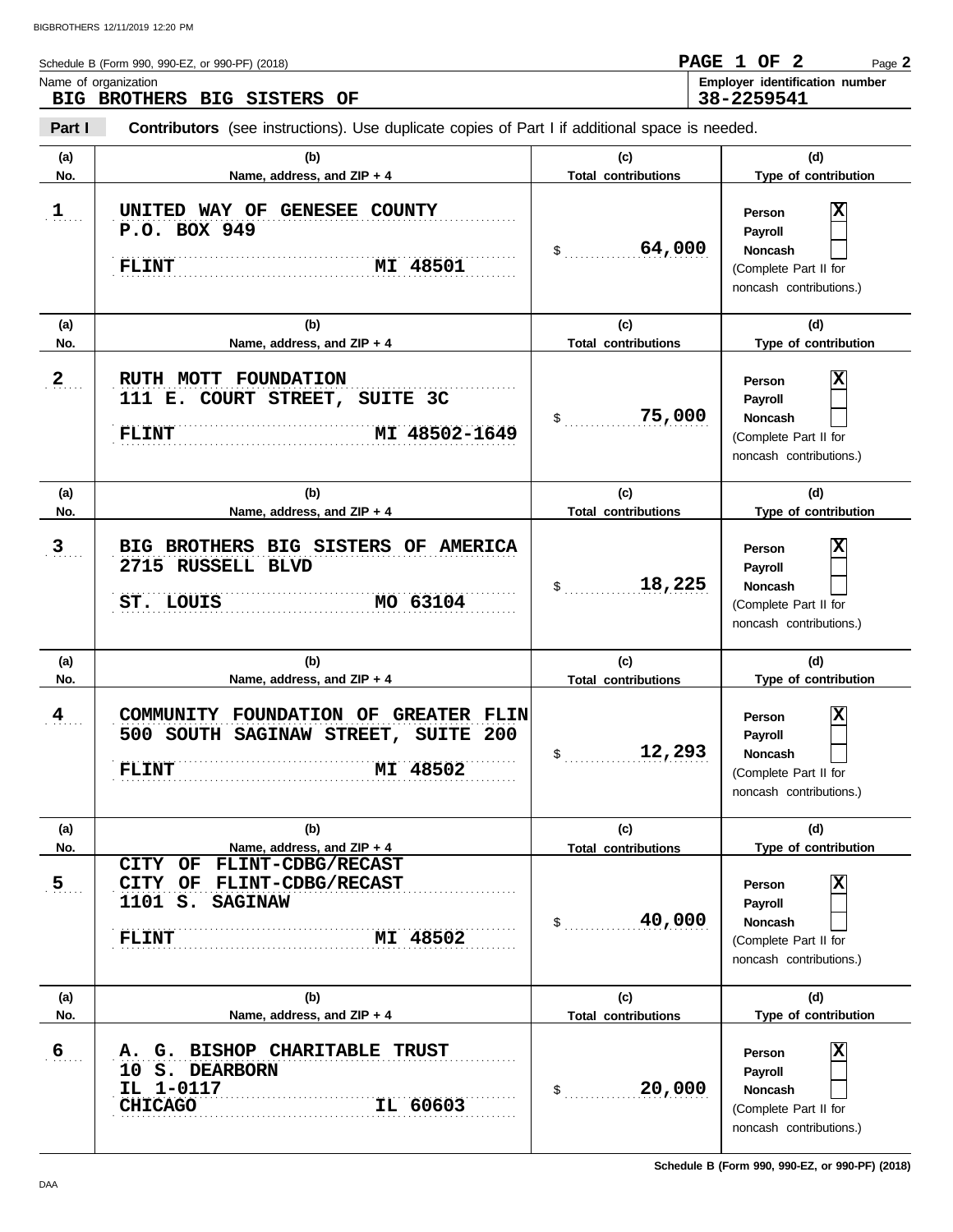| Name of organization<br>Part I<br>(a) | BIG BROTHERS BIG SISTERS OF                                                                    |                                                            |                                                                                              |
|---------------------------------------|------------------------------------------------------------------------------------------------|------------------------------------------------------------|----------------------------------------------------------------------------------------------|
|                                       |                                                                                                |                                                            | Employer identification number<br>38-2259541                                                 |
|                                       | Contributors (see instructions). Use duplicate copies of Part I if additional space is needed. |                                                            |                                                                                              |
| No.                                   | (b)<br>Name, address, and ZIP + 4                                                              | (c)<br><b>Total contributions</b>                          | (d)<br>Type of contribution                                                                  |
| 7                                     | JE KLOBUCAR CHARITABLE FOUNDATION<br>PO BOX 404<br>MI 48734<br><b>FRANKENMUTH</b>              | 15,000<br>\$                                               | x<br>Person<br>Payroll<br><b>Noncash</b><br>(Complete Part II for<br>noncash contributions.) |
| (a)<br>No.                            | (b)<br>Name, address, and ZIP + 4                                                              | (c)<br><b>Total contributions</b>                          | (d)<br>Type of contribution                                                                  |
|                                       |                                                                                                | $\$\ldots\ldots\ldots\ldots\ldots\ldots\ldots\ldots\ldots$ | Person<br>Payroll<br><b>Noncash</b><br>(Complete Part II for<br>noncash contributions.)      |
| (a)                                   | (b)                                                                                            | (c)                                                        | (d)                                                                                          |
| No.                                   | Name, address, and ZIP + 4                                                                     | <b>Total contributions</b>                                 | Type of contribution                                                                         |
|                                       |                                                                                                | \$                                                         | Person<br>Payroll<br>Noncash<br>(Complete Part II for<br>noncash contributions.)             |
| (a)                                   | (b)                                                                                            | (c)                                                        | (d)                                                                                          |
| No.                                   | Name, address, and ZIP + 4                                                                     | <b>Total contributions</b>                                 | Type of contribution                                                                         |

|     |                            | \$                         | Person<br>Payroll<br>Noncash<br>(Complete Part II for<br>noncash contributions.) |
|-----|----------------------------|----------------------------|----------------------------------------------------------------------------------|
| (a) | (b)                        | (c)                        | (d)                                                                              |
| No. | Name, address, and ZIP + 4 | <b>Total contributions</b> | Type of contribution                                                             |
|     |                            | \$                         | Person<br>Payroll<br>Noncash<br>(Complete Part II for<br>noncash contributions.) |
| (a) | (b)                        | (c)                        | (d)                                                                              |
| No. | Name, address, and ZIP + 4 | <b>Total contributions</b> | Type of contribution                                                             |
|     |                            | \$                         | Person<br>Payroll<br>Noncash<br>(Complete Part II for<br>noncash contributions.) |

**Schedule B (Form 990, 990-EZ, or 990-PF) (2018)**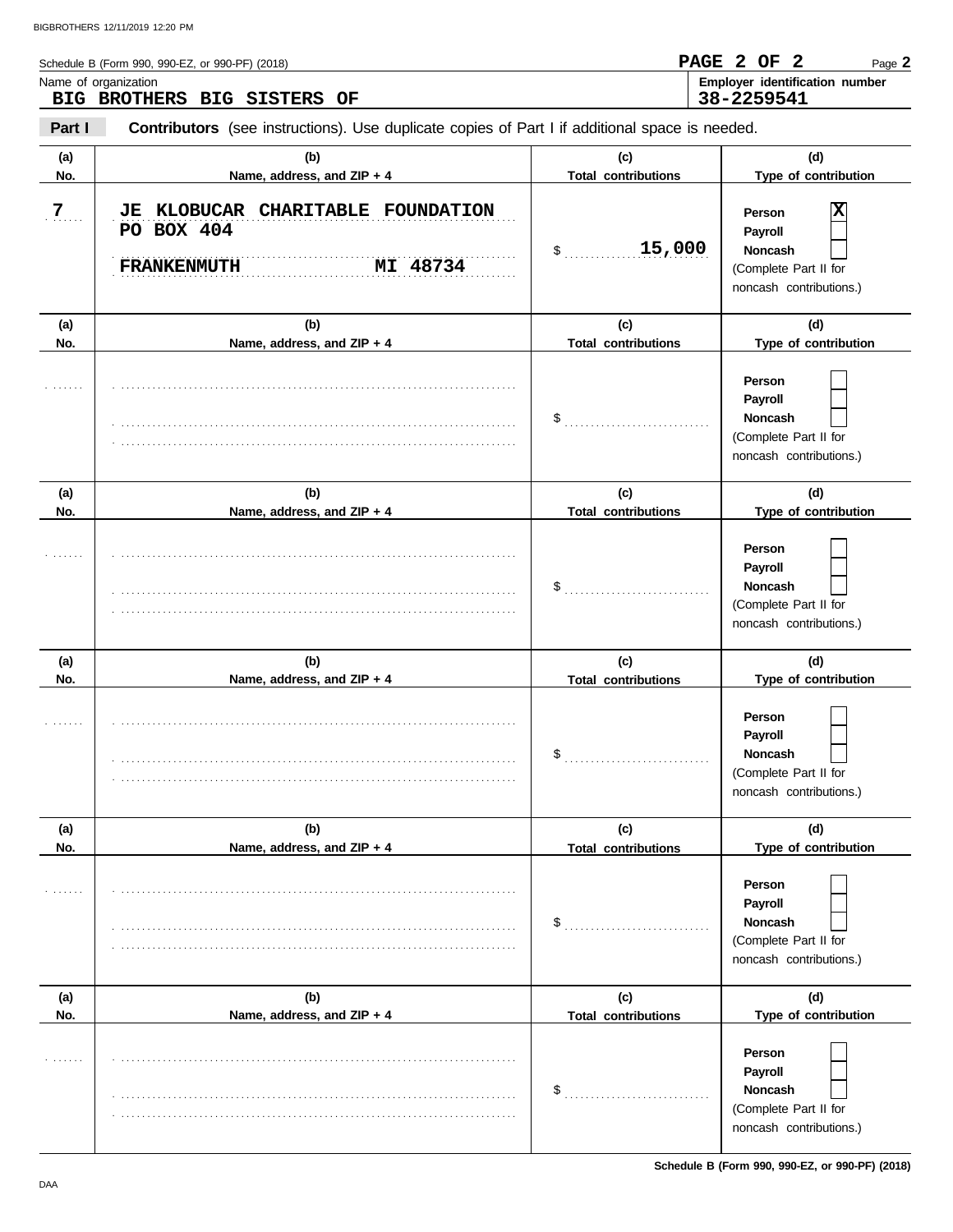|   | <b>SCHEDULE D</b>                                      |                                                                                             | Supplemental Financial Statements                                                                                                                                                                                                                         |    | OMB No. 1545-0047               |
|---|--------------------------------------------------------|---------------------------------------------------------------------------------------------|-----------------------------------------------------------------------------------------------------------------------------------------------------------------------------------------------------------------------------------------------------------|----|---------------------------------|
|   | (Form 990)                                             |                                                                                             | u Complete if the organization answered "Yes" on Form 990,                                                                                                                                                                                                |    |                                 |
|   |                                                        |                                                                                             | Part IV, line 6, 7, 8, 9, 10, 11a, 11b, 11c, 11d, 11e, 11f, 12a, or 12b.                                                                                                                                                                                  |    | <b>Open to Public</b>           |
|   | Department of the Treasury<br>Internal Revenue Service |                                                                                             | u Attach to Form 990.<br><b>u</b> Go to www.irs.gov/Form990 for instructions and the latest information.                                                                                                                                                  |    | <b>Inspection</b>               |
|   | Name of the organization                               |                                                                                             |                                                                                                                                                                                                                                                           |    | Employer identification number  |
|   |                                                        | BIG BROTHERS BIG SISTERS OF                                                                 |                                                                                                                                                                                                                                                           |    |                                 |
|   | <b>FLINT</b>                                           | <b>AND GENESEE COUNTY</b>                                                                   |                                                                                                                                                                                                                                                           |    | 38-2259541                      |
|   | Part I                                                 |                                                                                             | Organizations Maintaining Donor Advised Funds or Other Similar Funds or Accounts.<br>Complete if the organization answered "Yes" on Form 990, Part IV, line 6.                                                                                            |    |                                 |
|   |                                                        |                                                                                             | (a) Donor advised funds                                                                                                                                                                                                                                   |    | (b) Funds and other accounts    |
| 1 |                                                        |                                                                                             |                                                                                                                                                                                                                                                           |    |                                 |
| 2 |                                                        |                                                                                             |                                                                                                                                                                                                                                                           |    |                                 |
| 3 |                                                        |                                                                                             |                                                                                                                                                                                                                                                           |    |                                 |
| 4 |                                                        |                                                                                             |                                                                                                                                                                                                                                                           |    |                                 |
| 5 |                                                        |                                                                                             | Did the organization inform all donors and donor advisors in writing that the assets held in donor advised                                                                                                                                                |    |                                 |
|   |                                                        |                                                                                             |                                                                                                                                                                                                                                                           |    | Yes<br>No                       |
| 6 |                                                        |                                                                                             | Did the organization inform all grantees, donors, and donor advisors in writing that grant funds can be used                                                                                                                                              |    |                                 |
|   |                                                        |                                                                                             | only for charitable purposes and not for the benefit of the donor or donor advisor, or for any other purpose                                                                                                                                              |    |                                 |
|   |                                                        |                                                                                             |                                                                                                                                                                                                                                                           |    | Yes<br>No.                      |
|   | Part II                                                | <b>Conservation Easements.</b>                                                              | Complete if the organization answered "Yes" on Form 990, Part IV, line 7.                                                                                                                                                                                 |    |                                 |
| 1 |                                                        | Purpose(s) of conservation easements held by the organization (check all that apply).       |                                                                                                                                                                                                                                                           |    |                                 |
|   |                                                        | Preservation of land for public use (e.g., recreation or education)                         | Preservation of a historically important land area                                                                                                                                                                                                        |    |                                 |
|   | Protection of natural habitat                          |                                                                                             | Preservation of a certified historic structure                                                                                                                                                                                                            |    |                                 |
|   | Preservation of open space                             |                                                                                             |                                                                                                                                                                                                                                                           |    |                                 |
| 2 |                                                        |                                                                                             | Complete lines 2a through 2d if the organization held a qualified conservation contribution in the form of a conservation                                                                                                                                 |    |                                 |
|   | easement on the last day of the tax year.              |                                                                                             |                                                                                                                                                                                                                                                           |    | Held at the End of the Tax Year |
| а |                                                        |                                                                                             |                                                                                                                                                                                                                                                           | 2a |                                 |
|   |                                                        |                                                                                             |                                                                                                                                                                                                                                                           | 2b |                                 |
|   |                                                        |                                                                                             | Number of conservation easements on a certified historic structure included in (a) [[[[[ [ [ ]]]                                                                                                                                                          | 2c |                                 |
| d |                                                        | Number of conservation easements included in (c) acquired after 7/25/06, and not on a       |                                                                                                                                                                                                                                                           |    |                                 |
|   |                                                        |                                                                                             | historic structure listed in the National Register [111] Allen Contains and Allen Contains and Allen Contains and Allen Contains and Allen Contains and Allen Contains and Allen Contains and Allen Contains and Allen Contain                            | 2d |                                 |
| 3 |                                                        |                                                                                             | Number of conservation easements modified, transferred, released, extinguished, or terminated by the organization during the                                                                                                                              |    |                                 |
|   | tax year $\mathbf u$                                   |                                                                                             |                                                                                                                                                                                                                                                           |    |                                 |
|   |                                                        | Number of states where property subject to conservation easement is located u               |                                                                                                                                                                                                                                                           |    |                                 |
| 5 |                                                        |                                                                                             | Does the organization have a written policy regarding the periodic monitoring, inspection, handling of                                                                                                                                                    |    |                                 |
|   |                                                        |                                                                                             | violations, and enforcement of the conservation easements it holds? $\Box$ and $\Box$ are $\Box$ are $\Box$ are $\Box$ No                                                                                                                                 |    |                                 |
| 6 |                                                        |                                                                                             | Staff and volunteer hours devoted to monitoring, inspecting, handling of violations, and enforcing conservation easements during the year                                                                                                                 |    |                                 |
|   | $\mathbf{u}$                                           |                                                                                             |                                                                                                                                                                                                                                                           |    |                                 |
| 7 |                                                        |                                                                                             | Amount of expenses incurred in monitoring, inspecting, handling of violations, and enforcing conservation easements during the year                                                                                                                       |    |                                 |
|   | $\mathbf{u}$ \$                                        |                                                                                             |                                                                                                                                                                                                                                                           |    |                                 |
| 8 |                                                        |                                                                                             | Does each conservation easement reported on line 2(d) above satisfy the requirements of section 170(h)(4)(B)(i)                                                                                                                                           |    |                                 |
|   |                                                        |                                                                                             |                                                                                                                                                                                                                                                           |    | Yes<br>No                       |
| 9 |                                                        |                                                                                             | In Part XIII, describe how the organization reports conservation easements in its revenue and expense statement, and<br>balance sheet, and include, if applicable, the text of the footnote to the organization's financial statements that describes the |    |                                 |
|   |                                                        | organization's accounting for conservation easements.                                       |                                                                                                                                                                                                                                                           |    |                                 |
|   | Part III                                               |                                                                                             | Organizations Maintaining Collections of Art, Historical Treasures, or Other Similar Assets.                                                                                                                                                              |    |                                 |
|   |                                                        |                                                                                             | Complete if the organization answered "Yes" on Form 990, Part IV, line 8.                                                                                                                                                                                 |    |                                 |
|   |                                                        |                                                                                             | 1a If the organization elected, as permitted under SFAS 116 (ASC 958), not to report in its revenue statement and balance sheet                                                                                                                           |    |                                 |
|   |                                                        |                                                                                             | works of art, historical treasures, or other similar assets held for public exhibition, education, or research in furtherance of                                                                                                                          |    |                                 |
|   |                                                        |                                                                                             | public service, provide, in Part XIII, the text of the footnote to its financial statements that describes these items.                                                                                                                                   |    |                                 |
|   |                                                        |                                                                                             | <b>b</b> If the organization elected, as permitted under SFAS 116 (ASC 958), to report in its revenue statement and balance sheet                                                                                                                         |    |                                 |
|   |                                                        |                                                                                             | works of art, historical treasures, or other similar assets held for public exhibition, education, or research in furtherance of                                                                                                                          |    |                                 |
|   |                                                        | public service, provide the following amounts relating to these items:                      |                                                                                                                                                                                                                                                           |    |                                 |
|   |                                                        |                                                                                             |                                                                                                                                                                                                                                                           |    |                                 |
|   | (ii) Assets included in Form 990, Part X               |                                                                                             |                                                                                                                                                                                                                                                           |    | $u \$                           |
| 2 |                                                        |                                                                                             | If the organization received or held works of art, historical treasures, or other similar assets for financial gain, provide the                                                                                                                          |    |                                 |
|   |                                                        | following amounts required to be reported under SFAS 116 (ASC 958) relating to these items: |                                                                                                                                                                                                                                                           |    |                                 |
| а |                                                        |                                                                                             |                                                                                                                                                                                                                                                           |    |                                 |
|   |                                                        |                                                                                             |                                                                                                                                                                                                                                                           |    |                                 |

|     | For Paperwork Reduction Act Notice, see the Instructions for Form 990. |  |  |  |
|-----|------------------------------------------------------------------------|--|--|--|
| DAA |                                                                        |  |  |  |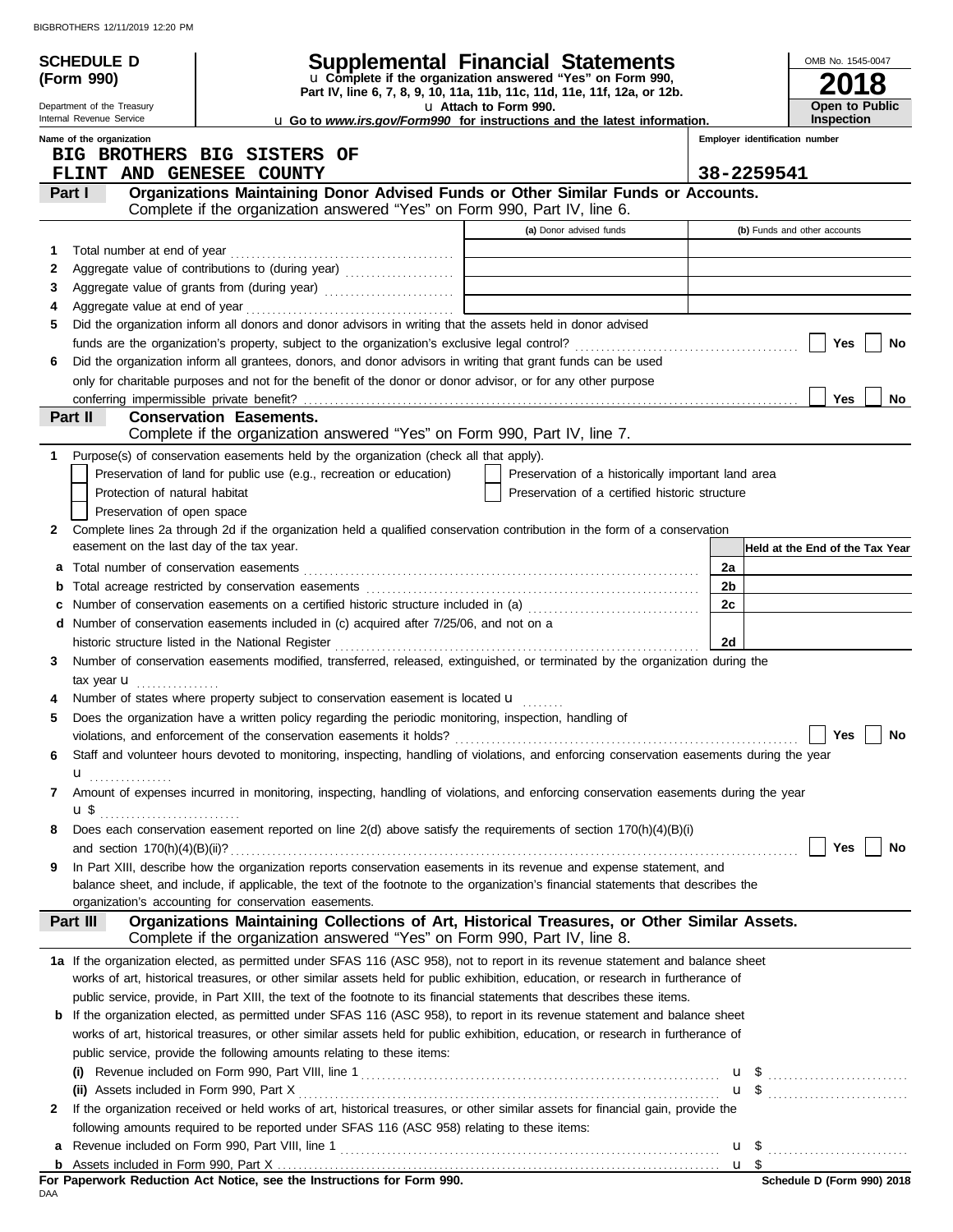|    | Schedule D (Form 990) 2018 BIG BROTHERS BIG SISTERS OF                                                                                                                                                                                                  |                         |                           |                         | 38-2259541      |                      |                | Page 2              |
|----|---------------------------------------------------------------------------------------------------------------------------------------------------------------------------------------------------------------------------------------------------------|-------------------------|---------------------------|-------------------------|-----------------|----------------------|----------------|---------------------|
| 3  | Organizations Maintaining Collections of Art, Historical Treasures, or Other Similar Assets (continued)<br>Part III<br>Using the organization's acquisition, accession, and other records, check any of the following that are a significant use of its |                         |                           |                         |                 |                      |                |                     |
|    | collection items (check all that apply):                                                                                                                                                                                                                |                         |                           |                         |                 |                      |                |                     |
| a  | Public exhibition                                                                                                                                                                                                                                       | d                       | Loan or exchange programs |                         |                 |                      |                |                     |
| b  | Scholarly research                                                                                                                                                                                                                                      | е                       |                           |                         |                 |                      |                |                     |
| c  | Preservation for future generations                                                                                                                                                                                                                     |                         |                           |                         |                 |                      |                |                     |
|    | Provide a description of the organization's collections and explain how they further the organization's exempt purpose in Part                                                                                                                          |                         |                           |                         |                 |                      |                |                     |
|    | XIII.                                                                                                                                                                                                                                                   |                         |                           |                         |                 |                      |                |                     |
| 5. | During the year, did the organization solicit or receive donations of art, historical treasures, or other similar                                                                                                                                       |                         |                           |                         |                 |                      |                |                     |
|    | <b>Escrow and Custodial Arrangements.</b><br>Part IV                                                                                                                                                                                                    |                         |                           |                         |                 |                      | <b>Yes</b>     | No                  |
|    | Complete if the organization answered "Yes" on Form 990, Part IV, line 9, or reported an amount on Form                                                                                                                                                 |                         |                           |                         |                 |                      |                |                     |
|    | 990, Part X, line 21.                                                                                                                                                                                                                                   |                         |                           |                         |                 |                      |                |                     |
|    | 1a Is the organization an agent, trustee, custodian or other intermediary for contributions or other assets not                                                                                                                                         |                         |                           |                         |                 |                      |                |                     |
|    |                                                                                                                                                                                                                                                         |                         |                           |                         |                 |                      | Yes            | No                  |
|    | b If "Yes," explain the arrangement in Part XIII and complete the following table:                                                                                                                                                                      |                         |                           |                         |                 |                      |                |                     |
|    |                                                                                                                                                                                                                                                         |                         |                           |                         |                 |                      | Amount         |                     |
| c  |                                                                                                                                                                                                                                                         |                         |                           |                         |                 | 1c                   |                |                     |
| d  |                                                                                                                                                                                                                                                         |                         |                           |                         |                 | 1d                   |                |                     |
| е  |                                                                                                                                                                                                                                                         |                         |                           |                         |                 | 1е                   |                |                     |
| f  | Ending balance continuous contracts and the contracts of the contracts of the contracts of the contracts of the contracts of the contracts of the contracts of the contracts of the contracts of the contracts of the contract                          |                         |                           |                         |                 | 1f                   |                |                     |
|    | 2a Did the organization include an amount on Form 990, Part X, line 21, for escrow or custodial account liability?                                                                                                                                      |                         |                           |                         |                 |                      | Yes            | No                  |
|    |                                                                                                                                                                                                                                                         |                         |                           |                         |                 |                      |                |                     |
|    | <b>Endowment Funds.</b><br>Part V                                                                                                                                                                                                                       |                         |                           |                         |                 |                      |                |                     |
|    | Complete if the organization answered "Yes" on Form 990, Part IV, line 10.                                                                                                                                                                              |                         |                           |                         |                 |                      |                |                     |
|    |                                                                                                                                                                                                                                                         | (a) Current year        | (b) Prior year            | (c) Two years back      |                 | (d) Three years back |                | (e) Four years back |
|    | 1a Beginning of year balance                                                                                                                                                                                                                            |                         |                           |                         |                 |                      |                |                     |
|    | <b>b</b> Contributions <b>contributions</b>                                                                                                                                                                                                             |                         |                           |                         |                 |                      |                |                     |
|    | c Net investment earnings, gains, and                                                                                                                                                                                                                   |                         |                           |                         |                 |                      |                |                     |
|    |                                                                                                                                                                                                                                                         |                         |                           |                         |                 |                      |                |                     |
|    | d Grants or scholarships<br>e Other expenditures for facilities and                                                                                                                                                                                     |                         |                           |                         |                 |                      |                |                     |
|    |                                                                                                                                                                                                                                                         |                         |                           |                         |                 |                      |                |                     |
|    | f Administrative expenses                                                                                                                                                                                                                               |                         |                           |                         |                 |                      |                |                     |
| g  |                                                                                                                                                                                                                                                         |                         |                           |                         |                 |                      |                |                     |
| 2  | Provide the estimated percentage of the current year end balance (line 1g, column (a)) held as:                                                                                                                                                         |                         |                           |                         |                 |                      |                |                     |
|    | a Board designated or quasi-endowment <b>u</b> %                                                                                                                                                                                                        |                         |                           |                         |                 |                      |                |                     |
| b  | Permanent endowment <b>u</b> %                                                                                                                                                                                                                          |                         |                           |                         |                 |                      |                |                     |
| c  | Temporarily restricted endowment <b>u</b>                                                                                                                                                                                                               | %                       |                           |                         |                 |                      |                |                     |
|    | The percentages on lines 2a, 2b, and 2c should equal 100%.                                                                                                                                                                                              |                         |                           |                         |                 |                      |                |                     |
|    | 3a Are there endowment funds not in the possession of the organization that are held and administered for the                                                                                                                                           |                         |                           |                         |                 |                      |                |                     |
|    | organization by:                                                                                                                                                                                                                                        |                         |                           |                         |                 |                      |                | Yes<br>No           |
|    |                                                                                                                                                                                                                                                         |                         |                           |                         |                 |                      | 3a(i)          |                     |
|    |                                                                                                                                                                                                                                                         |                         |                           |                         |                 |                      | 3a(ii)         |                     |
|    |                                                                                                                                                                                                                                                         |                         |                           |                         |                 |                      | 3b             |                     |
|    | Describe in Part XIII the intended uses of the organization's endowment funds.                                                                                                                                                                          |                         |                           |                         |                 |                      |                |                     |
|    | Part VI<br>Land, Buildings, and Equipment.                                                                                                                                                                                                              |                         |                           |                         |                 |                      |                |                     |
|    | Complete if the organization answered "Yes" on Form 990, Part IV, line 11a. See Form 990, Part X, line 10.                                                                                                                                              |                         |                           |                         |                 |                      |                |                     |
|    | Description of property                                                                                                                                                                                                                                 | (a) Cost or other basis |                           | (b) Cost or other basis | (c) Accumulated |                      | (d) Book value |                     |
|    |                                                                                                                                                                                                                                                         | (investment)            | (other)                   |                         | depreciation    |                      |                |                     |
|    |                                                                                                                                                                                                                                                         |                         |                           |                         |                 |                      |                |                     |
|    |                                                                                                                                                                                                                                                         |                         |                           | 9,000<br>2,724          |                 | 4,025<br>2,724       |                | 4,975               |
|    | c Leasehold improvements                                                                                                                                                                                                                                |                         |                           | 41,966                  |                 | 36,145               |                | 5,821               |
|    |                                                                                                                                                                                                                                                         |                         |                           | 57,684                  |                 | 57,434               |                | 250                 |
|    |                                                                                                                                                                                                                                                         |                         |                           |                         |                 | u                    |                | <u>11,046</u>       |
|    |                                                                                                                                                                                                                                                         |                         |                           |                         |                 |                      |                |                     |

**Schedule D (Form 990) 2018**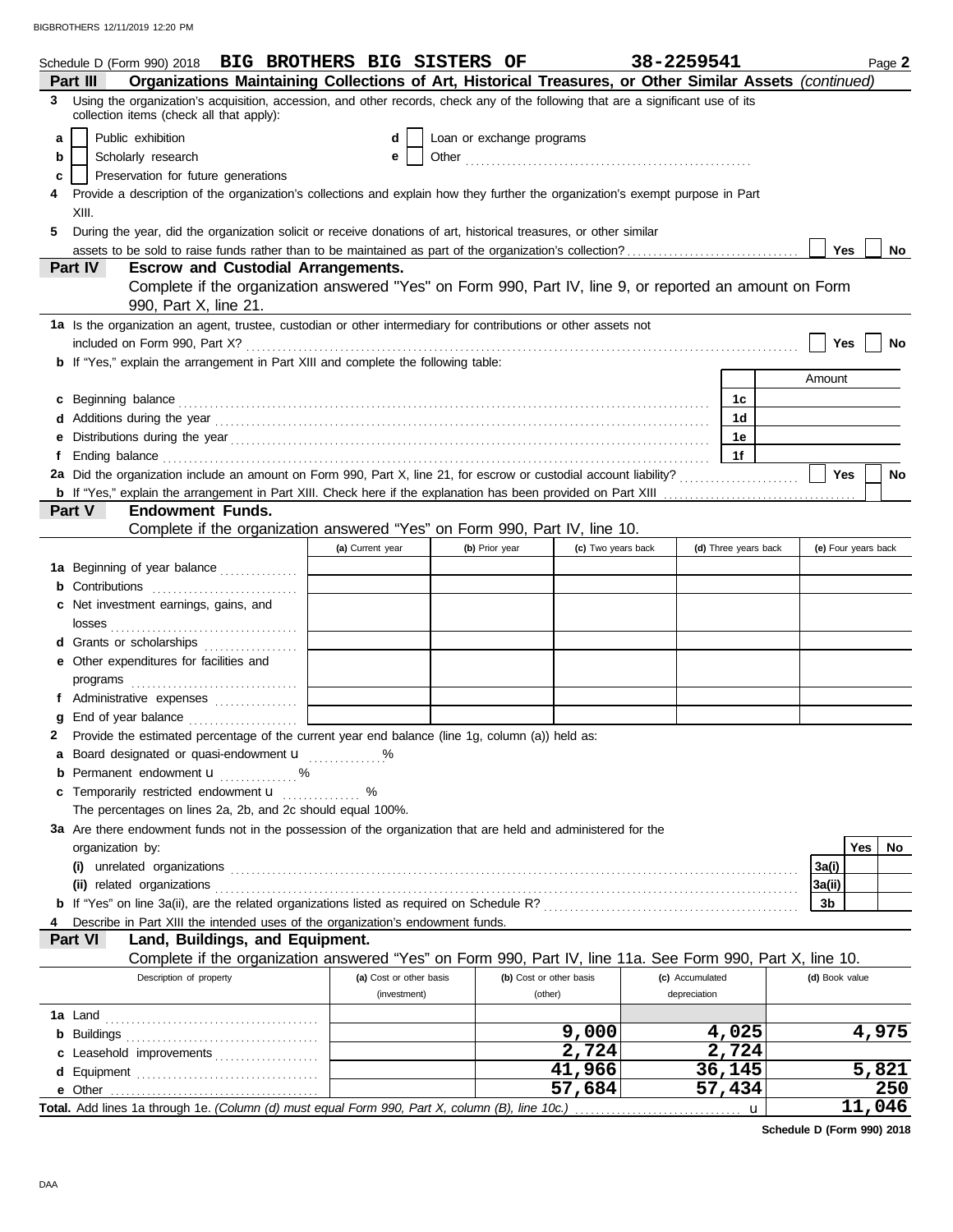|                           | <b>BIG BROTHERS BIG SISTERS</b><br>Schedule D (Form 990) 2018                                                        | OF             | 38-2259541                                                   | Page 3         |
|---------------------------|----------------------------------------------------------------------------------------------------------------------|----------------|--------------------------------------------------------------|----------------|
| Part VII                  | Investments-Other Securities.                                                                                        |                |                                                              |                |
|                           | Complete if the organization answered "Yes" on Form 990, Part IV, line 11b. See Form 990, Part X, line 12.           |                |                                                              |                |
|                           | (a) Description of security or category<br>(including name of security)                                              | (b) Book value | (c) Method of valuation:<br>Cost or end-of-year market value |                |
|                           |                                                                                                                      |                |                                                              |                |
| (1) Financial derivatives |                                                                                                                      |                |                                                              |                |
|                           |                                                                                                                      |                |                                                              |                |
| $(3)$ Other               |                                                                                                                      |                |                                                              |                |
|                           |                                                                                                                      |                |                                                              |                |
| (B)                       |                                                                                                                      |                |                                                              |                |
| (C)                       |                                                                                                                      |                |                                                              |                |
| (D)                       |                                                                                                                      |                |                                                              |                |
| (E)<br>(F)                |                                                                                                                      |                |                                                              |                |
| (G)                       |                                                                                                                      |                |                                                              |                |
| (H)                       |                                                                                                                      |                |                                                              |                |
|                           | Total. (Column (b) must equal Form 990, Part X, col. (B) line 12.) $\mathbf u$                                       |                |                                                              |                |
| Part VIII                 | Investments-Program Related.                                                                                         |                |                                                              |                |
|                           | Complete if the organization answered "Yes" on Form 990, Part IV, line 11c. See Form 990, Part X, line 13.           |                |                                                              |                |
|                           | (a) Description of investment                                                                                        | (b) Book value | (c) Method of valuation:                                     |                |
|                           |                                                                                                                      |                | Cost or end-of-year market value                             |                |
| (1)                       |                                                                                                                      |                |                                                              |                |
| (2)                       |                                                                                                                      |                |                                                              |                |
| (3)                       |                                                                                                                      |                |                                                              |                |
| (4)                       |                                                                                                                      |                |                                                              |                |
| (5)                       |                                                                                                                      |                |                                                              |                |
| (6)                       |                                                                                                                      |                |                                                              |                |
| (7)                       |                                                                                                                      |                |                                                              |                |
| (8)                       |                                                                                                                      |                |                                                              |                |
| (9)                       |                                                                                                                      |                |                                                              |                |
|                           | Total. (Column (b) must equal Form 990, Part X, col. (B) line 13.) u                                                 |                |                                                              |                |
| Part IX                   | Other Assets.                                                                                                        |                |                                                              |                |
|                           | Complete if the organization answered "Yes" on Form 990, Part IV, line 11d. See Form 990, Part X, line 15.           |                |                                                              |                |
|                           | (a) Description                                                                                                      |                |                                                              | (b) Book value |
| (1)                       |                                                                                                                      |                |                                                              |                |
| (2)                       |                                                                                                                      |                |                                                              |                |
| (3)                       |                                                                                                                      |                |                                                              |                |
| (4)                       |                                                                                                                      |                |                                                              |                |
| (5)                       |                                                                                                                      |                |                                                              |                |
| (6)                       |                                                                                                                      |                |                                                              |                |
| (7)                       |                                                                                                                      |                |                                                              |                |
| (8)                       |                                                                                                                      |                |                                                              |                |
| (9)                       |                                                                                                                      |                |                                                              |                |
|                           |                                                                                                                      |                | u                                                            |                |
| Part X                    | Other Liabilities.                                                                                                   |                |                                                              |                |
|                           | Complete if the organization answered "Yes" on Form 990, Part IV, line 11e or 11f. See Form 990, Part X,<br>line 25. |                |                                                              |                |
| 1.                        | (a) Description of liability                                                                                         | (b) Book value |                                                              |                |
| (1)                       | Federal income taxes                                                                                                 |                |                                                              |                |
| (2)                       |                                                                                                                      |                |                                                              |                |
| (3)                       |                                                                                                                      |                |                                                              |                |
| (4)                       |                                                                                                                      |                |                                                              |                |
| (5)                       |                                                                                                                      |                |                                                              |                |
| (6)                       |                                                                                                                      |                |                                                              |                |
| (7)                       |                                                                                                                      |                |                                                              |                |
| (8)                       |                                                                                                                      |                |                                                              |                |

Liability for uncertain tax positions. In Part XIII, provide the text of the footnote to the organization's financial statements that reports the **2.** organization's liability for uncertain tax positions under FIN 48 (ASC 740). Check here if the text of the footnote has been provided in Part XIII . **Total.** *(Column (b) must equal Form 990, Part X, col. (B) line 25.)* u

(9)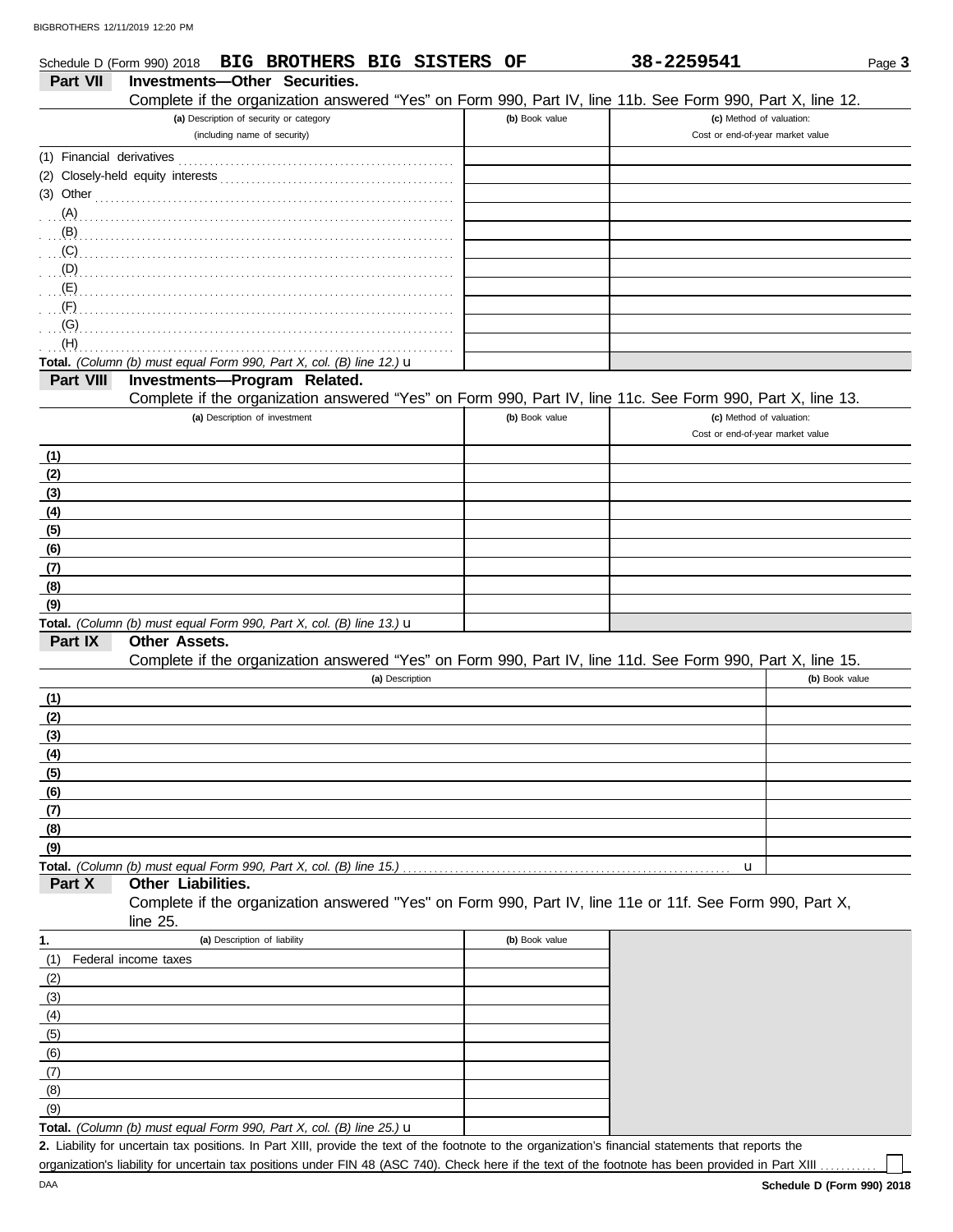| Schedule D (Form 990) 2018 BIG BROTHERS BIG SISTERS OF                                                                                                                                                                                  |                | 38-2259541   | Page 4  |
|-----------------------------------------------------------------------------------------------------------------------------------------------------------------------------------------------------------------------------------------|----------------|--------------|---------|
| Reconciliation of Revenue per Audited Financial Statements With Revenue per Return.<br>Part XI                                                                                                                                          |                |              |         |
| Complete if the organization answered "Yes" on Form 990, Part IV, line 12a.                                                                                                                                                             |                |              |         |
| 1                                                                                                                                                                                                                                       |                | $\mathbf{1}$ | 624,532 |
| Amounts included on line 1 but not on Form 990, Part VIII, line 12:<br>2                                                                                                                                                                |                |              |         |
| а                                                                                                                                                                                                                                       | 2a             |              |         |
| b                                                                                                                                                                                                                                       | 2 <sub>b</sub> |              |         |
| c                                                                                                                                                                                                                                       | 2c             |              |         |
| d                                                                                                                                                                                                                                       | <b>2d</b>      |              |         |
| Add lines 2a through 2d [11] Add [12] Add [12] Add lines 2a through 2d [12] Add lines 2a through 2d [12] Add [12] Add [12] Add [12] Add [12] Add [12] Add [12] Add [12] Add [12] Add [12] Add [12] Add [12] Add [12] Add [12]<br>е      |                | 2e           |         |
| 3                                                                                                                                                                                                                                       |                | 3            | 624,532 |
| Amounts included on Form 990, Part VIII, line 12, but not on line 1:                                                                                                                                                                    |                |              |         |
| а                                                                                                                                                                                                                                       | 4a             |              |         |
| b                                                                                                                                                                                                                                       | 4 <sub>b</sub> |              |         |
| c                                                                                                                                                                                                                                       |                | 4c           |         |
| 5                                                                                                                                                                                                                                       |                | 5            | 624,532 |
| Reconciliation of Expenses per Audited Financial Statements With Expenses per Return.<br>Part XII                                                                                                                                       |                |              |         |
| Complete if the organization answered "Yes" on Form 990, Part IV, line 12a.                                                                                                                                                             |                |              |         |
| 1                                                                                                                                                                                                                                       |                | $\mathbf{1}$ | 725,799 |
| Amounts included on line 1 but not on Form 990, Part IX, line 25:<br>2                                                                                                                                                                  |                |              |         |
| а                                                                                                                                                                                                                                       | 2a             |              |         |
|                                                                                                                                                                                                                                         | 2 <sub>b</sub> |              |         |
| b                                                                                                                                                                                                                                       | 2c             |              |         |
| Other losses<br>c                                                                                                                                                                                                                       | <b>2d</b>      |              |         |
| d                                                                                                                                                                                                                                       |                |              |         |
| Add lines 2a through 2d [11] Add [12] Add [12] Add lines 2a through 2d [12] Add lines 2a through 2d [12] Add [12] Add [12] Add [12] Add [12] Add [12] Add [12] Add [12] Add [12] Add [12] Add [12] Add [12] Add [12] Add [12]<br>е      |                | 2е           | 725,799 |
| 3                                                                                                                                                                                                                                       |                | $\mathbf{3}$ |         |
| Amounts included on Form 990, Part IX, line 25, but not on line 1:<br>4                                                                                                                                                                 |                |              |         |
| Investment expenses not included on Form 990, Part VIII, line 7b [<br>a                                                                                                                                                                 | 4a             |              |         |
| b                                                                                                                                                                                                                                       | 4 <sub>b</sub> |              |         |
| Add lines 4a and 4b <b>contract and 4b</b> and 10 minutes and 10 minutes and 10 minutes and 10 minutes and 10 minutes and 10 minutes and 10 minutes and 10 minutes and 10 minutes and 10 minutes and 10 minutes and 10 minutes and<br>c |                | 4c<br>5      |         |
| 5                                                                                                                                                                                                                                       |                |              | 725,799 |
| Part XIII Supplemental Information.                                                                                                                                                                                                     |                |              |         |
| Provide the descriptions required for Part II, lines 3, 5, and 9; Part III, lines 1a and 4; Part IV, lines 1b and 2b; Part V, line 4; Part X, line                                                                                      |                |              |         |
| 2; Part XI, lines 2d and 4b; and Part XII, lines 2d and 4b. Also complete this part to provide any additional information.                                                                                                              |                |              |         |
|                                                                                                                                                                                                                                         |                |              |         |
|                                                                                                                                                                                                                                         |                |              |         |
|                                                                                                                                                                                                                                         |                |              |         |
|                                                                                                                                                                                                                                         |                |              |         |
|                                                                                                                                                                                                                                         |                |              |         |
|                                                                                                                                                                                                                                         |                |              |         |
|                                                                                                                                                                                                                                         |                |              |         |
|                                                                                                                                                                                                                                         |                |              |         |
|                                                                                                                                                                                                                                         |                |              |         |
|                                                                                                                                                                                                                                         |                |              |         |
|                                                                                                                                                                                                                                         |                |              |         |
|                                                                                                                                                                                                                                         |                |              |         |
|                                                                                                                                                                                                                                         |                |              |         |
|                                                                                                                                                                                                                                         |                |              |         |
|                                                                                                                                                                                                                                         |                |              |         |
|                                                                                                                                                                                                                                         |                |              |         |
|                                                                                                                                                                                                                                         |                |              |         |
|                                                                                                                                                                                                                                         |                |              |         |
|                                                                                                                                                                                                                                         |                |              |         |
|                                                                                                                                                                                                                                         |                |              |         |
|                                                                                                                                                                                                                                         |                |              |         |
|                                                                                                                                                                                                                                         |                |              |         |
|                                                                                                                                                                                                                                         |                |              |         |
|                                                                                                                                                                                                                                         |                |              |         |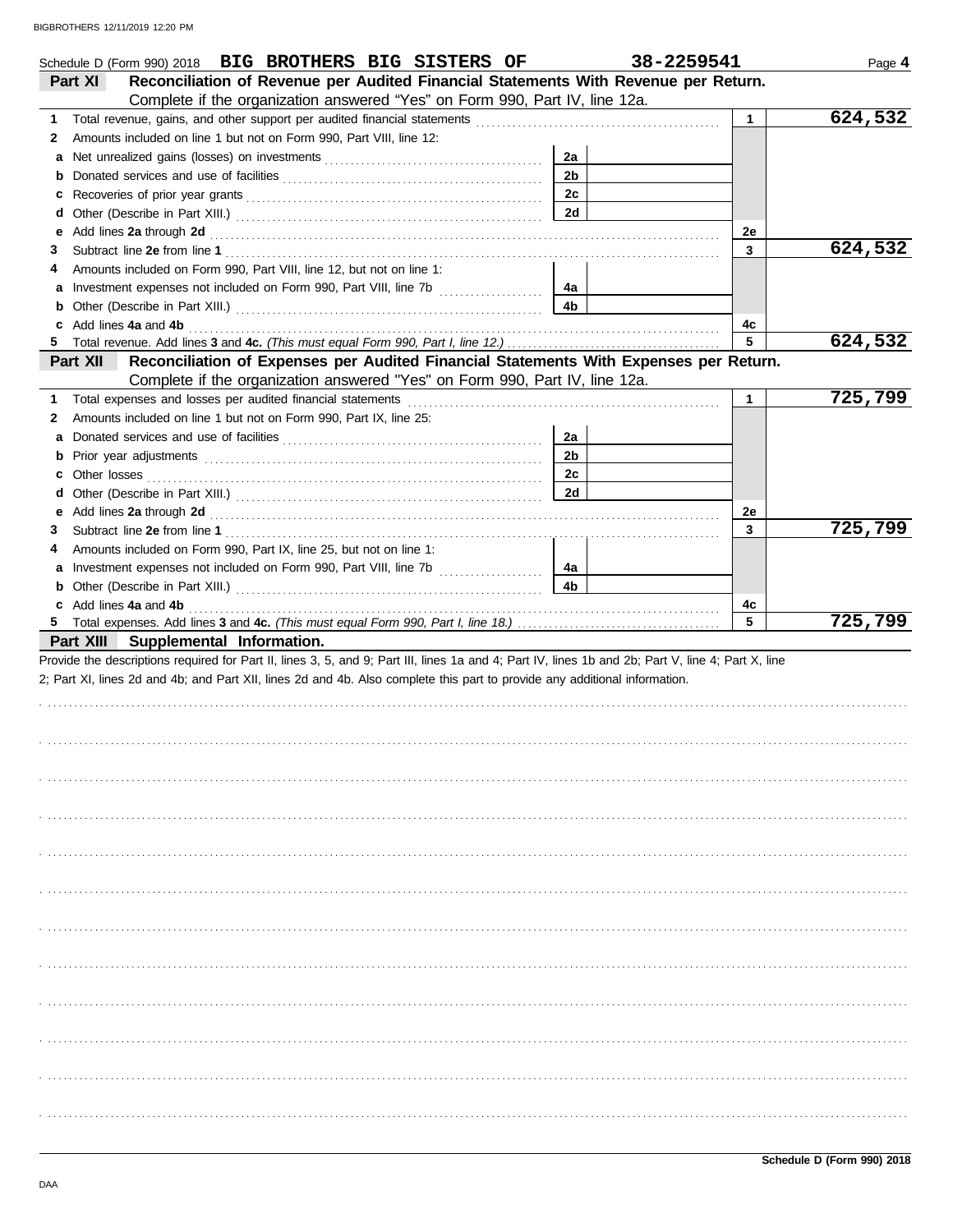|           |  |                                      | Schedule D (Form 990) 2018 BIG BROTHERS BIG SISTERS OF |  | 38-2259541 | Page 5 |
|-----------|--|--------------------------------------|--------------------------------------------------------|--|------------|--------|
| Part XIII |  | Supplemental Information (continued) |                                                        |  |            |        |
|           |  |                                      |                                                        |  |            |        |
|           |  |                                      |                                                        |  |            |        |
|           |  |                                      |                                                        |  |            |        |
|           |  |                                      |                                                        |  |            |        |
|           |  |                                      |                                                        |  |            |        |
|           |  |                                      |                                                        |  |            |        |
|           |  |                                      |                                                        |  |            |        |
|           |  |                                      |                                                        |  |            |        |
|           |  |                                      |                                                        |  |            |        |
|           |  |                                      |                                                        |  |            |        |
|           |  |                                      |                                                        |  |            |        |
|           |  |                                      |                                                        |  |            |        |
|           |  |                                      |                                                        |  |            |        |
|           |  |                                      |                                                        |  |            |        |
|           |  |                                      |                                                        |  |            |        |
|           |  |                                      |                                                        |  |            |        |
|           |  |                                      |                                                        |  |            |        |
|           |  |                                      |                                                        |  |            |        |
|           |  |                                      |                                                        |  |            |        |
|           |  |                                      |                                                        |  |            |        |
|           |  |                                      |                                                        |  |            |        |
|           |  |                                      |                                                        |  |            |        |
|           |  |                                      |                                                        |  |            |        |
|           |  |                                      |                                                        |  |            |        |
|           |  |                                      |                                                        |  |            |        |
|           |  |                                      |                                                        |  |            |        |
|           |  |                                      |                                                        |  |            |        |
|           |  |                                      |                                                        |  |            |        |
|           |  |                                      |                                                        |  |            |        |
|           |  |                                      |                                                        |  |            |        |
|           |  |                                      |                                                        |  |            |        |
|           |  |                                      |                                                        |  |            |        |
|           |  |                                      |                                                        |  |            |        |
|           |  |                                      |                                                        |  |            |        |
|           |  |                                      |                                                        |  |            |        |
|           |  |                                      |                                                        |  |            |        |
|           |  |                                      |                                                        |  |            |        |
|           |  |                                      |                                                        |  |            |        |
|           |  |                                      |                                                        |  |            |        |
|           |  |                                      |                                                        |  |            |        |
|           |  |                                      |                                                        |  |            |        |
|           |  |                                      |                                                        |  |            |        |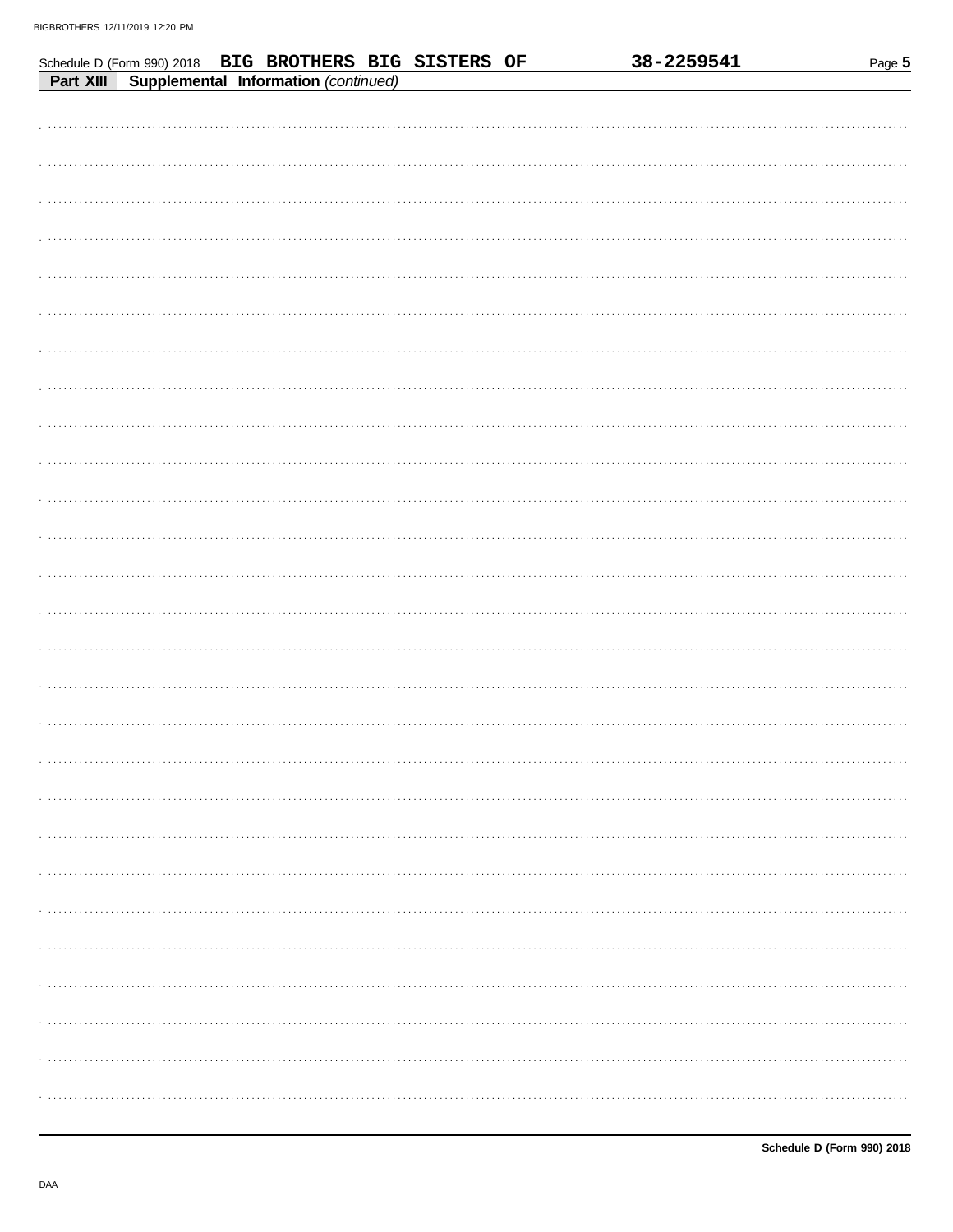| <b>SCHEDULE G</b>                                      | Supplemental Information Regarding Fundraising or Gaming Activities                                                                                                                        |                                                                  |                                |                                                                                                 |                                          | OMB No. 1545-0047                |
|--------------------------------------------------------|--------------------------------------------------------------------------------------------------------------------------------------------------------------------------------------------|------------------------------------------------------------------|--------------------------------|-------------------------------------------------------------------------------------------------|------------------------------------------|----------------------------------|
| (Form 990 or 990-EZ)                                   |                                                                                                                                                                                            | organization entered more than \$15,000 on Form 990-EZ, line 6a. |                                | Complete if the organization answered "Yes" on Form 990, Part IV, line 17, 18, or 19, or if the |                                          |                                  |
| Department of the Treasury<br>Internal Revenue Service |                                                                                                                                                                                            | LI Attach to Form 990 or Form 990-EZ.                            |                                | U Go to www.irs.gov/Form990 for instructions and the latest information.                        |                                          | Open to Public<br>Inspection     |
| Name of the organization                               | <b>BIG BROTHERS</b>                                                                                                                                                                        | <b>BIG SISTERS OF</b>                                            |                                |                                                                                                 | Employer identification number           |                                  |
|                                                        | FLINT AND GENESEE COUNTY                                                                                                                                                                   |                                                                  |                                |                                                                                                 | 38-2259541                               |                                  |
| Part I                                                 | Fundraising Activities. Complete if the organization answered "Yes" on Form 990, Part IV, line 17.<br>Form 990-EZ filers are not required to complete this part.                           |                                                                  |                                |                                                                                                 |                                          |                                  |
| 1                                                      | Indicate whether the organization raised funds through any of the following activities. Check all that apply.                                                                              |                                                                  |                                |                                                                                                 |                                          |                                  |
| Mail solicitations<br>a                                |                                                                                                                                                                                            | e                                                                |                                | Solicitation of non-government grants                                                           |                                          |                                  |
| Internet and email solicitations<br>b                  | f                                                                                                                                                                                          |                                                                  |                                | Solicitation of government grants                                                               |                                          |                                  |
| Phone solicitations<br>c                               |                                                                                                                                                                                            | Special fundraising events<br>q                                  |                                |                                                                                                 |                                          |                                  |
| In-person solicitations<br>d                           |                                                                                                                                                                                            |                                                                  |                                |                                                                                                 |                                          |                                  |
|                                                        | 2a Did the organization have a written or oral agreement with any individual (including officers, directors, trustees,                                                                     |                                                                  |                                |                                                                                                 |                                          |                                  |
|                                                        | or key employees listed in Form 990, Part VII) or entity in connection with professional fundraising services?                                                                             |                                                                  |                                |                                                                                                 |                                          | No<br>Yes                        |
|                                                        | b If "Yes," list the 10 highest paid individuals or entities (fundraisers) pursuant to agreements under which the fundraiser is to be<br>compensated at least \$5,000 by the organization. |                                                                  |                                |                                                                                                 |                                          |                                  |
|                                                        |                                                                                                                                                                                            |                                                                  | (iii) Did fund-<br>raiser have |                                                                                                 | (v) Amount paid to                       | (vi) Amount paid to              |
|                                                        | (i) Name and address of individual<br>or entity (fundraiser)                                                                                                                               | (ii) Activity                                                    | custody or<br>control of       | (iv) Gross receipts<br>from activity                                                            | (or retained by)<br>fundraiser listed in | (or retained by)<br>organization |
|                                                        |                                                                                                                                                                                            |                                                                  | contributions?                 |                                                                                                 | col. (i)                                 |                                  |
|                                                        |                                                                                                                                                                                            |                                                                  | Yes   No                       |                                                                                                 |                                          |                                  |
| 1                                                      |                                                                                                                                                                                            |                                                                  |                                |                                                                                                 |                                          |                                  |
| $\mathbf{2}$                                           |                                                                                                                                                                                            |                                                                  |                                |                                                                                                 |                                          |                                  |
|                                                        |                                                                                                                                                                                            |                                                                  |                                |                                                                                                 |                                          |                                  |
|                                                        |                                                                                                                                                                                            |                                                                  |                                |                                                                                                 |                                          |                                  |
| 3                                                      |                                                                                                                                                                                            |                                                                  |                                |                                                                                                 |                                          |                                  |
|                                                        |                                                                                                                                                                                            |                                                                  |                                |                                                                                                 |                                          |                                  |
| 4                                                      |                                                                                                                                                                                            |                                                                  |                                |                                                                                                 |                                          |                                  |
|                                                        |                                                                                                                                                                                            |                                                                  |                                |                                                                                                 |                                          |                                  |
|                                                        |                                                                                                                                                                                            |                                                                  |                                |                                                                                                 |                                          |                                  |
| 5                                                      |                                                                                                                                                                                            |                                                                  |                                |                                                                                                 |                                          |                                  |
|                                                        |                                                                                                                                                                                            |                                                                  |                                |                                                                                                 |                                          |                                  |
|                                                        |                                                                                                                                                                                            |                                                                  |                                |                                                                                                 |                                          |                                  |
|                                                        |                                                                                                                                                                                            |                                                                  |                                |                                                                                                 |                                          |                                  |
| 7                                                      |                                                                                                                                                                                            |                                                                  |                                |                                                                                                 |                                          |                                  |
|                                                        |                                                                                                                                                                                            |                                                                  |                                |                                                                                                 |                                          |                                  |
|                                                        |                                                                                                                                                                                            |                                                                  |                                |                                                                                                 |                                          |                                  |
| 8                                                      |                                                                                                                                                                                            |                                                                  |                                |                                                                                                 |                                          |                                  |
|                                                        |                                                                                                                                                                                            |                                                                  |                                |                                                                                                 |                                          |                                  |
| 9                                                      |                                                                                                                                                                                            |                                                                  |                                |                                                                                                 |                                          |                                  |
|                                                        |                                                                                                                                                                                            |                                                                  |                                |                                                                                                 |                                          |                                  |
|                                                        |                                                                                                                                                                                            |                                                                  |                                |                                                                                                 |                                          |                                  |
| 10                                                     |                                                                                                                                                                                            |                                                                  |                                |                                                                                                 |                                          |                                  |
|                                                        |                                                                                                                                                                                            |                                                                  |                                |                                                                                                 |                                          |                                  |
| Total                                                  |                                                                                                                                                                                            |                                                                  |                                |                                                                                                 |                                          |                                  |
| 3                                                      | List all states in which the organization is registered or licensed to solicit contributions or has been notified it is exempt from                                                        |                                                                  |                                |                                                                                                 |                                          |                                  |
| registration or licensing.                             |                                                                                                                                                                                            |                                                                  |                                |                                                                                                 |                                          |                                  |
|                                                        |                                                                                                                                                                                            |                                                                  |                                |                                                                                                 |                                          |                                  |
|                                                        |                                                                                                                                                                                            |                                                                  |                                |                                                                                                 |                                          |                                  |
|                                                        |                                                                                                                                                                                            |                                                                  |                                |                                                                                                 |                                          |                                  |
|                                                        |                                                                                                                                                                                            |                                                                  |                                |                                                                                                 |                                          |                                  |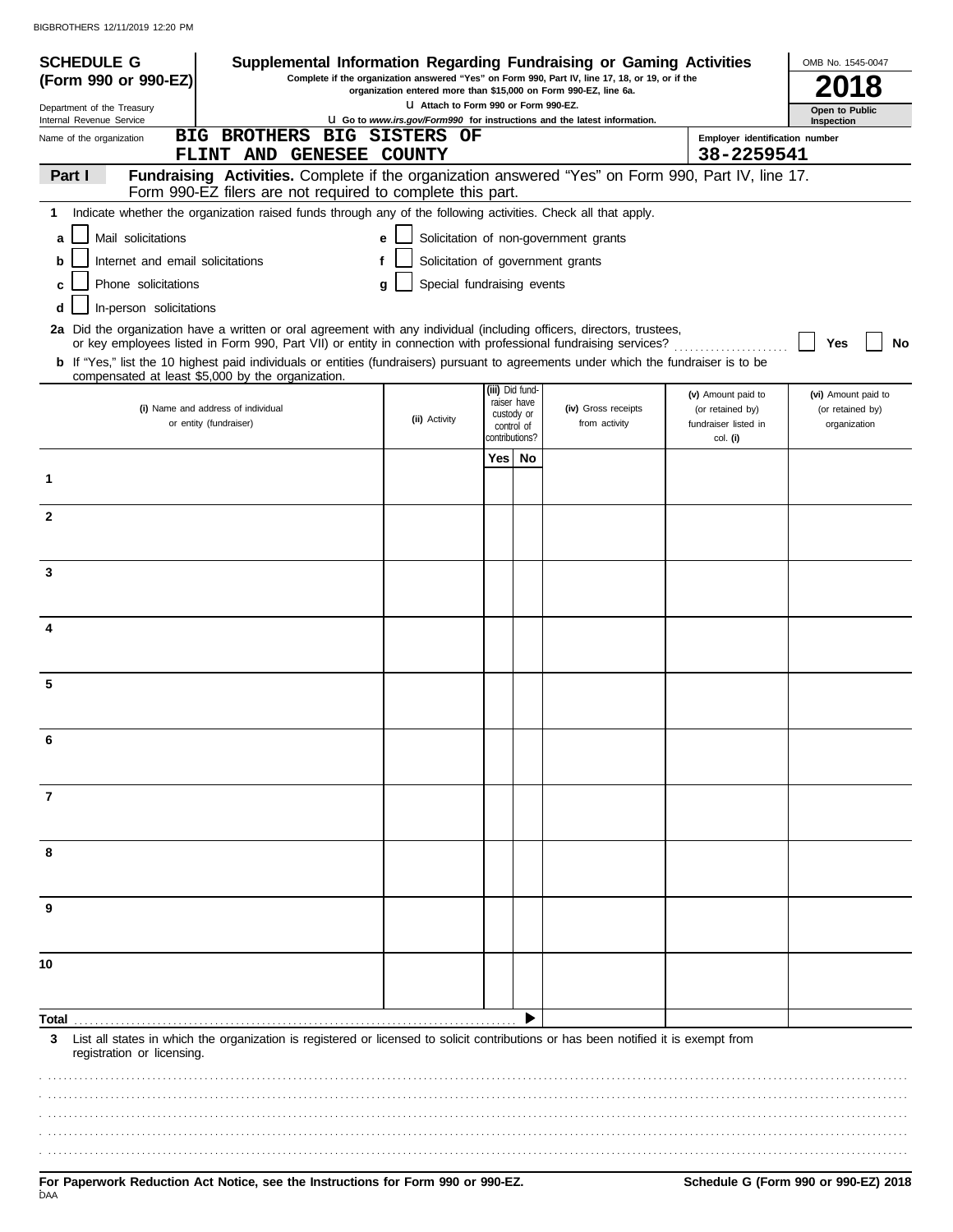|         | Schedule G (Form 990 or 990-EZ) 2018 | BIG BROTHERS BIG SISTERS OF |  | 38-2259541                                                                                                             | Page 2 |
|---------|--------------------------------------|-----------------------------|--|------------------------------------------------------------------------------------------------------------------------|--------|
| Part II |                                      |                             |  | <b>Fundraising Events.</b> Complete if the organization answered "Yes" on Form 990, Part IV, line 18, or reported more |        |
|         |                                      |                             |  | than \$15,000 of fundraising event contributions and gross income on Form 990-EZ, lines 1 and 6b. List events with     |        |
|         | arnes receints areater than \$5,000  |                             |  |                                                                                                                        |        |

|                 |          |                              | gross receipts greater than \$5,000.                                     |                                                                                                     |                     |                                                       |
|-----------------|----------|------------------------------|--------------------------------------------------------------------------|-----------------------------------------------------------------------------------------------------|---------------------|-------------------------------------------------------|
|                 |          |                              | (a) Event $#1$                                                           | (b) Event $#2$                                                                                      | (c) Other events    |                                                       |
|                 |          |                              | <b>BOWLING CHALLEN</b><br>(event type)                                   | ANNUAL GOLF OUT<br>(event type)                                                                     | 4<br>(total number) | (d) Total events<br>(add col. (a) through<br>col. (c) |
| Revenue         |          | 1 Gross receipts             | 140,626                                                                  | 58,627                                                                                              | 81,491              | 280,744                                               |
|                 |          | 2 Less: Contributions        |                                                                          |                                                                                                     |                     |                                                       |
|                 |          | 3 Gross income (line 1 minus | 140,626                                                                  | 58,627                                                                                              | 81,491              | 280,744                                               |
|                 |          |                              |                                                                          |                                                                                                     |                     |                                                       |
|                 |          | 4 Cash prizes                |                                                                          |                                                                                                     |                     |                                                       |
|                 |          | 5 Noncash prizes             |                                                                          |                                                                                                     |                     |                                                       |
|                 |          | 6 Rent/facility costs        |                                                                          |                                                                                                     |                     |                                                       |
| Direct Expenses |          | 7 Food and beverages         |                                                                          |                                                                                                     |                     |                                                       |
|                 |          | 8 Entertainment              |                                                                          |                                                                                                     |                     |                                                       |
|                 |          | 9 Other direct expenses      |                                                                          |                                                                                                     |                     |                                                       |
|                 |          |                              |                                                                          |                                                                                                     |                     | 280,744                                               |
|                 | Part III |                              |                                                                          | Gaming. Complete if the organization answered "Yes" on Form 990, Part IV, line 19, or reported more |                     |                                                       |
|                 |          |                              | than \$15,000 on Form 990-EZ, line 6a.                                   |                                                                                                     |                     |                                                       |
|                 |          |                              | (a) Bingo                                                                | (b) Pull tabs/instant<br>bingo/progressive bingo                                                    | (c) Other gaming    | (d) Total gaming (add<br>col. (a) through col. (c))   |
| Revenue         |          |                              |                                                                          |                                                                                                     |                     |                                                       |
|                 |          | 1 Gross revenue              |                                                                          |                                                                                                     |                     |                                                       |
|                 |          | 2 Cash prizes                |                                                                          |                                                                                                     |                     |                                                       |
| Direct Expenses |          | 3 Noncash prizes             |                                                                          |                                                                                                     |                     |                                                       |
|                 |          | 4 Rent/facility costs        |                                                                          |                                                                                                     |                     |                                                       |
|                 |          | 5 Other direct expenses      |                                                                          |                                                                                                     |                     |                                                       |
|                 |          | 6 Volunteer labor            | Yes $\sum_{n=1}^{n}$<br>$\sim$ %<br>No                                   | No                                                                                                  | Yes<br>$\%$<br>No   |                                                       |
|                 |          |                              | 7 Direct expense summary. Add lines 2 through 5 in column (d)            |                                                                                                     |                     |                                                       |
|                 |          |                              |                                                                          |                                                                                                     |                     |                                                       |
| 9               |          | <b>b</b> If "No," explain:   | Enter the state(s) in which the organization conducts gaming activities: |                                                                                                     |                     | Yes<br>No                                             |
|                 |          |                              |                                                                          |                                                                                                     |                     |                                                       |
|                 |          | <b>b</b> If "Yes," explain:  |                                                                          |                                                                                                     |                     | Yes<br>No                                             |
|                 |          |                              |                                                                          |                                                                                                     |                     |                                                       |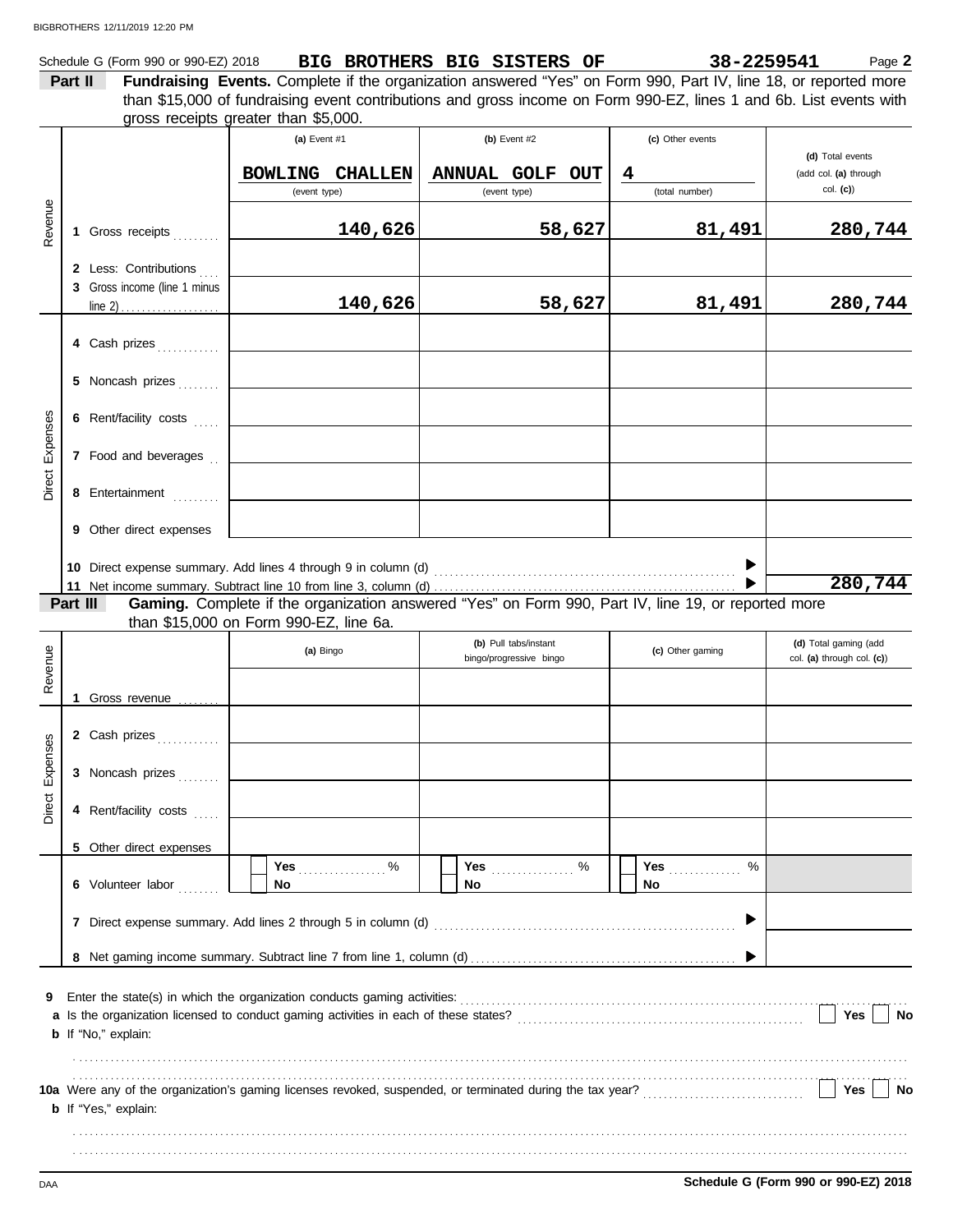|     | Schedule G (Form 990 or 990-EZ) 2018<br>BIG BROTHERS BIG SISTERS OF                                                                                                                                                                                      | 38-2259541                           |  |     | Page 3    |
|-----|----------------------------------------------------------------------------------------------------------------------------------------------------------------------------------------------------------------------------------------------------------|--------------------------------------|--|-----|-----------|
| 11  |                                                                                                                                                                                                                                                          |                                      |  | Yes | No        |
| 12  | Is the organization a grantor, beneficiary or trustee of a trust, or a member of a partnership or other entity                                                                                                                                           |                                      |  | Yes | <b>No</b> |
| 13  | Indicate the percentage of gaming activity conducted in:                                                                                                                                                                                                 |                                      |  |     |           |
| a   | The organization's facility encourance and contact the organization's facility encourance and a set of the organization's facility                                                                                                                       | 13a                                  |  |     | %         |
| b   | An outside facility <b>contract and the contract of a contract and a</b> contract of a contract of a contract of a contract of a contract of a contract of a contract of a contract of a contract of a contract of a contract of a                       | 13b                                  |  |     | %         |
| 14  | Enter the name and address of the person who prepares the organization's gaming/special events books and<br>records:                                                                                                                                     |                                      |  |     |           |
|     |                                                                                                                                                                                                                                                          |                                      |  |     |           |
|     | Address <b>u</b>                                                                                                                                                                                                                                         |                                      |  |     |           |
| 15a | Does the organization have a contract with a third party from whom the organization receives gaming                                                                                                                                                      |                                      |  | Yes | No        |
| b   |                                                                                                                                                                                                                                                          |                                      |  |     |           |
| c   | If "Yes," enter name and address of the third party:                                                                                                                                                                                                     |                                      |  |     |           |
|     |                                                                                                                                                                                                                                                          |                                      |  |     |           |
|     | Address <b>u</b>                                                                                                                                                                                                                                         |                                      |  |     |           |
| 16  | Gaming manager information:                                                                                                                                                                                                                              |                                      |  |     |           |
|     |                                                                                                                                                                                                                                                          |                                      |  |     |           |
|     |                                                                                                                                                                                                                                                          |                                      |  |     |           |
|     |                                                                                                                                                                                                                                                          |                                      |  |     |           |
|     | Director/officer<br>Employee<br>Independent contractor                                                                                                                                                                                                   |                                      |  |     |           |
| 17  | Mandatory distributions:                                                                                                                                                                                                                                 |                                      |  |     |           |
| a   | Is the organization required under state law to make charitable distributions from the gaming proceeds to                                                                                                                                                |                                      |  |     |           |
|     |                                                                                                                                                                                                                                                          |                                      |  | Yes | No        |
| b   | Enter the amount of distributions required under state law to be distributed to other exempt organizations or                                                                                                                                            |                                      |  |     |           |
|     | spent in the organization's own exempt activities during the tax year $\mathbf{u}$ \$                                                                                                                                                                    |                                      |  |     |           |
|     | Supplemental Information. Provide the explanations required by Part I, line 2b, columns (iii) and (v); and<br>Part IV<br>Part III, lines 9, 9b, 10b, 15b, 15c, 16, and 17b, as applicable. Also provide any additional information.<br>See instructions. |                                      |  |     |           |
|     |                                                                                                                                                                                                                                                          |                                      |  |     |           |
|     |                                                                                                                                                                                                                                                          |                                      |  |     |           |
|     |                                                                                                                                                                                                                                                          |                                      |  |     |           |
|     |                                                                                                                                                                                                                                                          |                                      |  |     |           |
|     |                                                                                                                                                                                                                                                          |                                      |  |     |           |
|     |                                                                                                                                                                                                                                                          |                                      |  |     |           |
|     |                                                                                                                                                                                                                                                          |                                      |  |     |           |
|     |                                                                                                                                                                                                                                                          |                                      |  |     |           |
|     |                                                                                                                                                                                                                                                          |                                      |  |     |           |
|     |                                                                                                                                                                                                                                                          |                                      |  |     |           |
|     |                                                                                                                                                                                                                                                          |                                      |  |     |           |
|     |                                                                                                                                                                                                                                                          | Schedule G (Form 990 or 990-EZ) 2018 |  |     |           |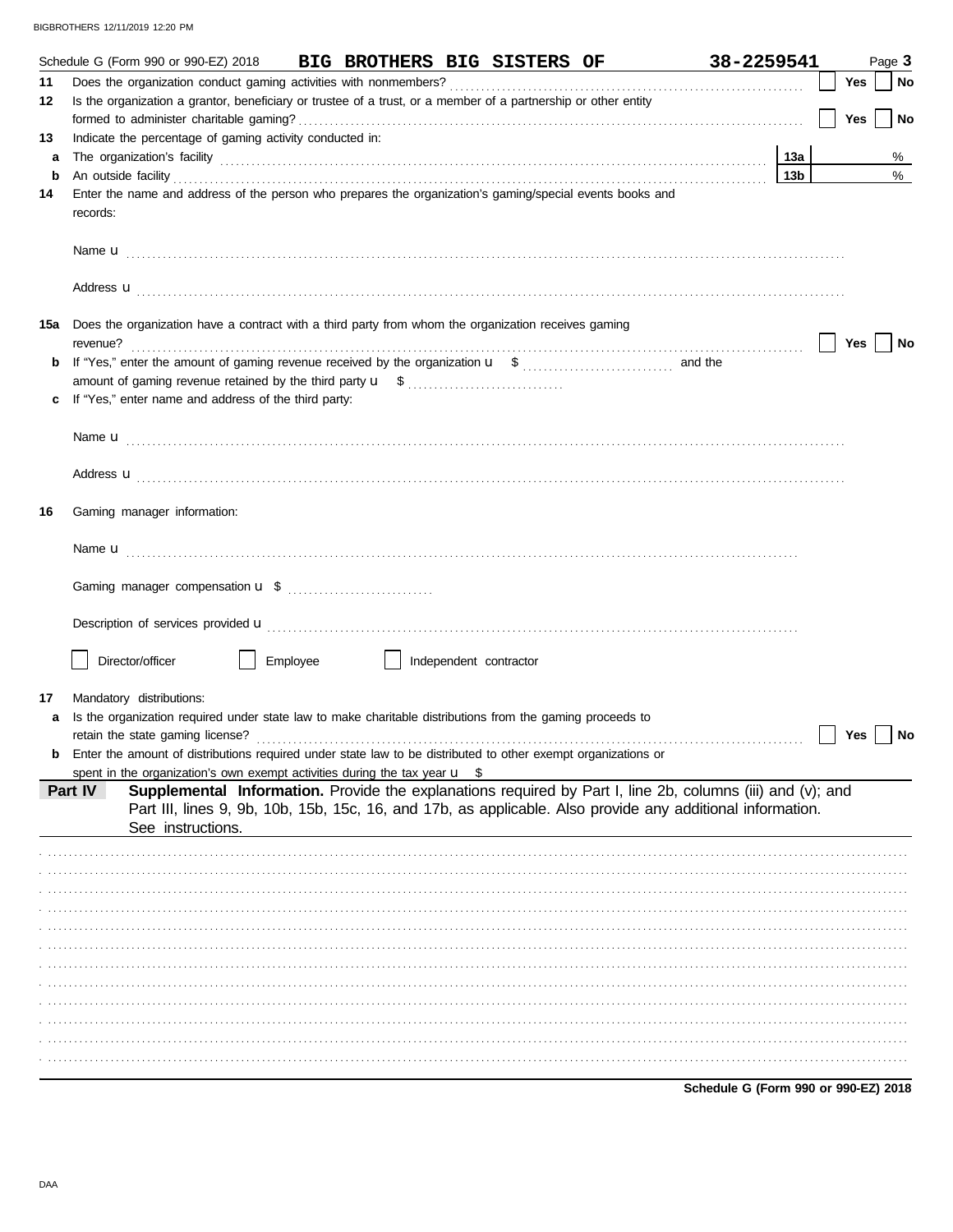| <b>SCHEDULE O</b>          | Supplemental Information to Form 990 or 990-EZ                                                                                         |                                | OMB No. 1545-0047     |
|----------------------------|----------------------------------------------------------------------------------------------------------------------------------------|--------------------------------|-----------------------|
| (Form 990 or 990-EZ)       | Complete to provide information for responses to specific questions on<br>Form 990 or 990-EZ or to provide any additional information. |                                | 2018                  |
| Department of the Treasury | u Attach to Form 990 or 990-EZ.                                                                                                        |                                | <b>Open to Public</b> |
| Internal Revenue Service   | u Go to www.irs.gov/Form990 for the latest information.                                                                                |                                | <b>Inspection</b>     |
| Name of the organization   | BIG BROTHERS BIG SISTERS OF                                                                                                            | Employer identification number |                       |
|                            | FLINT AND GENESEE COUNTY                                                                                                               | 38-2259541                     |                       |
|                            | FORM 990 - ORGANIZATION'S MISSION                                                                                                      |                                |                       |
|                            | ESTABLISH RELATIONSHIPS BETWEEN ADULTS AND CHILDREN                                                                                    |                                |                       |
| <b>DESIGNED</b>            | TO PROMOTE THE HEALTH AND FUNCTIONAL                                                                                                   |                                |                       |
|                            | GROWTH OF CHILDREN IN ORDER FOR THEM TO BECOME                                                                                         |                                |                       |
| <b>RESPONSIBLE</b>         | <b>COMMUNITY</b><br>MEMBERS                                                                                                            |                                |                       |
|                            |                                                                                                                                        |                                |                       |
|                            | FORM 990, PART I, LINE 6                                                                                                               |                                |                       |
|                            |                                                                                                                                        |                                |                       |
|                            | VOLUNTEERS ALL ACT AS MENTORS TO LITTLE BROTHERS AND LITTLE SISTERS.                                                                   |                                |                       |
|                            |                                                                                                                                        |                                |                       |
|                            | FORM 990, PART VI, LINE 11B - ORGANIZATION'S PROCESS TO REVIEW FORM 990                                                                |                                |                       |
|                            | THE 990 WILL BE REVIEWED BY DIRECTORS AT A BOARD MEETING PRIOR TO FIING.                                                               |                                |                       |
|                            |                                                                                                                                        |                                |                       |
|                            | FORM 990, PART VI, LINE 12C - ENFORCEMENT<br>OF CONFLICTS POLICY                                                                       |                                |                       |
|                            |                                                                                                                                        |                                |                       |
|                            | BOARD OF DIRECTORS RESTATE<br><b>THEIR LACK OF</b><br>CONFLICTS OF                                                                     | INTEREST ANNUALLY.             |                       |
|                            |                                                                                                                                        |                                |                       |
|                            | FORM 990, PART VI, LINE 15A - COMPENSATION PROCESS FOR TOP OFFICIAL                                                                    |                                |                       |
|                            | SALARIES ARE APPROVED BY THE BOARD OF DIRECTOS AFTER REVIEWING A                                                                       |                                |                       |
|                            | COMPARATIVE ANALYSIS OF OTHER AGENCIES.                                                                                                |                                |                       |
|                            |                                                                                                                                        |                                |                       |
|                            | FORM 990, PART VI, LINE 15B - COMPENSATION PROCESS FOR OFFICERS                                                                        |                                |                       |
|                            | SALARIES ARE APPROVED BY THE BOARD OF DIRECTOS AFTER REVIEWING A                                                                       |                                |                       |
|                            |                                                                                                                                        |                                |                       |
|                            | COMPARATIVE ANALYSIS WITH OTHER AGENCIES.                                                                                              |                                |                       |
|                            |                                                                                                                                        |                                |                       |
|                            | FORM 990, PART VI, LINE 19 - GOVERNING DOCUMENTS DISCLOSURE EXPLANATION                                                                |                                |                       |
|                            | GOVERNING DOCUMENTS, CONFLICT OF INTEREST POLICY AND FINANCIAL STATEMENTS                                                              |                                |                       |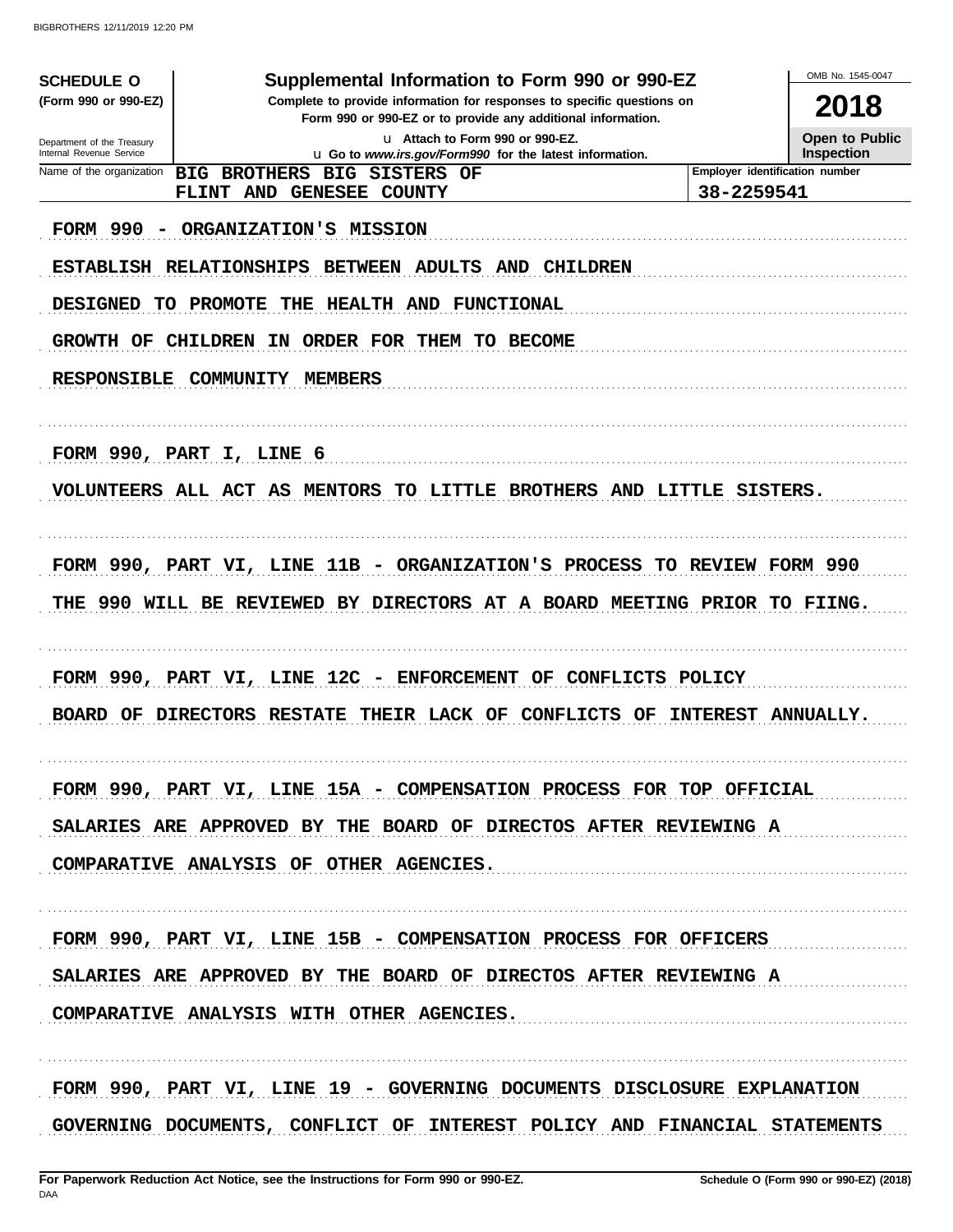| Schedule O (Form 990 or 990-EZ) (2018)    | Page 2                         |
|-------------------------------------------|--------------------------------|
| Name of the organization                  | Employer identification number |
| BIG BROTHERS BIG SISTERS OF               | 38-2259541                     |
| ARE AVAILABLE TO THE PUBLIC UPON REQUEST. |                                |
|                                           |                                |
|                                           |                                |
|                                           |                                |
|                                           |                                |
|                                           |                                |
|                                           |                                |
|                                           |                                |
|                                           |                                |
|                                           |                                |
|                                           |                                |
|                                           |                                |
|                                           |                                |
|                                           |                                |
|                                           |                                |
|                                           |                                |
|                                           |                                |
|                                           |                                |
|                                           |                                |
|                                           |                                |
|                                           |                                |
|                                           |                                |
|                                           |                                |
|                                           |                                |
|                                           |                                |
|                                           |                                |

| . 10 L<br>PAGE |  |  |  |
|----------------|--|--|--|
|                |  |  |  |

Schedule O (Form 990 or 990-EZ) (2018)

DAA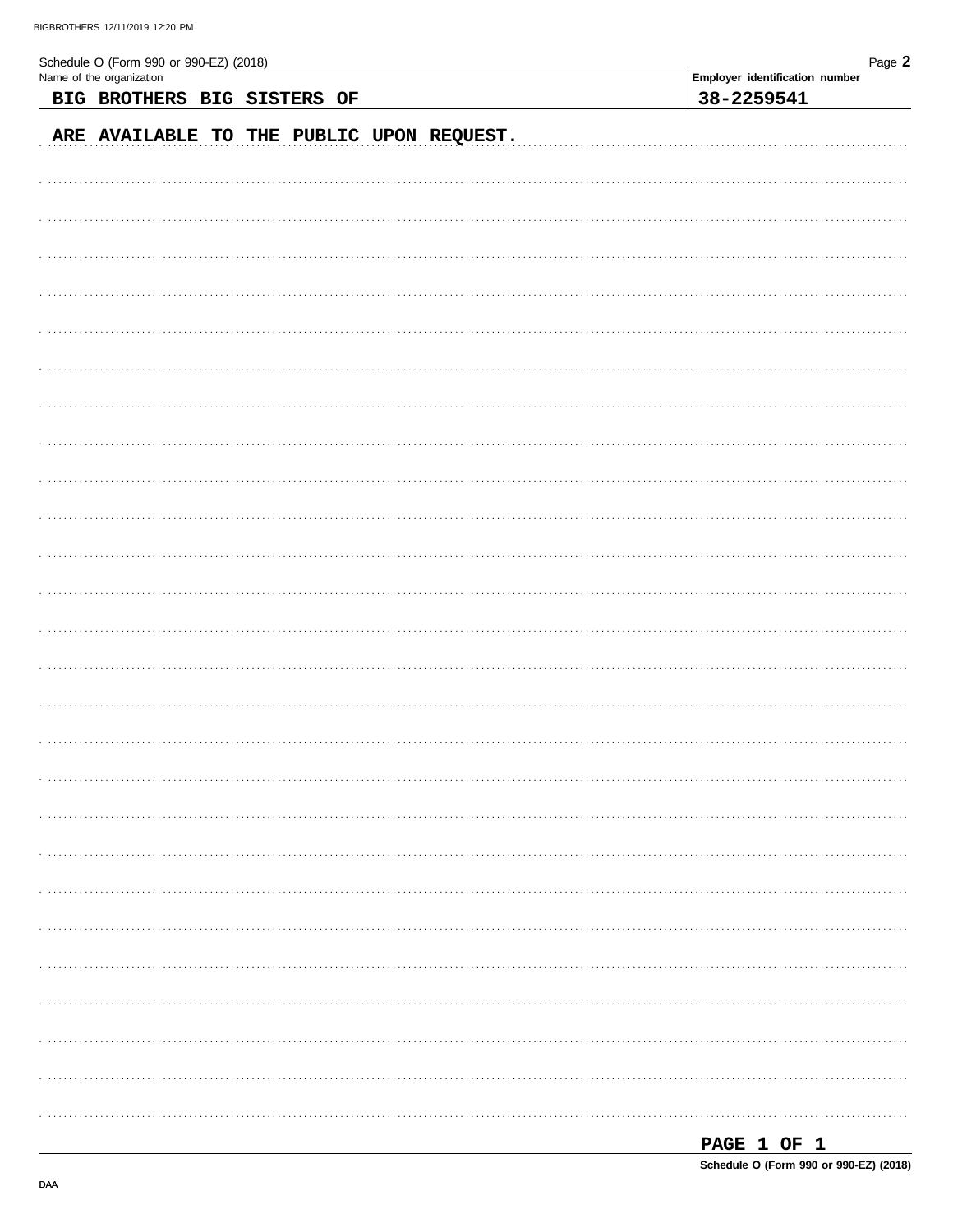|          |                                                                                                                                         |                                                                           |                          |                                                        | <b>Depreciation and Amortization</b>                                                                     |                                 |                    |                         | OMB No. 1545-0172          |
|----------|-----------------------------------------------------------------------------------------------------------------------------------------|---------------------------------------------------------------------------|--------------------------|--------------------------------------------------------|----------------------------------------------------------------------------------------------------------|---------------------------------|--------------------|-------------------------|----------------------------|
|          | Form 4562                                                                                                                               |                                                                           |                          |                                                        | (Including Information on Listed Property)                                                               |                                 |                    |                         | 2018                       |
|          | Department of the Treasury                                                                                                              |                                                                           |                          |                                                        | u Attach to your tax return.                                                                             |                                 |                    |                         | Attachment                 |
|          | (99)<br>Internal Revenue Service                                                                                                        | u Go to www.irs.gov/Form4562 for instructions and the latest information. |                          | 179<br>Sequence No.                                    |                                                                                                          |                                 |                    |                         |                            |
|          | Name(s) shown on return                                                                                                                 |                                                                           |                          | BIG BROTHERS BIG SISTERS OF                            |                                                                                                          |                                 | Identifying number |                         |                            |
|          | Business or activity to which this form relates                                                                                         |                                                                           | FLINT AND GENESEE COUNTY |                                                        |                                                                                                          |                                 | 38-2259541         |                         |                            |
|          | <b>INDIRECT DEPRECIATION</b>                                                                                                            |                                                                           |                          |                                                        |                                                                                                          |                                 |                    |                         |                            |
|          | Part I                                                                                                                                  |                                                                           |                          | Election To Expense Certain Property Under Section 179 |                                                                                                          |                                 |                    |                         |                            |
|          |                                                                                                                                         |                                                                           |                          |                                                        | <b>Note:</b> If you have any listed property, complete Part V before you complete Part I.                |                                 |                    |                         |                            |
| 1        | Maximum amount (see instructions)                                                                                                       |                                                                           |                          |                                                        |                                                                                                          |                                 |                    | $\mathbf{1}$            | 1,000,000                  |
| 2        |                                                                                                                                         |                                                                           |                          |                                                        |                                                                                                          |                                 |                    | $\mathbf{2}$            |                            |
| 3        |                                                                                                                                         |                                                                           |                          |                                                        |                                                                                                          |                                 |                    | $\mathbf{3}$            | 2,500,000                  |
| 4        |                                                                                                                                         |                                                                           |                          |                                                        |                                                                                                          |                                 |                    | $\overline{\mathbf{4}}$ |                            |
| 5        | Dollar limitation for tax year. Subtract line 4 from line 1. If zero or less, enter -0-. If married filing separately, see instructions |                                                                           |                          |                                                        |                                                                                                          |                                 |                    | 5                       |                            |
| 6        |                                                                                                                                         | (a) Description of property                                               |                          |                                                        | (b) Cost (business use only)                                                                             |                                 | (c) Elected cost   |                         |                            |
|          |                                                                                                                                         |                                                                           |                          |                                                        |                                                                                                          |                                 |                    |                         |                            |
|          |                                                                                                                                         |                                                                           |                          |                                                        |                                                                                                          |                                 |                    |                         |                            |
| 7        |                                                                                                                                         |                                                                           |                          |                                                        |                                                                                                          | $\overline{7}$                  |                    |                         |                            |
| 8        |                                                                                                                                         |                                                                           |                          |                                                        |                                                                                                          |                                 |                    | 8                       |                            |
| 9        | Tentative deduction. Enter the smaller of line 5 or line 8                                                                              |                                                                           |                          |                                                        |                                                                                                          |                                 |                    | 9<br>10                 |                            |
| 10<br>11 | Business income limitation. Enter the smaller of business income (not less than zero) or line 5. See instructions                       |                                                                           |                          |                                                        |                                                                                                          |                                 |                    | 11                      |                            |
| 12       |                                                                                                                                         |                                                                           |                          |                                                        |                                                                                                          |                                 |                    | 12                      |                            |
| 13       | Carryover of disallowed deduction to 2019. Add lines 9 and 10, less line 12                                                             |                                                                           |                          |                                                        |                                                                                                          | 13                              |                    |                         |                            |
|          | Note: Don't use Part II or Part III below for listed property. Instead, use Part V.                                                     |                                                                           |                          |                                                        |                                                                                                          |                                 |                    |                         |                            |
|          | Part II                                                                                                                                 |                                                                           |                          |                                                        | Special Depreciation Allowance and Other Depreciation (Don't include listed property. See instructions.) |                                 |                    |                         |                            |
| 14       | Special depreciation allowance for qualified property (other than listed property) placed in service                                    |                                                                           |                          |                                                        |                                                                                                          |                                 |                    |                         |                            |
|          | during the tax year. See instructions                                                                                                   |                                                                           |                          |                                                        |                                                                                                          |                                 |                    | 14                      |                            |
| 15       |                                                                                                                                         |                                                                           |                          |                                                        |                                                                                                          |                                 |                    | 15                      |                            |
| 16       |                                                                                                                                         |                                                                           |                          |                                                        |                                                                                                          |                                 |                    | 16                      | 2,948                      |
|          | Part III                                                                                                                                |                                                                           |                          |                                                        | MACRS Depreciation (Don't include listed property. See instructions.)                                    |                                 |                    |                         |                            |
|          |                                                                                                                                         |                                                                           |                          | <b>Section A</b>                                       |                                                                                                          |                                 |                    |                         |                            |
| 17       | MACRS deductions for assets placed in service in tax years beginning before 2018                                                        |                                                                           |                          |                                                        |                                                                                                          |                                 |                    | 17                      | 0                          |
| 18       | If you are electing to group any assets placed in service during the tax year into one or more general asset accounts, check here       |                                                                           |                          |                                                        | Section B-Assets Placed in Service During 2018 Tax Year Using the General Depreciation System            |                                 |                    |                         |                            |
|          |                                                                                                                                         |                                                                           |                          |                                                        | (b) Month and year (c) Basis for depreciation (d) Recovery (c) Convention                                |                                 |                    |                         |                            |
|          | (a) Classification of property                                                                                                          |                                                                           | placed in<br>service     | (business/investment use<br>only-see instructions)     | period                                                                                                   | (e) Convention                  | (f) Method         |                         | (g) Depreciation deduction |
| 19a      | 3-year property                                                                                                                         |                                                                           |                          |                                                        |                                                                                                          |                                 |                    |                         |                            |
| b        | 5-year property                                                                                                                         |                                                                           |                          |                                                        |                                                                                                          |                                 |                    |                         |                            |
| c        | 7-year property                                                                                                                         |                                                                           |                          |                                                        |                                                                                                          |                                 |                    |                         |                            |
| d        | 10-year property                                                                                                                        |                                                                           |                          |                                                        |                                                                                                          |                                 |                    |                         |                            |
| е        | 15-year property                                                                                                                        |                                                                           |                          |                                                        |                                                                                                          |                                 |                    |                         |                            |
|          | 20-year property                                                                                                                        |                                                                           |                          |                                                        |                                                                                                          |                                 |                    |                         |                            |
| g        | 25-year property                                                                                                                        |                                                                           |                          |                                                        | 25 yrs.                                                                                                  |                                 | S/L                |                         |                            |
|          | <b>h</b> Residential rental                                                                                                             |                                                                           |                          |                                                        | 27.5 yrs.                                                                                                | МM                              | S/L                |                         |                            |
|          | property                                                                                                                                |                                                                           |                          |                                                        | 27.5 yrs.                                                                                                | ΜМ                              | S/L                |                         |                            |
| i.       | Nonresidential real<br>property                                                                                                         |                                                                           |                          |                                                        | 39 yrs.                                                                                                  | ΜМ                              | S/L                |                         |                            |
|          |                                                                                                                                         |                                                                           |                          |                                                        | Section C-Assets Placed in Service During 2018 Tax Year Using the Alternative Depreciation System        | MМ                              | S/L                |                         |                            |
| 20a      | Class life                                                                                                                              |                                                                           |                          |                                                        |                                                                                                          |                                 | S/L                |                         |                            |
| b        | 12-year                                                                                                                                 |                                                                           |                          |                                                        | 12 yrs.                                                                                                  |                                 | S/L                |                         |                            |
| c        | 30-year                                                                                                                                 |                                                                           |                          |                                                        | 30 yrs.                                                                                                  | MM                              | S/L                |                         |                            |
|          | d 40-year                                                                                                                               |                                                                           |                          |                                                        | 40 yrs.                                                                                                  | MM                              | S/L                |                         |                            |
|          | Part IV                                                                                                                                 | <b>Summary</b> (See instructions.)                                        |                          |                                                        |                                                                                                          |                                 |                    |                         |                            |
| 21       | Listed property. Enter amount from line 28                                                                                              |                                                                           |                          |                                                        |                                                                                                          |                                 |                    | 21                      |                            |
| 22       | Total. Add amounts from line 12, lines 14 through 17, lines 19 and 20 in column (g), and line 21. Enter                                 |                                                                           |                          |                                                        |                                                                                                          |                                 |                    |                         |                            |
|          |                                                                                                                                         |                                                                           |                          |                                                        |                                                                                                          |                                 |                    | 22                      | 2,948                      |
| 23       | For assets shown above and placed in service during the current year, enter the                                                         |                                                                           |                          |                                                        |                                                                                                          |                                 |                    |                         |                            |
|          | For Paperwork Reduction Act Notice, see separate instructions.                                                                          |                                                                           |                          |                                                        |                                                                                                          | 23                              |                    |                         | Form 4562 (2018)           |
| DAA      |                                                                                                                                         |                                                                           |                          |                                                        |                                                                                                          | THERE ARE NO AMOUNTS FOR PAGE 2 |                    |                         |                            |